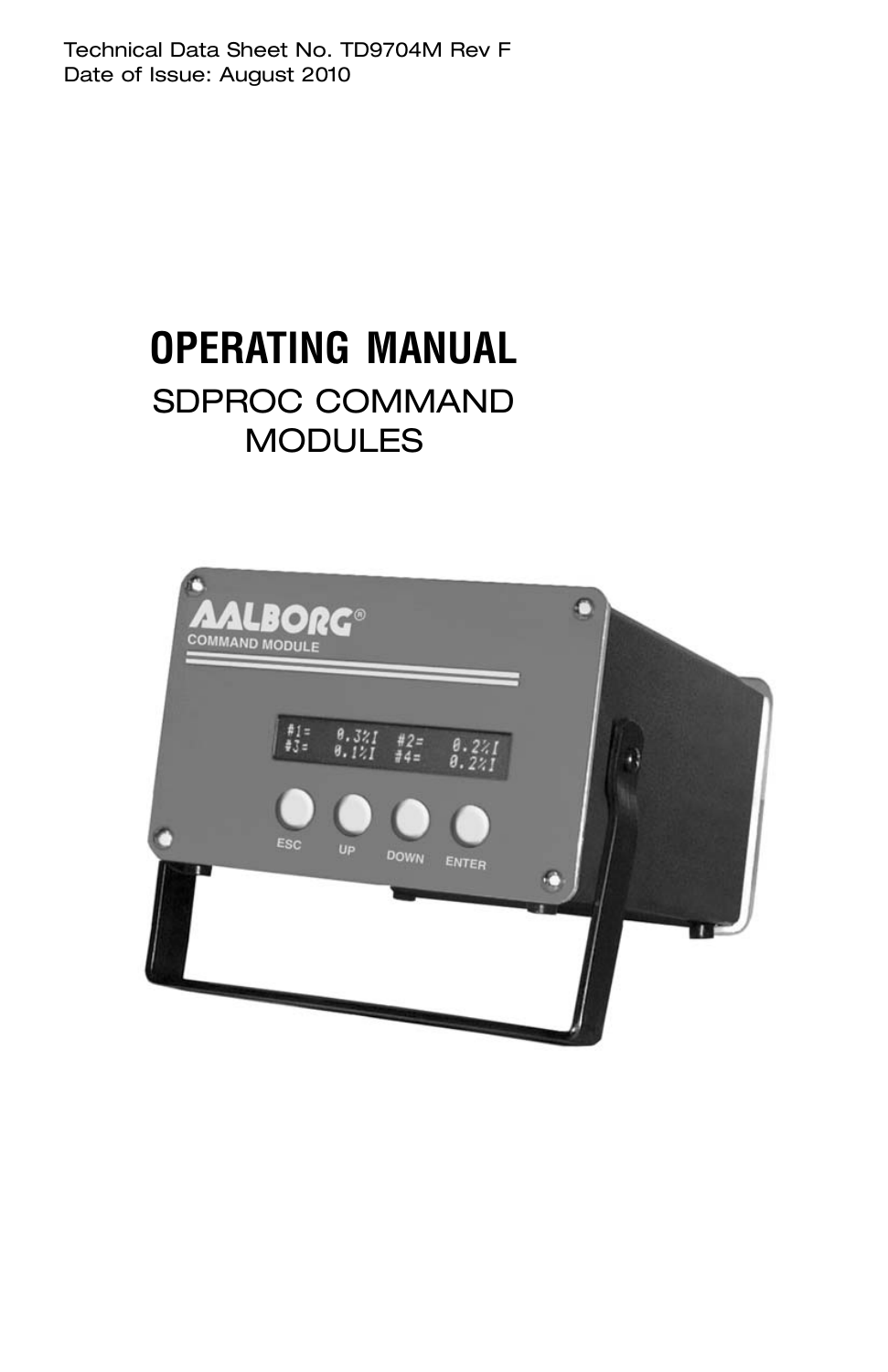Aalborg<sup>®</sup> is a registered trademark of Aalborg Instruments & Controls.

*NOTE:* Aalborg reserves the right to change designs and dimensions at its sole discretion at any time without notice. For certified dimensions please contact Aalborg<sup>®</sup>.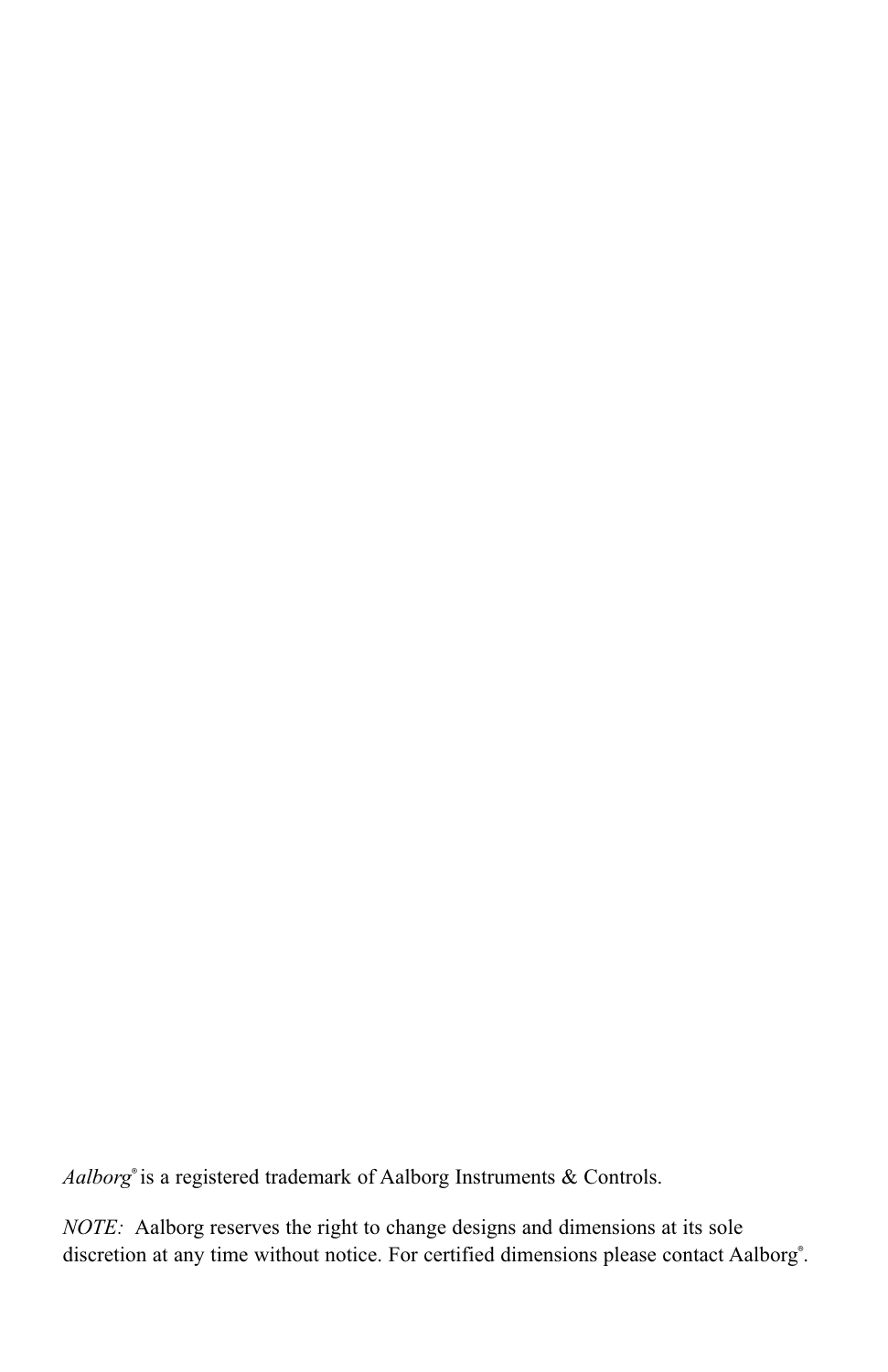# **TABLE OF CONTENTS**

| (a)<br>a.1<br>a.2<br>a.3                                       |  |
|----------------------------------------------------------------|--|
| (b)<br>b.1<br>b.2<br>b.2.1<br>b.2.2<br>b.2.3<br>b.2.4<br>b.2.5 |  |
| (c)                                                            |  |
| (d)<br>d.1                                                     |  |
| (e)<br>e.1<br>e.2                                              |  |
| e.2.1<br>e.2.2                                                 |  |
| e.2.3<br>e.2.4<br>e.2.5                                        |  |
| e.2.6<br>e.2.6.1                                               |  |
| e.2.6.2<br>e.2.6.3<br>e.2.6.4                                  |  |
| e.2.6.5<br>e.2.7                                               |  |
| e.2.7.1<br>e.2.7.2                                             |  |
| e.2.7.3<br>e.2.7.4                                             |  |
| e.2.7.5<br>e.2.8<br>e.2.8.1                                    |  |
| e.2.8.2<br>e.2.8.3                                             |  |
| e.2.8.4                                                        |  |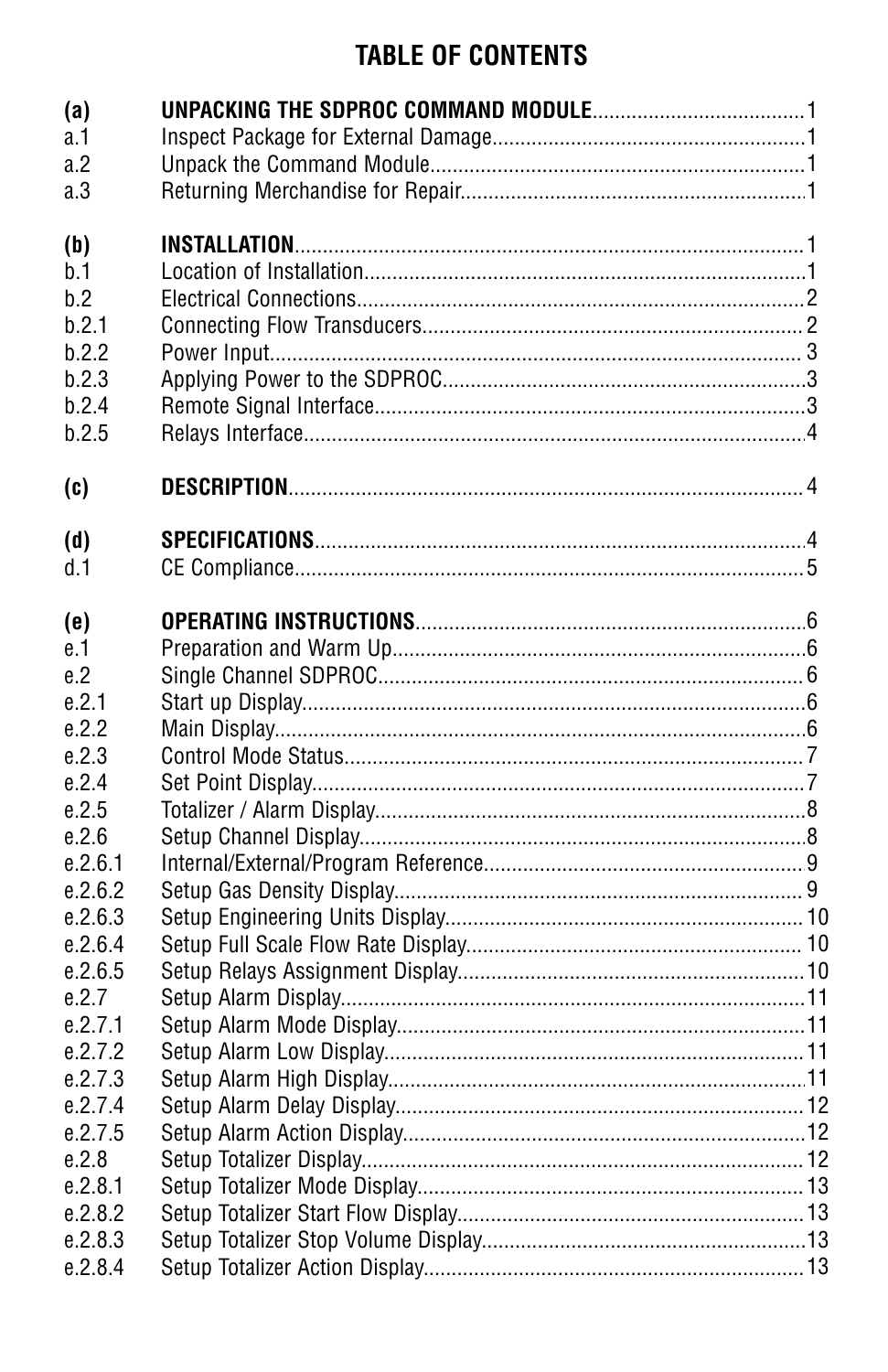| e.2.9    |  |
|----------|--|
| e.2.9.1  |  |
| e.2.9.2  |  |
| e.2.10   |  |
| e.3      |  |
| e.3.1    |  |
| e.3.2    |  |
| e.3.3    |  |
| e.3.4    |  |
| e.3.5    |  |
| e.3.6    |  |
| e.3.7    |  |
| e.3.7.1  |  |
| e.3.7.2  |  |
| e.3.7.3  |  |
| e.3.7.4  |  |
| e.3.7.5  |  |
| e.3.8    |  |
| e.3.8.1  |  |
| e.3.8.2  |  |
| e.3.8.3  |  |
| e.3.8.4  |  |
| e.3.8.5  |  |
| e.3.9    |  |
| e.3.9.1  |  |
| e.3.9.2  |  |
| e.3.9.3  |  |
| e.3.9.4  |  |
| e.3.10   |  |
| e.3.10.1 |  |
| e.3.10.2 |  |
| e.3.10.3 |  |
| e.3.11   |  |
| e.3.12   |  |
| e.3.13   |  |
|          |  |
| (f)      |  |
| (g)      |  |
| g.1      |  |
| g.2      |  |
|          |  |
| (h)      |  |
| h.1      |  |
| h.2      |  |
| h.3      |  |
|          |  |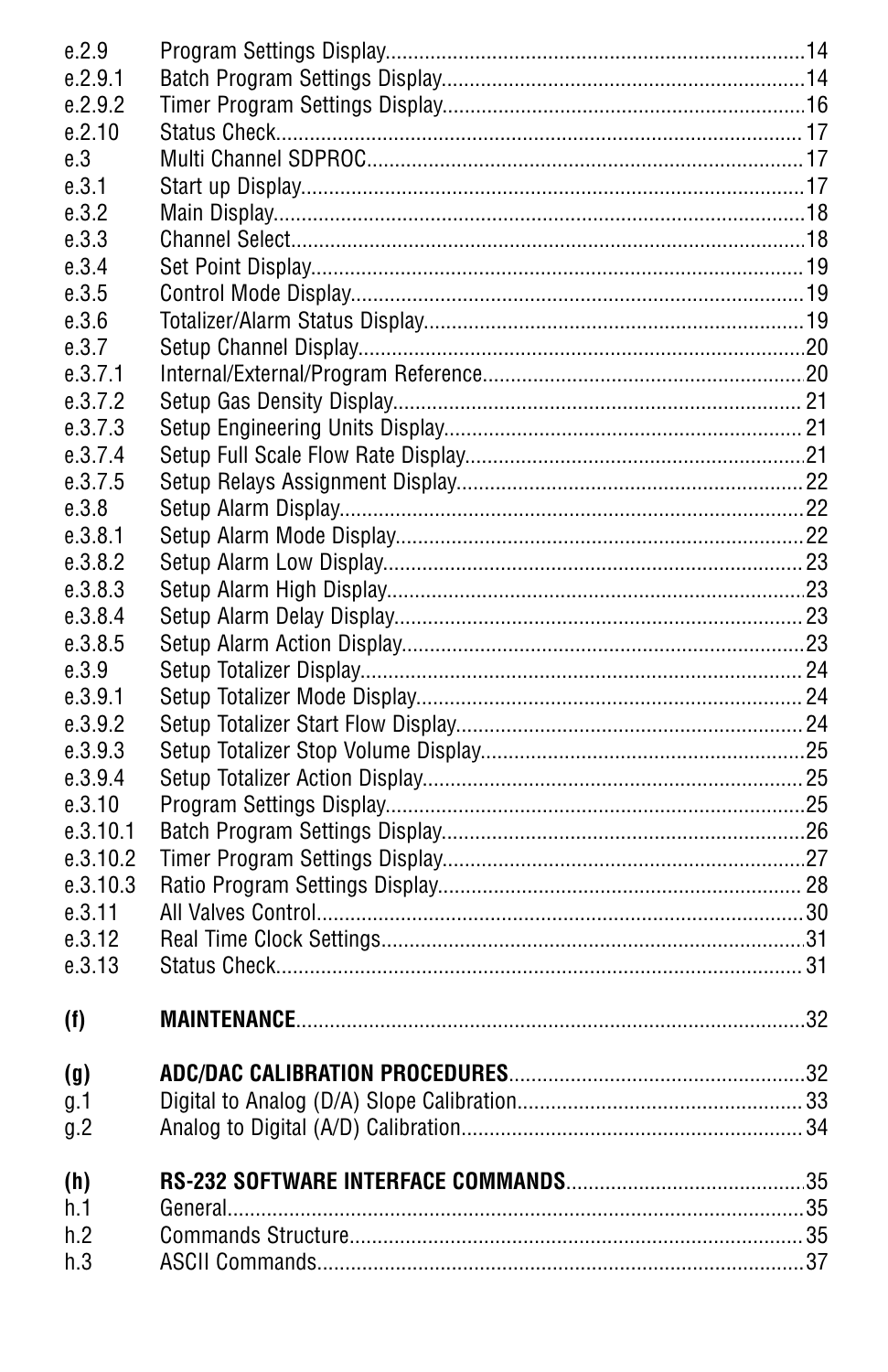| (i)               | NETWORK COMMUNICATION INTERFACE (OPTIONAL) 42 |  |
|-------------------|-----------------------------------------------|--|
| i.1               |                                               |  |
| i.2               |                                               |  |
| i 21              |                                               |  |
| 122               |                                               |  |
| 1.2.3             |                                               |  |
| i.3               |                                               |  |
| i.4               |                                               |  |
| i.5               |                                               |  |
| (i)               |                                               |  |
| j.1               |                                               |  |
| i.2               |                                               |  |
| i.3               |                                               |  |
| <b>APPENDIX 1</b> |                                               |  |
| <b>APPENDIX 2</b> |                                               |  |

| <b>APPENDIX 3</b> | <b>WARRANTY</b> |  |
|-------------------|-----------------|--|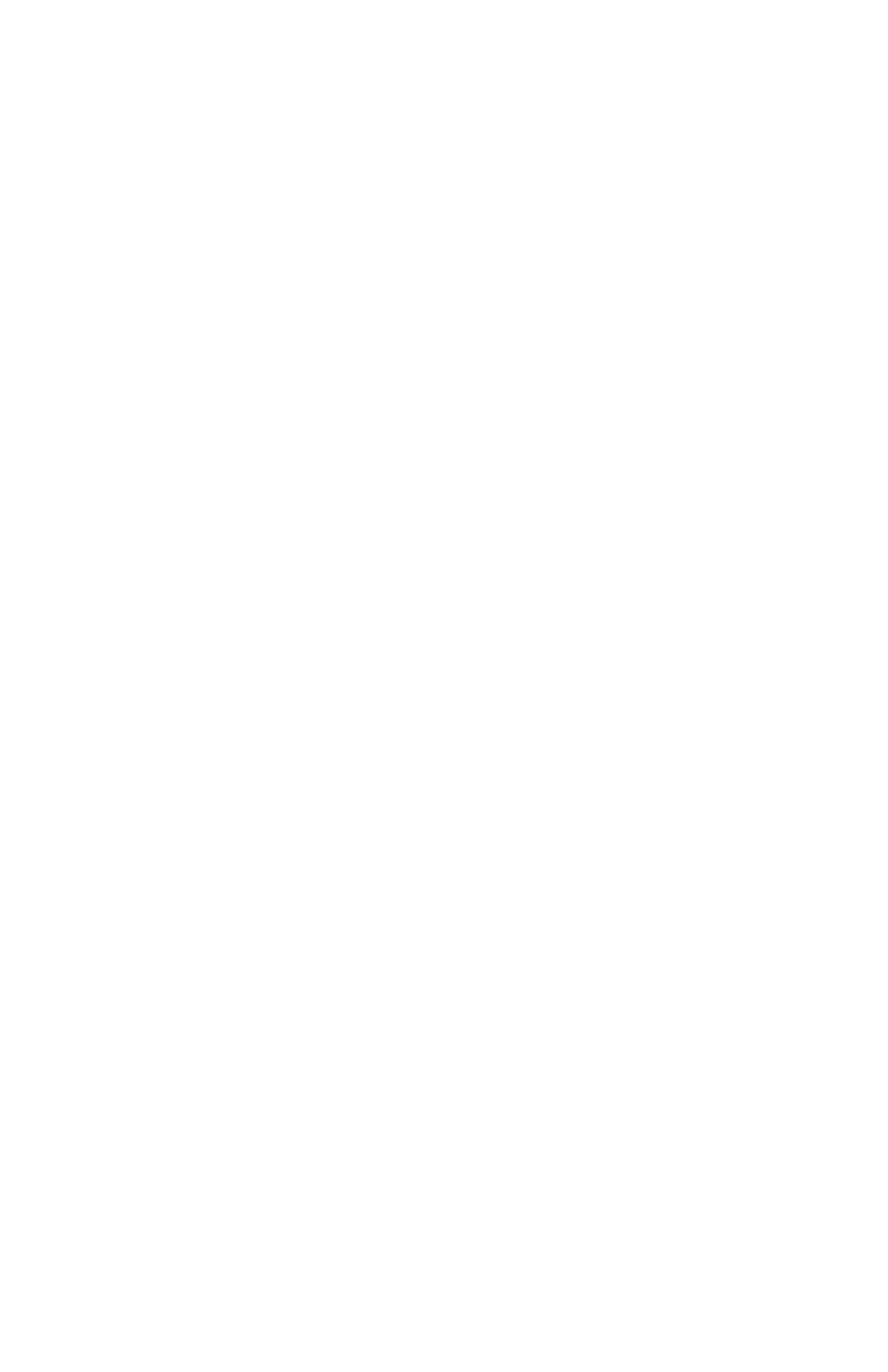# **(a) UNPACKING THE SDPROC COMMAND MODULE**

### **a.1 Inspect Package for External Damage**

Your SDPROC Command Module was carefully packed in a sturdy cardboard carton, with anti static cushioning materials to withstand shipping shock. Upon receipt, inspect the package for possible external damage. In case of external damage to the package contact the shipping company immediately.

### **a.2 Unpack the Command Module**

Open the carton carefully from the top and inspect for any sign of concealed shipping damage. In addition to contacting the shipping carrier please forward a copy of any damage report to your distributor or Aalborg<sup>®</sup> directly.

When unpacking the instrument please make sure that you have all the items indicated on the Packing List. Please report any shortages promptly.

### **a.3 Returning Merchandise for Repair**

Please contact the customer service representative of your distributor or Aalborg<sup>®</sup> if you purchased the equipment directly, and request a Return Authorization Number (RAN). Equipment returned without an RAN will not be accepted. Aalborg<sup>®</sup> reserves the right to charge a fee to the customer for equipment returned under warranty claims if the instruments are tested to be free from warranted defects.

Shipping charges are borne by the customer. Equipment returned "collect" will not be accepted!

It is mandatory that any equipment returned for servicing be purged and neutralized of any dangerous contents including but not limited to toxic, bacterially contagious, corrosive or radioactive substances. No work shall be performed on a returned product unless the customer submits a fully executed, signed SAFETY CERTIFICATE. Please request form from the Service Manager.

# **(b) INSTALLATION**

See AFM/AFC/GFM/GFC/DFC manual for specific instructions on the use and operation of the mass flow meter or mass flow controller transducers.

### **b.1 Location of Installation**

Set the SDPROC in a location where it will be used. This should be a stable surface. Avoid exposing the SDPROC to damaging heat radiation from sunlight or heaters. Avoid vibration and protect the product from moisture or aggressive chemical vapors.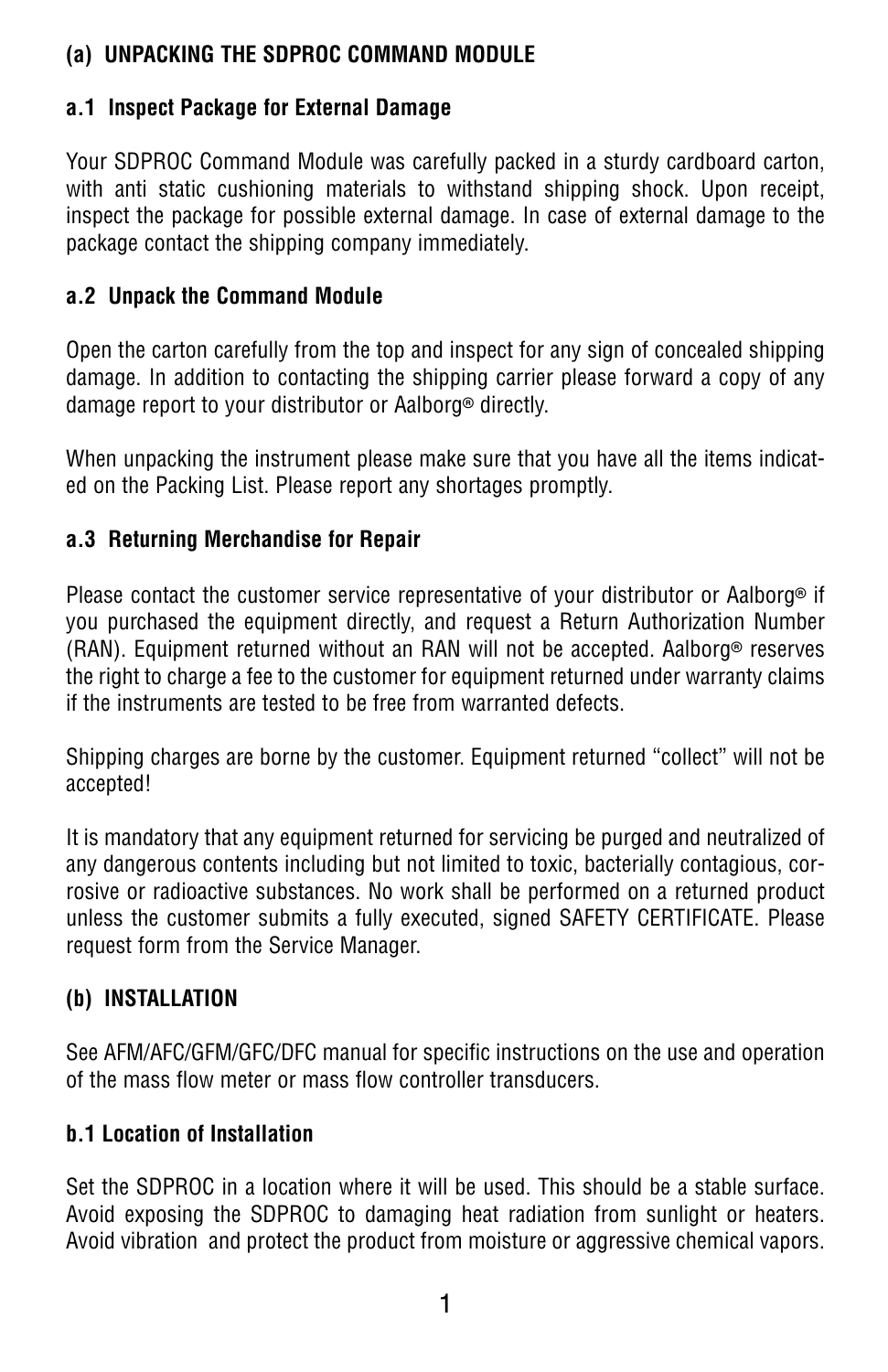# **b.2 Electrical Connections**

# **b.2.1 Connecting Flow Transducers**

Attach the 15 pin "D" connector cable(s) between the interface panel on the rear of the SDPROC and the Flow Meter/Controller transducer(s). (Number of channels will vary from one to four in accordance with configuration and options purchased.)



Figure **b-1**, Interface Panel for SDPROC.

No connection with the DATA IN/OUT, RELAYS or RS 232 connector is required for operating the system. However, it may be desirable to perform remote monitoring or control of the flow transducers. In this case, see the pin out chart for the "DATA IN/OUT" connector in step b.2.4.

# - **Important Notes:**

Assure that the "Flow Transducer" cables are used in accordance with configuration and options purchased.

In general, "D" Connector numbering patterns are standardized. There are, however, some connectors with nonconforming patterns and the numbering sequence on your mating connector may or may not coincide with the numbering sequence shown in our pin configuration table above. It is imperative that the appropriate wires are matched in accordance with the correct sequence regardless of the particular numbers displayed on your mating connector, see the pin out chart for the "Flow Transducers" connector.

Power **must be** shut OFF when connecting or disconnecting any cables in the system.

Cable lengths for Flow Transducers and DATA IN/OUT may not exceed 9.5 feet (3 meters).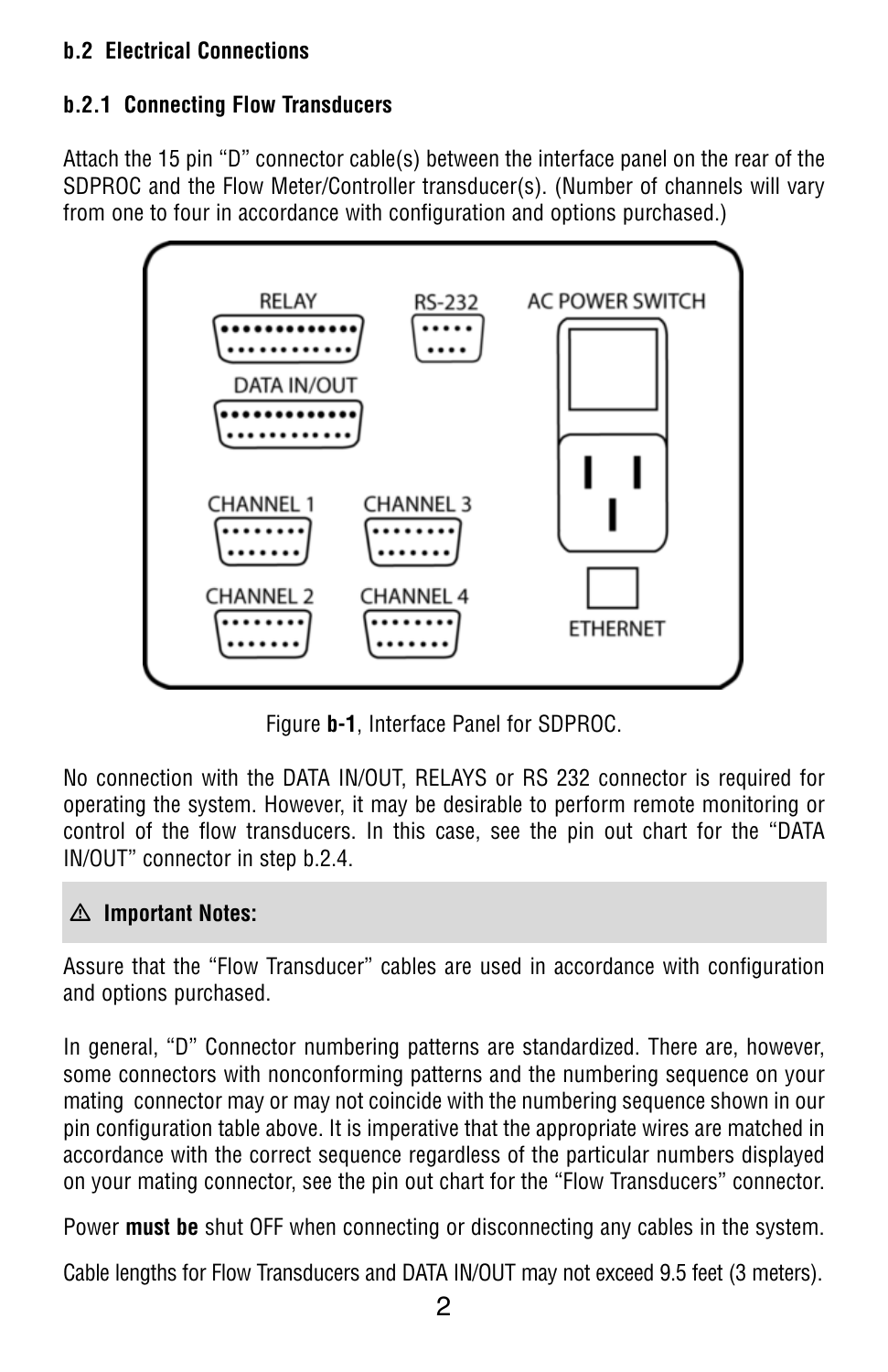Use of the SDPROC in a manner other than that specified in this manual or in writing from Aalborg<sup>®</sup>, may impair the protection provided by the equipment.

| <b>PIN</b>               | <b>FUNCTION</b>                  | <b>PIN</b> | <b>FUNCTION</b>                 |
|--------------------------|----------------------------------|------------|---------------------------------|
| l 1                      | Chassis Ground                   | 9          | Control Set Point Input 0-5 Vdc |
| $\overline{2}$           | Common, Signal Ground for pin 3  | 10         | Common, Signal Ground for pin 9 |
|                          | 0-5Vdc Flow Signal Out           | 11         | Common, Power Supply            |
| $\frac{3}{4}$            | +15 Vdc Power Supply             | 12         | Valve Purge                     |
| $\overline{\phantom{0}}$ | (-) 4-20 mA Flow Signal Out      | 13         | (unassigned)                    |
|                          | Reference In for Local Set Point | 14         | -15 Vdc Power Supply            |
| $\frac{6}{7}$            | (unassigned)                     | 15         | (+) 4-20 mA Flow Signal Out     |
| 8                        | <b>TTL Valve Off Control</b>     |            |                                 |

Figure **b-2,** Pin out chart for CHANNEL l/2/3/4 "Flow Transducers" connector.

### **b.2.2 Power Input**

Make sure the POWER switch on the back of the SDPROC is OFF. On one end of the AC line cord is a universal connector that will fit securely into the AC inlet receptacle at the rear of the SDPROC. Make this connection. Per your specifications at the time of your order, on the opposite end of the AC line cord is a plug compatible with the AC power receptacle you intend to use for AC power supply. Make this connection to the AC power supply receptacle. The SDPROC is capable of receiving 85VAC to 240VAC and 50/60Hz power without any need for jumpering or compensation.

 $\Delta$  Use only the AC power line cord supplied with the instrument. Do not attempt to force or manipulate the plugs of the AC line cord in any way. If it does not fit easily and securely, contact your distributor or Aalborg<sup>®</sup>.

### **b.2.3 Applying Power to the SDPROC**

Turn the POWER switch to the ON position. A start up display will be briefly visible, and will display the type of SDPROC configuration for the given unit. See the OPERATING INSTRUCTIONS section of this manual for details on controls and displays.

### **b.2.4 Remote Signal Interface**

At the rear of the SDPROC, there is a 25 pin Female Type "D" connector "DATA IN/OUT". The pin outs are as follows, (**NOTE**: "External Set Point Reference" is only applicable to mass flow controllers).

| PIN | <b>FUNCTION</b>                  | PIN | <b>FUNCTION</b>               |
|-----|----------------------------------|-----|-------------------------------|
|     | Chassis                          | 14  | Ground - Common               |
| 2   | External Set Point Reference Ch4 | 15  | Ground - Common               |
| 3   | 0-5VDC Flow Output Ch4           | 16  | Ground - Common               |
| 4   | 4-20mA Flow Output Ch4           | 17  | Return 4-20mA Flow Output Ch4 |
| 5   | External Set Point Reference Ch3 | 18  | Ground - Common               |
| 6   | 4-20mA Flow Output Ch3           | 19  | Return 4-20mA Flow Output Ch3 |
|     | 0-5VDC Flow Output Ch3           | 20  | Ground - Common               |
| 8   | External Set Point Reference Ch2 | 21  | Ground - Common               |
| 9   | 0-5VDC Flow Output Ch2           | 22  | Ground - Common               |
| 10  | 4-20mA Flow Output Ch2           | 23  | Ground - Common               |
| 11  | External Set Point Reference Ch1 | 24  | Return 4-20mA Flow Output Ch2 |
| 12  | 0-5VDC Flow Output Ch1           | 25  | Return 4-20mA Flow Output Ch1 |
| 13  | 4-20mA Flow Output Ch1           |     | $\sim$                        |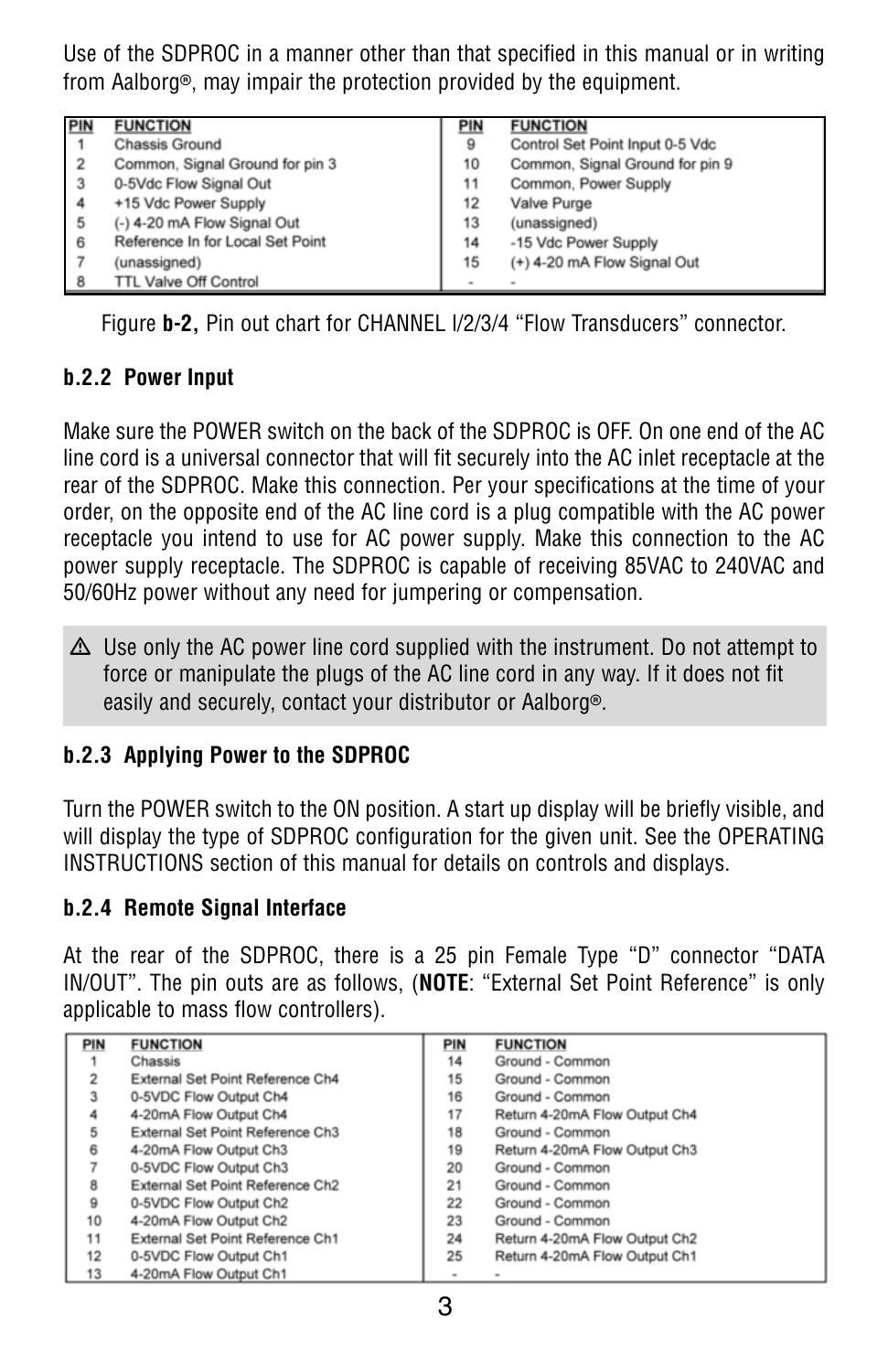Turn the POWER OFF when not in use.

At the rear of the SDPROC, there is a 25 pin Male Type "D" connector "RELAYS". The pin outs are as follows:

|    | <b>FUNCTION</b> |                  | <b>FUNCTION</b> |
|----|-----------------|------------------|-----------------|
| 13 | Chassis         | <u>PIN</u><br>25 | NC Relay #1     |
| 12 | COM Relay #1    | 24               | COM Relay #2    |
| 11 | NO Relay #1     | 23               | NO Relay #2     |
| 10 | NC Relay #2     | 22               | NC Relay #3     |
| 9  | COM Relay #3    | 21               | COM Relay #4    |
| 8  | NO Relay #3     | 20               | NO Relay #4     |
|    | NC Relay #4     | 19               | NC Relay #5     |
| 6  | COM Relay #5    | 18               | COM Relay #6    |
| 5  | NO Relay #5     | 17               | NO Relay #6     |
| 4  | NC Relay #6     | 16               | NC Relay #7     |
| 3  | COM Relay #7    | 15               | COM Relay #8    |
| 2  | NO Relay #7     | 14               | NO Relay #8     |
|    | NC Relay #8     | ۰                | ۰               |

#### **b.2.5 Relays Interface**

# **(c) DESCRIPTION**

Microprocessor driven digital Command Modules are used in conjunction with any analog or digital mass flow meters or controllers with 0-5 Vdc input /output signals. One, two, three and four channel Command Module configurations are available. Command Modules contain appropriate power supplies, 24x2 alpha-numeric dot matrix display readout, and four panel buttons which provide complete control over all the various functions necessary to measure and/or control flow. All channels may be simultaneously monitored from output signals to a data aquistion or external monitoring device. **RS-232** serial communication interface is standard for all models and supported via a 9 pin "D"-connector at the back panel of the Command Module. RS-232 Software interface commands set allows communications with the unit using either a custom software program or a "dumb terminal" and provide complete control over all modes and functions. Optional built-in Ethernet interface allows accessing any Internet-connected SDPROC from a browser on your work station, PC, or laptop computer. **Regardless of where you are, your Command Module is as close as the nearest browser!** There are two levels of Web-based Remote Controls: HTML web server and TELNET. The flow set points, measured gas flow and associated totalizer data are scaled directly in engineering units via front panel keypad, RS-232 or Ethernet interface. The following units of measure are supported: %F.S., SLPM, SLPH, SCCM, SCCH, SCFM, SCFH, SCMM, SCMH, LBPM, LBPH, GRPM, GRPH (**NOTE**: In order to use mass based engineering units proper value of the gas density has to be set for corresponding channel).

### **(d) SPECIFICATIONS**

**ENVIRONMENTAL (PER IEC 664):** Installation Level II; Pollution Degree II

**POWER SUPPLY:** 85 to 264 VAC (47 to 63 Hz) 2A max.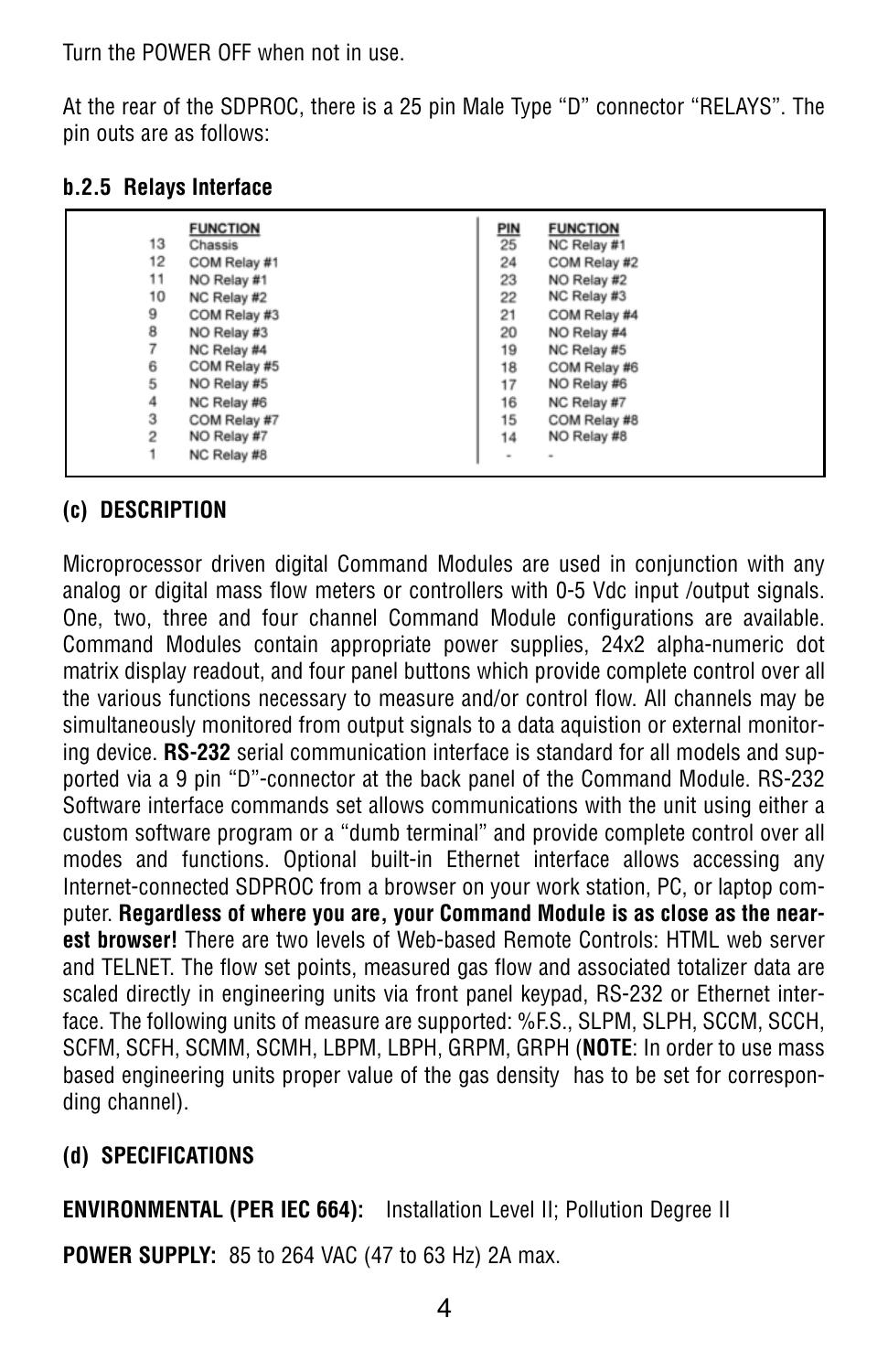**FUSE:** 2A on input and output power line. When changing, unplug the device from power source. Replace only with fuse 5mm 2A/250V FF.

**DISPLAY:** 24x2 LCD dot matrix with backlight; 24x2 Vacuum Florescent display optional.

**READINGS:** 0 to 100% scale is standard; the following units of measure are supported: %F.S., SLPM, SLPH, SCCM, SCCH, SCFM, SCFH, SCMM, SCMH, LBPM, LBPH, GRPM, GRPH.

**ADC/DAC RESOLUTION:** 12 bits (0.025%).

**DIGITAL COMMUNICATION STANDARD:** RS-232. **Optional:** Ethernet TCP/IP (HTML Server or TELNET Console).

**RS-232 COMMUNICATIONS PARAMETERS:** 8 bits, two stop bits, no parity (8,2,N).

**RS-232 DATA TRANSFER RATE:** 9600 baud.

**CONTACT CLOSURES:** Two sets of dry contact relay outputs for each channel (0.5A at 125 Vac, 1A at 24 Vdc).

**BUZZER:** Piezo Audio Indicator at 3.0 KHz, 85 dB activated by Alarm or Totalizer.

**DIMENSIONS:** Length: 7.75 inch (19.5cm), width: 6.75 inch (17cm), height: 4.5 inch (11cm).

**WEIGHT:** 6.00 lbs (1.8kg).

**TRANSDUCER INTERFACE CABLE:** Flat cable with 15 pin "D" connector on the ends is standard for AFC series mass flow controllers. Optional round shielded cable is available with male/female "D" connector ends for customer's mass flow meters or controllers. [Cable length may not exceed 9.5 feet (3 meters)].

**RELAYS PORT CABLE:** Optional shielded cable with female 25 pin "D" connector to connect to command module relays port.

**DATA PORT CABLE:** Optional shielded cable with male 25 pin "D" connector to connect to command module data port. [Cable length may not exceed 9.5 feet (3 meters)].

### **d.1 CE Compliance**

Any SDPROC are in compliance with the below stated test standards currently accepted.

EMC Compliance with 89/336/EEC as amended; CE COMPLIANCE: EN 50011:1998 Group 1, Class A August 1999 for emissions; EN 61000-6-1:2001 for immunity.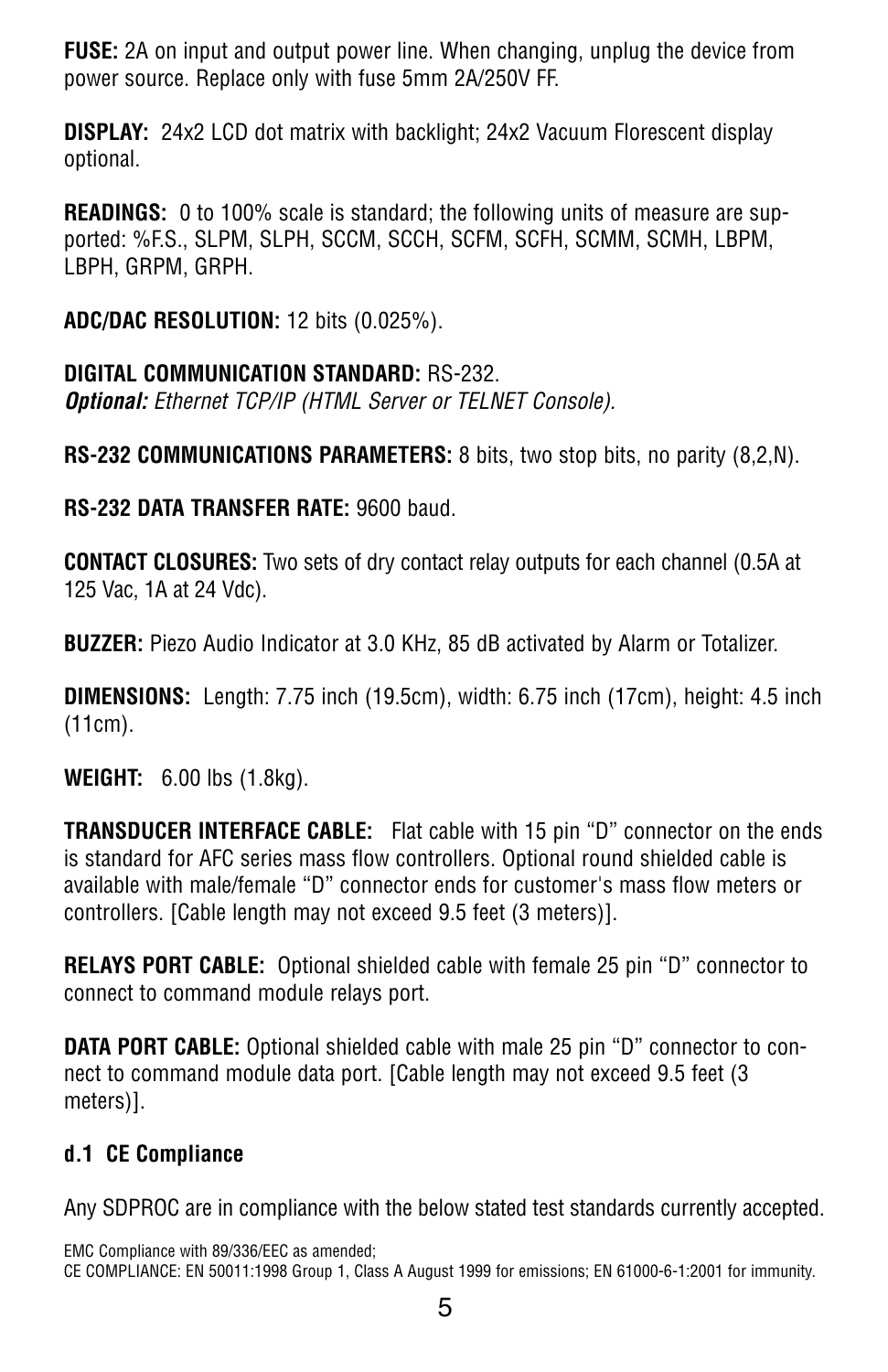# **(e) OPERATING INSTRUCTIONS**

There are four buttons on the front panel of the SDPROC from which all functions can be controlled or set. These are labeled "ESC", "UP", "DOWN", and "ENTER".



Figure **e-1**, Control Panel for SDPROC.

# **e.1 Preparation and Warm Up**

It is assumed that the SDPROC and the Mass Flow Meter(s) and/or Controller(s) have been correctly installed as described in this and the AFM/AFC/DFC/GFM/GFC manuals.

Turn the POWER switch to the ON position. A start up display will be briefly visible, and will display the type SDPROC configuration for the given unit. Remember to allow for proper warm up time by the mass flow transducer.

# **e.2 Single Channel SDPROC**

# **e.2.1 Start up Display**

Switching the power ON, the following will be shown on the display at the front of the SDPROC.

> AALBORG INSTRUMENTS SDPROC1 V1, 02 03/30/2003

### **e.2.2 Main Display**

After a few seconds, the Start up display will clear and the Main Display will appear.

| $F = 50.08I S = 50.08 V = AUT$ |  |  |  |  |  |  |  |  |  |  |         |  |
|--------------------------------|--|--|--|--|--|--|--|--|--|--|---------|--|
| $A = D$ TOTAL =                |  |  |  |  |  |  |  |  |  |  | 825.7 L |  |

This display will remain active until the power is turned off or any button is pressed.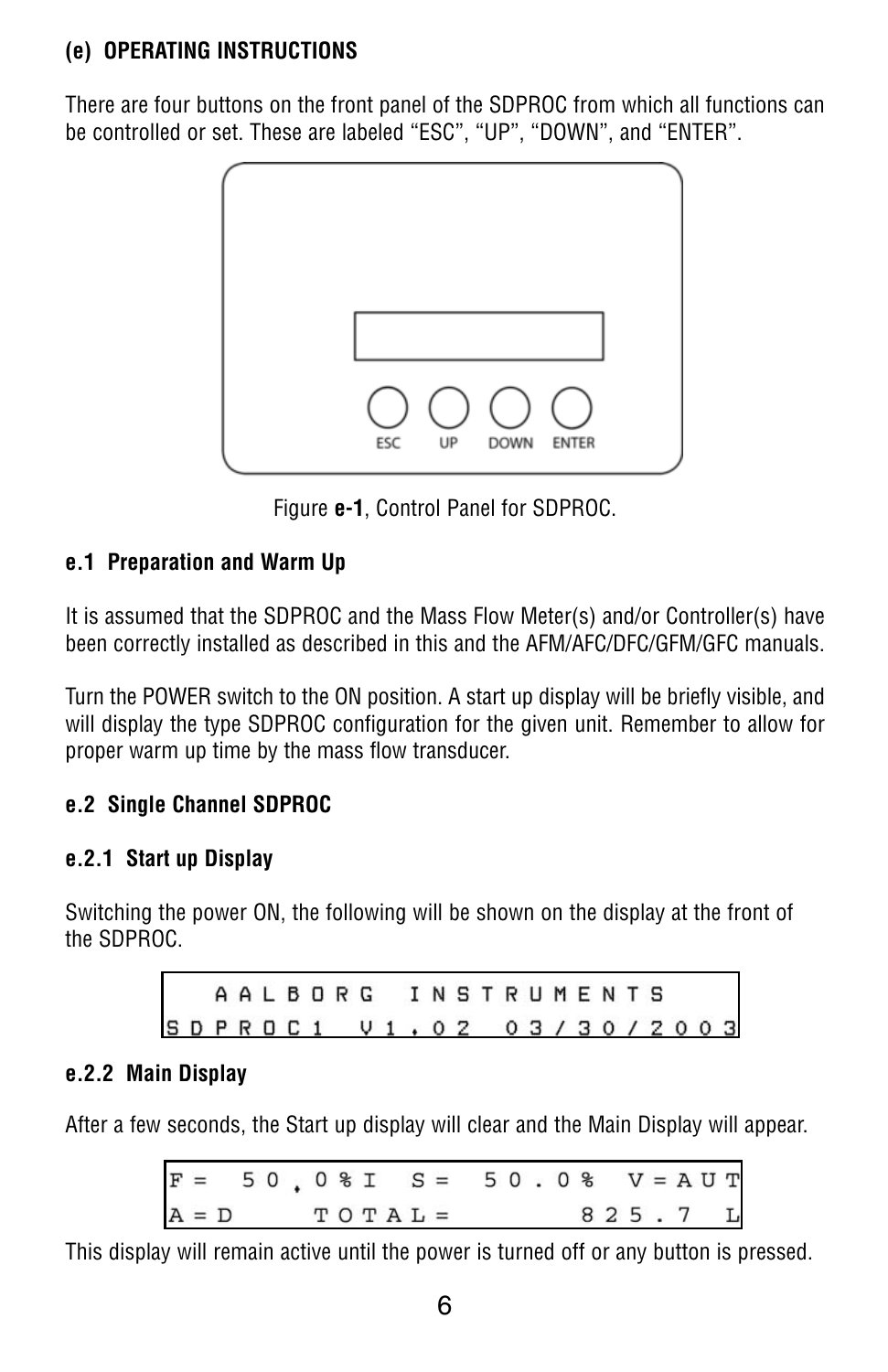The Main Display will indicate the following info:

- = "F" current flow rate in % F.S. (**NOTE**: An "I" is indicated on the display immediately following the displayed flow when the SDPROC is set for internal reference and "E" for external reference.)
- "S" current set point in % F.S.
- "V" valve status by displaying a "CLS" for CLOSE, "OPN" for OPEN or "AUT" for AUTO.
- "A" alarm status by displaying a "D" for disabled, "N" for no alarm events, "L" for Low alarm and "H" for High alarm.
- = "TOTAL" totalizer reading in current (volume/mass based) Engineering Units.

Readings are linear 0 to 100% of full scale. Direct engineering units are available on another screen. A proportionally linear 0 to 5 VDC or 4 to 20 mA output signal may be monitored simultaneously at the 25 pin "D" connector at the rear of the SDPROC (see section b.2.4). Press the Down button under the Main Display screen, to set the GENERAL, ALARM, TOTALIZER and PROGRAM settings (see section e.2.6).

# **e.2.3 Control Mode Status**

There are three modes of operation that the mass flow controller can be set for. CLOSE will shut off the power to the mass flow controller valve, allowing the valve to mechanically close. OPEN will provide maximum power to the valve to allow it to open fully. This mode is used when there is a need to purge the gas flow system. AUTO mode will allow the mass flow controller to maintain a given flow as set by the user. In order to change mode of operation press the Esc button from the Main Screen. The following display will appear.

Valve Control Display for 1 channel SDPROC

To operate the mass flow controller in CLOSE, OPEN or AUTO modes, press the button (UP, DOWN, ENTER respectively) directly below the mode shown on the display (see section e.4.2). After pressing the button the Main Display will appear and indicate the current valve status by displaying a "CLS" for CLOSE, "OPN" for OPEN, or "AUT" for AUTO shown after the set point value.

Press the ENTER button under the Main Display screen, to set the desired flow for AUTO control.

# **e.2.4 Setpoint Display**

The following display is shown when adjustments to the set point reference signal are desired.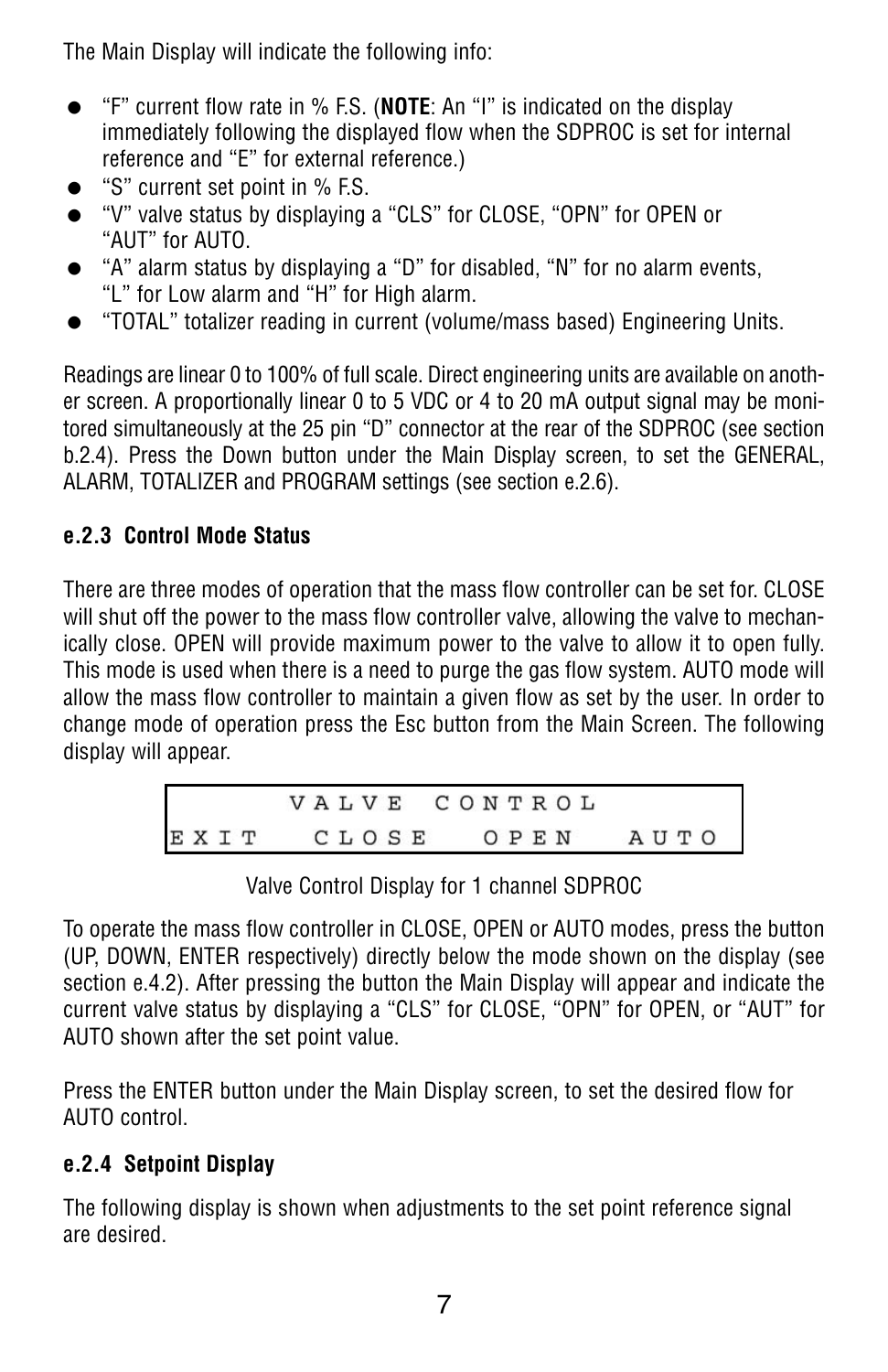$2.500$ <sup>S</sup>LPM  $IA$   $S =$  $2.50$ **VALVE** EXIT

Set Point Display for 1 channel SDPROC

The UP button under the "+" and DOWN button under the "-" will increase and decrease the set point respectively. Once set, press the ENTER button under EXIT on the display to return to the Main Display. This set point is only applicable when the SDPROC is used in INTERNAL REFERENCE mode. From the Set Point Screen in order to change the mode of operation press the Esc button under VALVE on the display. The following display will appear.

|      | VALVE: AUTO | 2.500 SLPM |      |
|------|-------------|------------|------|
| EXIT | CLOSE       | OPEN       | AUTO |

Valve Status/Flow Display for 1 channel SDPROC

To operate the mass flow controller in CLOSE, OPEN or AUTO modes, press the button (UP, DOWN, ENTER respectively) directly below the mode shown on the display. First line on the Display screen indicates the current valve status and flow rate in selected engineering units. Pressing the Esc button from the Valve Status/Flow Display will display Totalizer/Alarm Screen.

# **e.2.5 Totalizer/Alarm Display**

| TOTAL: |  |  |  | 825.7      |  |  |
|--------|--|--|--|------------|--|--|
| ALARM: |  |  |  | RESET EXIT |  |  |

Totalizer/Alarm Display for 1 channel SDPROC

The first line of the Totalizer/Alarm screen indicates the totalizer reading in current (volume/mass based) Engineering Units. The second line shows alarm status by displaying a "D" for disabled, "N" for no alarm events, "L" for Low alarm and "H" for High alarm. The totalizer can be reset to zero by pressing the Down button under RESET on the display. Press the ENTER button under EXIT on the display in order to return in to the Main Display screen.

# **e.2.6 Setup Channel Display**

Pressing the Down button under the Main Display screen (see section e.2.2) will display SETUP CHANNEL screen shown below.

> SETUP CHANNEL: GENER. ALARM TOTAL PROG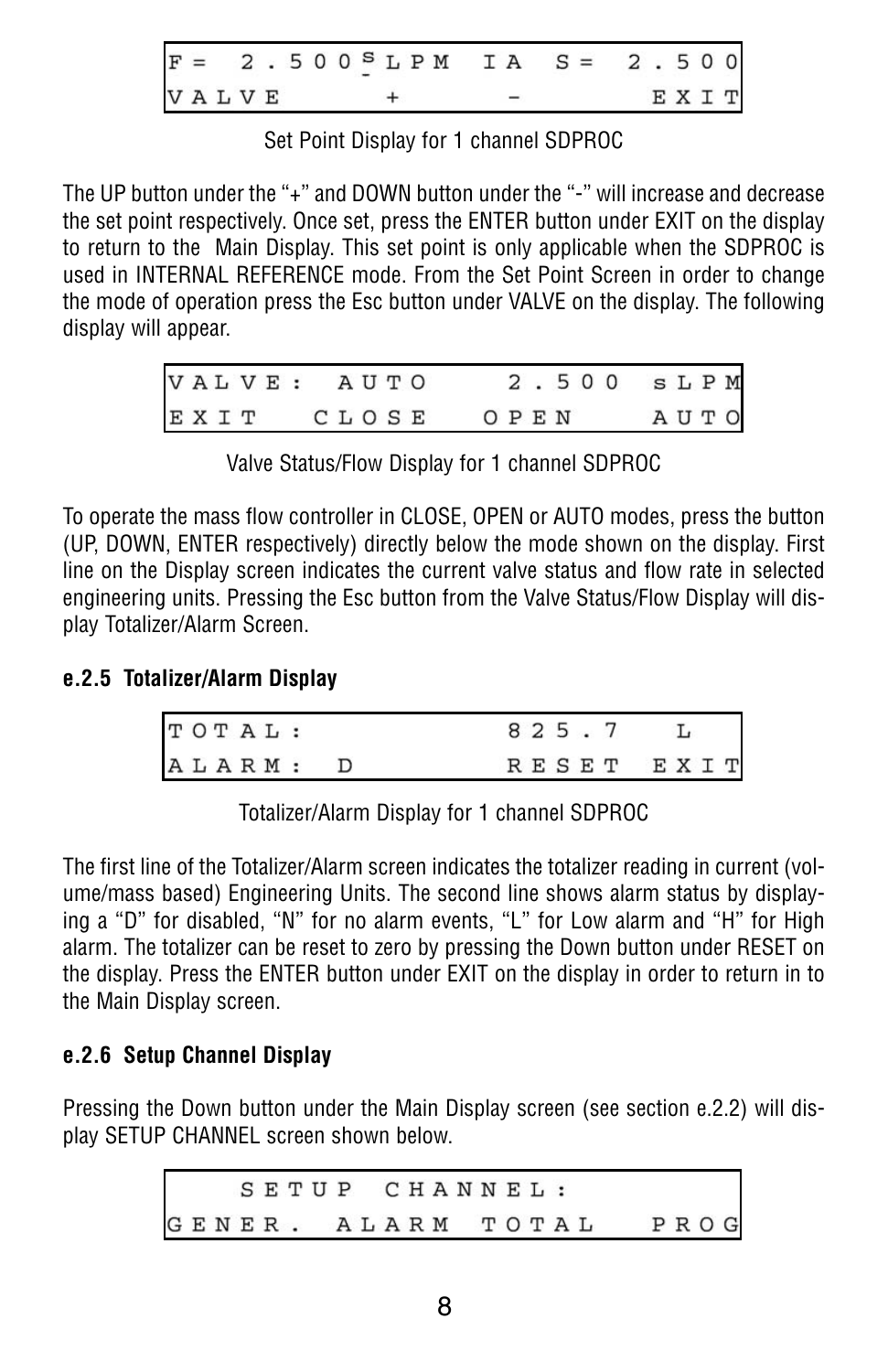Setup Channel screen allows to configure:

- General device settings: Int./Ext. Reference, Gas density, Engineering Units, Full Scale Flow in L/Min and Relays assignment.
- Alarm Properties: Mode, High and Low settings in % F.S., Delay Time, Action.
- = Totalizer Properties: Mode, Start Flow, Stop Volume, Action.
- Program Properties: Batch parameters and Timer Settings.

Press the Esc button under GENER. on the display in order to make General settings. The following **Internal/External/Program Reference** display will appear.

### **e.2.6.1 Internal/External/Program Reference**

|      | REFERENCE: |       | INTERNAL |
|------|------------|-------|----------|
| EXIT | T N T      | E X T | PRG      |

The INT/EXT/PRG refers to point of origin for the valve control reference signal. To change this, press the button UP, DOWN, ENTER respectively. In the internal reference mode, the control signal is set by the user with the SDPROC controls (see section e.2.4).

Pressing the ENTER button on the front panel under PRG on the display of the SDPROC will toggle the reference between PROGRAM BATCH and PROGRAM TIMER. When complete with settings, press the ESC button under EXIT on the display, to go to the Density screen. The following **Setup Gas Density Display** will appear.

#### **e.2.6.2 Setup Gas Density Display**

|      | DENSITY : |  |  | 93 |  | q |  |
|------|-----------|--|--|----|--|---|--|
| NEXT |           |  |  |    |  |   |  |

The proper settings of the gas density (in grams per liter) are required for mass based engineering units (LBPH, LBPM, GrPH, GrPM). Press the ENTER button under (--->) on the display, to move the flashing cursor to the desired position. Pressing (+) or (-) will increment or decrement the particular digit respectively. The numbers will change from 0 to 9 and next to decimal point (.). Pressing (+) button one more time will change highlighted position of the cursor back to 0. The same is true in backward direction when pressing the (-) button. Only one decimal point is allowed. If changing position of the decimal point is required, change decimal point to any desired digit, next move cursor to the required position and adjust it to the decimal point with  $(+)$  or  $(-)$  button.

When complete with gas density settings, press the ESC button under NEXT on the display, to go to the Engineering Units screen. The following **Setup Engineering Units Display** will appear.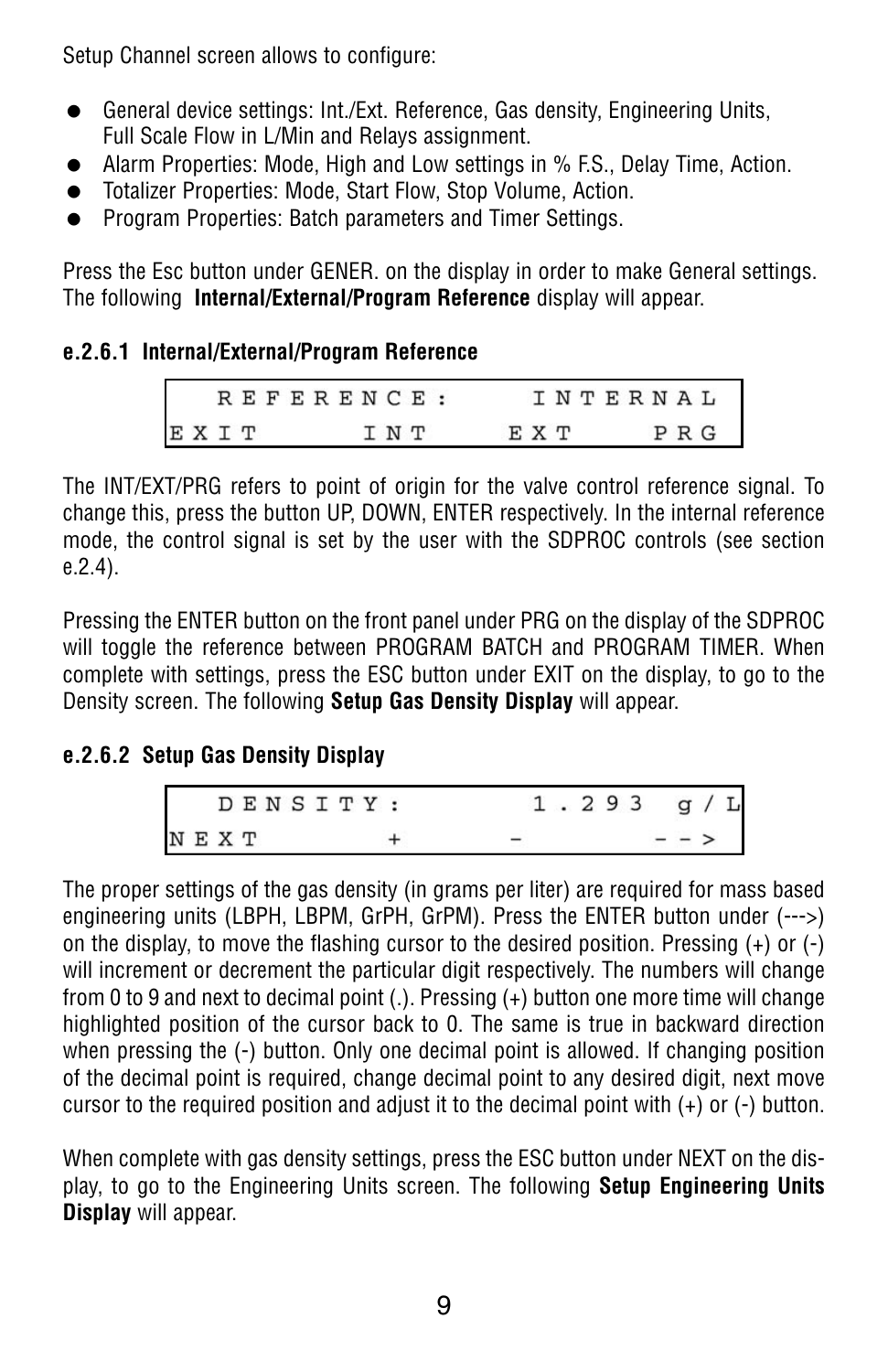### **e.2.6.3 Setup Engineering Units Display**

|      |  |  |  |                           |  | ENGINEERING UNITS: SLPM |  |     |  |  |      |  |  |
|------|--|--|--|---------------------------|--|-------------------------|--|-----|--|--|------|--|--|
| NEXT |  |  |  | $\mathbf{U}$ $\mathbf{P}$ |  |                         |  | DN. |  |  | EХIТ |  |  |

Press the UP or DN button, to change current engineering units. The following engineering units are supported: %F.S., SLPM, SLPH, SCCM, SCCH, SCFM, SCFH, SCMM, SCMH, LBPM, LBPH, GRPM, GRPH. If no more settings are required, press the ENTER button under EXIT on the display, to go back to the Main Display. Press the ENTER button under NEXT on the display in order to go to the Full Scale Flow Rate screen. The following **Setup Full Scale Flow Rate Display** will appear.

#### **e.2.6.4 Setup Full Scale Flow Rate Display**

|      |  |  | F.S.FLOW: |  | 5.000 SLPM |
|------|--|--|-----------|--|------------|
| NEXT |  |  |           |  | $- -$ >    |

The proper settings of the Full Scale Flow Rate (in liters per minute) are required for any engineering units except % F.S. If for example a mass flow controller used with SDPROC is calibrated for 200 SCCM, the value of 0.2 has to be set. Press the ENTER button under (--->) on the display, to move the flashing cursor to the digit, which has to be adjusted. Pressing (+) or (-) will increment or decrement the particular digit respectively. The numbers will change from 0 to 9 and next to decimal point (.). Pressing (+) button one more time will change highlighted position of the cursor back to 0. The same is true in backward direction when pressing the (-) button. Only one decimal point is allowed. If changing position of the decimal point is required, change the decimal point to any desired digit, next move cursor to the required position and adjust it to decimal point with the (+) or (-) button. When complete with Full Scale Flow Rate settings, press the ESC button under NEXT on the display, to go to the Relays Assignment screen. The following **Setup Relays Assignment Display** will appear.

#### **e.2.6.5 Setup Relays Assignment Display**

| RELAY 1: |          | NO ACTION |      |
|----------|----------|-----------|------|
| NEXT     | $II$ $P$ | D N       | EXTT |

Two sets of dry contact relay are available for each channel. Each relay individually can be assigned for:

- NO ACTION
- ALARM LOW
- $\bullet$  ALARM HIGH
- $\bullet$  TOTALIZER STOP

Press UP or DN button to change relay assignment. When complete with first relay settings, press the ESC button under NEXT on the display, to go to the second relay.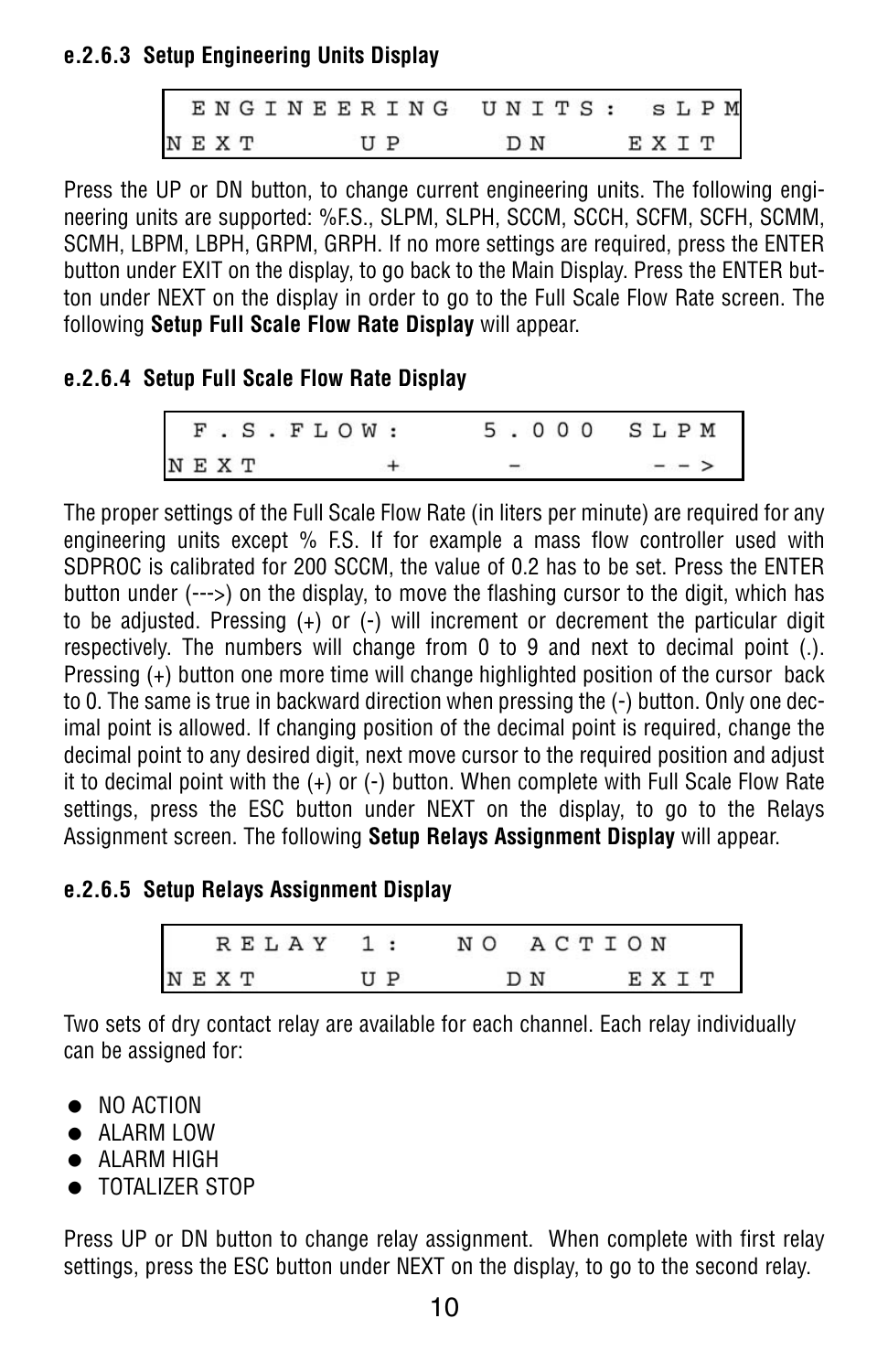The following display will appear.

| RELAY 2:  |         | NO ACTION |      |
|-----------|---------|-----------|------|
| $N E X T$ | $U$ $P$ | D N       | EХТТ |

Press ESC button under NEXT on the display or the ENTER button under EXIT on the display, to go back to the Main Display.

# **e.2.7 Setup Alarm Display**

Before enabling the Alarm make sure all alarm settings are configured properly. High and Low alarm values have to be entered in %F.S. engineering units. ALARM conditions become valid when the difference between current readings and installed set points is equal or more than corresponding values of high and low alarm levels. From the Setup Channel Display (see section e.2.6) press the Up button under ALARM on the display in order to make Alarm settings. The following display will appear.

|           |  |  |  |  |  | ALARM MODE: DISABLE |  |            |  |  |  |
|-----------|--|--|--|--|--|---------------------|--|------------|--|--|--|
| NEXT ENBL |  |  |  |  |  |                     |  | DISBL EXIT |  |  |  |

### **e.2.7.1 Setup Alarm Mode Display**

To change Alarm Mode in ENABLED or DISABLED, press the button (UP, DOWN respectively) directly below the mode shown on the display. Press the ENTER button under EXIT on the display, to go back to the Main Display. Press the ESC button under NEXT on the display to go to the Alarm Low settings. The following display will appear.

| ALARM LOW: | 2.0 | % F S |
|------------|-----|-------|
| $N$ E X T  |     | E X T |

### **e.2.7.2 Setup Alarm Low Display**

Pressing (+) or (-) will increment or decrement Low Alarm settings per 0.1% F.S. respectively. If no settings required for High Alarm press the ENTER button under EXIT on the display, to go back to the Main Display. Press the ESC button under NEXT on the display to go to the Alarm High settings. The following display will appear.

|  | ALARM HIGH: | 2.0 %FS |      |
|--|-------------|---------|------|
|  | NEXT        |         | EXIT |

# **e.2.7.3 Setup Alarm High Display**

Pressing (+) or (-) will increment or decrement High Alarm settings per 0.1% F.S. respectively. If no settings are required for High Alarm press the ENTER button under EXIT on the display, to go back to the Main Display. Press the ESC button under NEXT on the display to go to the Alarm Delay settings. The following **Setup Alarm Delay Display** will appear.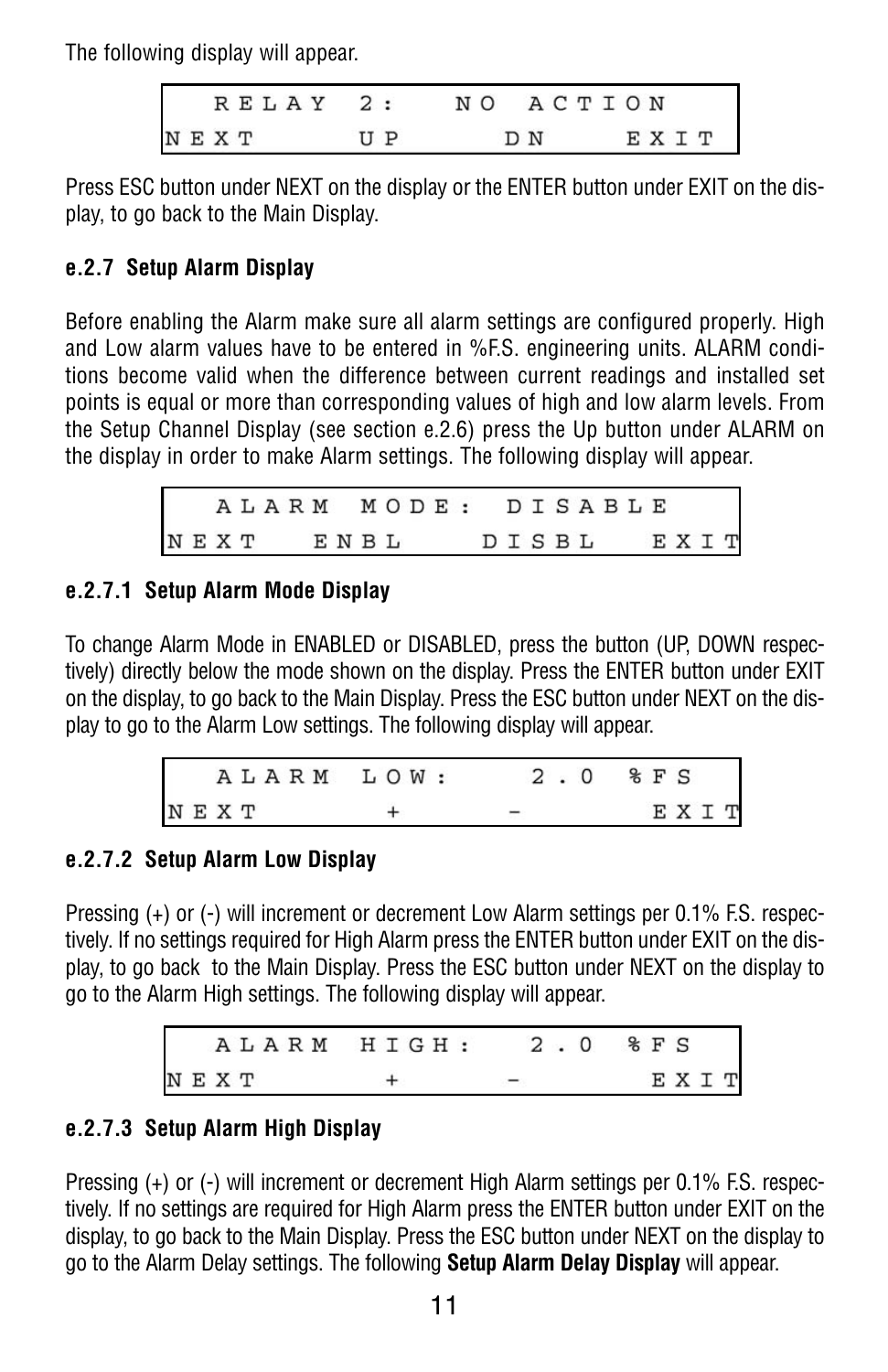# **e.2.7.4 Setup Alarm Delay Display**

|  |      | ALARM DELAY: |  | $S$ e $C$ |             |  |
|--|------|--------------|--|-----------|-------------|--|
|  | NEXT |              |  |           | <b>EXTT</b> |  |

Alarm Delay specifies the time interval in seconds the Alarm conditions have to be True (without any interruption) before Alarm will be activated. If zero value is set, the Alarm will be activated immediately after Alarm conditions are met. Pressing (+) or (-) will increment or decrement Alarm Delay settings per 1 second respectively. If no settings required for Alarm Action press the ENTER button under EXIT on the display, to go back to the Main Display. Press ESC button under NEXT on the display go to the Alarm Action settings. The following **Setup Alarm Action Display** will appear.

# **e.2.7.5 Setup Alarm Action Display**

|      |  |  |  |  |  | ALARM ACTION: |  |  |  |  | NONE |  |
|------|--|--|--|--|--|---------------|--|--|--|--|------|--|
| NONE |  |  |  |  |  | BUZZER VALVE  |  |  |  |  | EXIT |  |

To change Alarm Action in NONE, BUZZER or VALVE, press the button (ESC, UP, DOWN respectively) directly below the text shown on the display. If Buzzer action is chosen, the audible signal will be activated when Alarm conditions become true.

 $\Delta$  In order to deactivate the audible signal during operation press any button on the key pad.

(**NOTE**: The Alarm Conditions have to be removed or Alarm has to be disabled).

If Valve action is chosen the power to the mass flow controller valve will be shut off, allowing the valve to mechanically close.

 $\Delta$  If the Valve was shut off as a result of the Alarm action, in order to go back to normal operation the Valve mode has to be changed to AUTO (See section e.2.3). **NOTE**: The Alarm Conditions have to be removed, or Alarm has to be disabled prior to any attempts to change the Valve mode.

To go back to the Main Display, press the ENTER button under EXIT on the display.

# **e.2.8 Setup Totalizer Display**

Before enabling the Totalizer make sure that all totalizer settings are configured properly. The totalizer Start value has to be entered in %F.S. engineering units. Totalizer will not totalize until the flow rate become equal or more than Totalizer Start value. Totalizer Stop value has to be entered in volume / mass based engineering units. Totalizer conditions become valid when the totalized volume is equal or more than Totalizer Stop value. From the Setup Channel Display (see section e.2.6) press Down button under TOTAL on the display in order to make Totalizer settings. The following **Setup Totalizer Mode Display** will appear.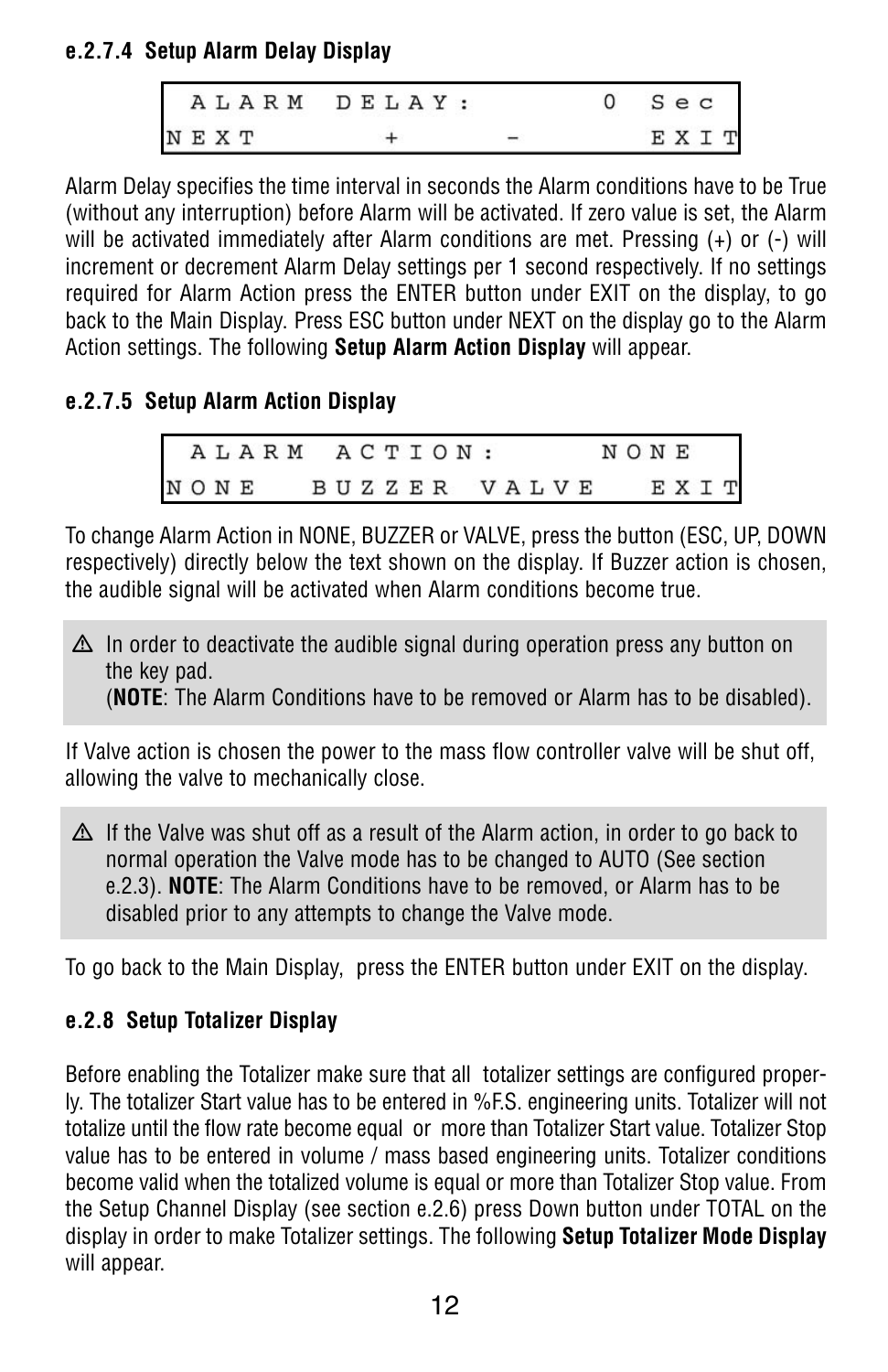# **e.2.8.1 Setup Totalizer Mode Display**

| TOTALIZER MODE: DISABLE |  |  |  |  |  |  |            |  |  |  |  |  |
|-------------------------|--|--|--|--|--|--|------------|--|--|--|--|--|
| NEXT ENBL               |  |  |  |  |  |  | DISBL EXIT |  |  |  |  |  |

To change Totalizer Mode in ENABLED or DISABLED, press the button (UP, DOWN respectively) directly below the mode shown on the display. To return to the Main Display, press the ENTER button under EXIT on the display. Press the ESC button under NEXT on the display to go to the Totalizer Start settings. The following **Setup Totalizer Start Flow Display** will appear.

### **e.2.8.2 Setup Totalizer Start Flow Display**

TOTALIZER START:  $2.0$ NEXT + -EXIT

Pressing (+) or (-) will increment or decrement Totalizer Start settings per 0.1% F.S. respectively. If no settings are required for Totalizer Stop value press the ENTER button under EXIT on the display, to go back to the Main Display. Press ESC button under NEXT on the display to go to the Totalizer Stop settings. The following **Setup Totalizer Stop Volume Display** will appear.

### **e.2.8.3 Setup Totalizer Stop Volume Display**

| TOTALIZER STOP: 100000.0 |  |  |  |  |  |  |  |  |  |  |         |  |
|--------------------------|--|--|--|--|--|--|--|--|--|--|---------|--|
| NEXT                     |  |  |  |  |  |  |  |  |  |  | $- - >$ |  |

The proper settings of the Totalizer Stop Volume (in volume/mass based engineering units) is required if the Totalizer is set to Enabled. The engineering unit for Totalizer Stop Volume has to be related to the current active engineering unit. If for example current engineering unit is sLPM, the Totalizer Stop Volume has to be entered in liters. Press the ENTER button under (--->) on the display, to move the flashing cursor to the digit, which has to be adjusted. Pressing (+) or (-) will increment or decrement the particular digit respectively. The numbers will change from 0 to 9 and next to the decimal point (.). Pressing the (+) button one more time will change the highlighted position of the cursor back to 0. The same is true in reverse direction when pressing the (-) button. Only one decimal point is allowed. If changing the position of the decimal point is required, change decimal point to any desired digit, then move the cursor to the required position, and adjust it to the decimal point with  $(+)$  or  $(-)$  button. When complete with Totalizer Stop Volume settings, press the ESC button under NEXT on the display, to go to the Totalizer Action screen. The following **Setup Totalizer Action Display** will appear.

### **e.2.8.4 Setup Totalizer Action Display**

|  | TOTALIZER ACTION: |  |  |       |  |  |  |       |  |  | NONE |  |  |
|--|-------------------|--|--|-------|--|--|--|-------|--|--|------|--|--|
|  | NONE              |  |  | BUZER |  |  |  | VALVE |  |  | EXIT |  |  |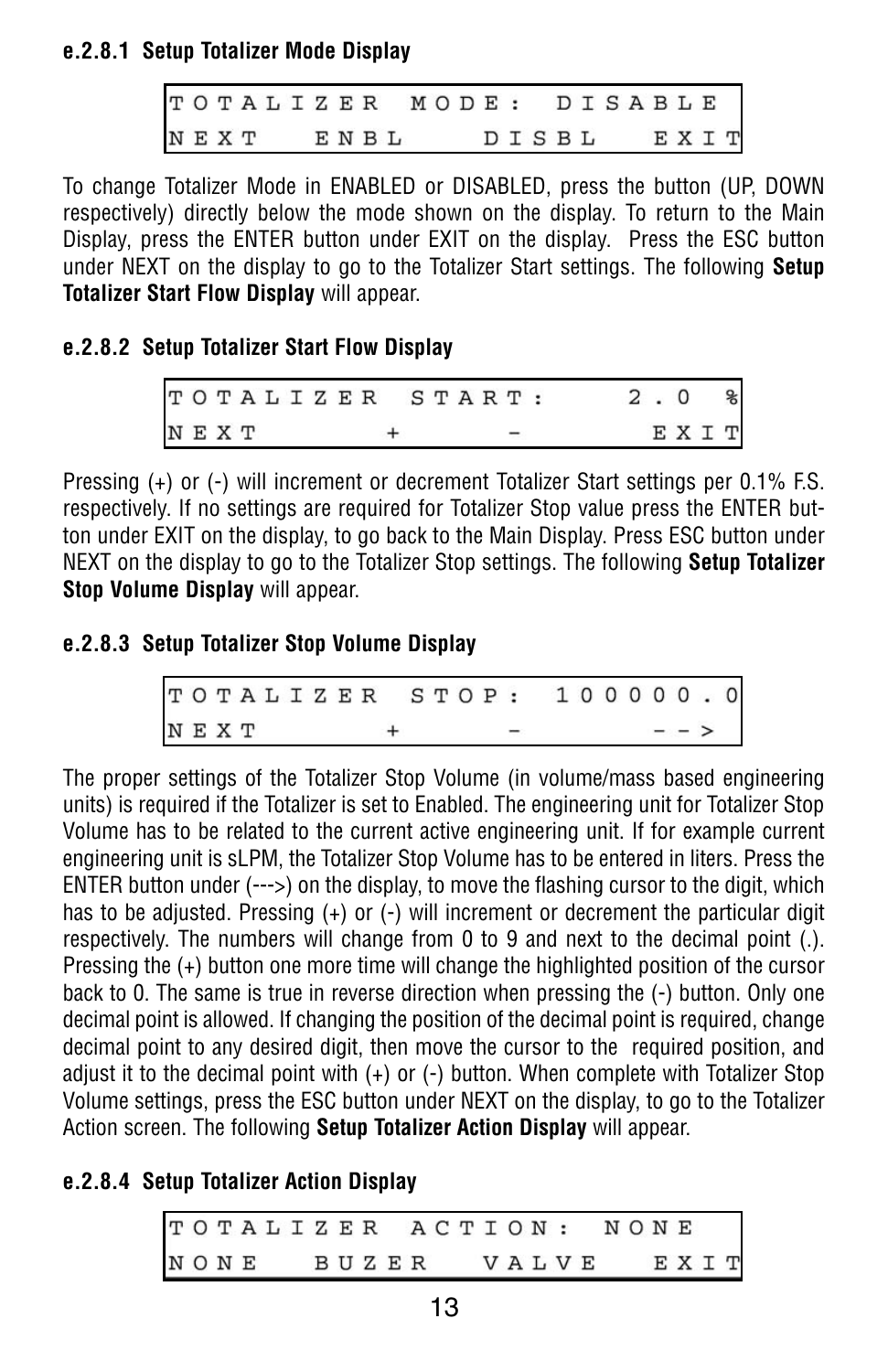To change Totalizer Action in NONE, BUZZER or VALVE, press the button (ESC, UP, DOWN respectively) directly below the text shown on the display. If Buzzer action is chosen, the audible signal will be activated when Totalizer conditions become true.

 $\Delta$  In order to deactivate the audible signal during operation press any button on the key pad (**NOTE**: The Totalizer has to be reset to zero or disabled).

If Valve action is chosen, the power to the mass flow controller valve will be shut off, allowing the valve to mechanically close.

 $\Delta$  If the Valve was shut off as a result of the Totalizer action, in order to go back to normal operation the Valve mode has to be changed to AUTO (See section e.2.3). **NOTE**: The Totalizer reading has to be reset to zero or Totalizer has to be disabled prior any attempts to change the Valve mode.

To return to the Main Display, press the ENTER button under EXIT on the display.

# **e.2.9 Program Settings Display**

From the Setup Channel Display (see section e.2.6) press the Enter button under PROG on the display in order to make Program settings. The following display will appear. There are two program options: BATCH and TIMER flow control.

### **e.2.9.1 Batch Program Settings Display**

|      | PROGRAM SETTINGS |
|------|------------------|
| EXIT | TIMER<br>ВАТСН   |

The Batch Flow Control allows execution of custom, user preset programs of up to sixteen steps. During execution of the program the user can activate or deactivate the LOOP mode. Various flow configurations may be preprogrammed: ramping, pulsing, linearized increasing and/or decreasing of the flow. Before executing, the program should be entered in the program table in the format: SETPOINT [% F.S.] - TIME [sec.]. TIME means: time it takes for the value of the output signal from mass flow controller to linearly approach the SETPOINT value (ramping). Press the DOWN button under BATCH on the display, to set up the BATCH table. The following display will appear.

| ST   |  | TIME: |  |  |  | S E C | Μ |     |              |
|------|--|-------|--|--|--|-------|---|-----|--------------|
| NEXT |  |       |  |  |  |       |   | MUL | $\mathsf{L}$ |

| Time Settings for first step of the BATCH table |  |
|-------------------------------------------------|--|
|-------------------------------------------------|--|

Pressing (+) or (-) will increment or decrement the step time settings per 1, 10 or 100 seconds (depending on the value of the multiplier M) respectively. The maximum valid value is 99999 seconds. Pressing the (+) button one more time will rollover time settings to zero.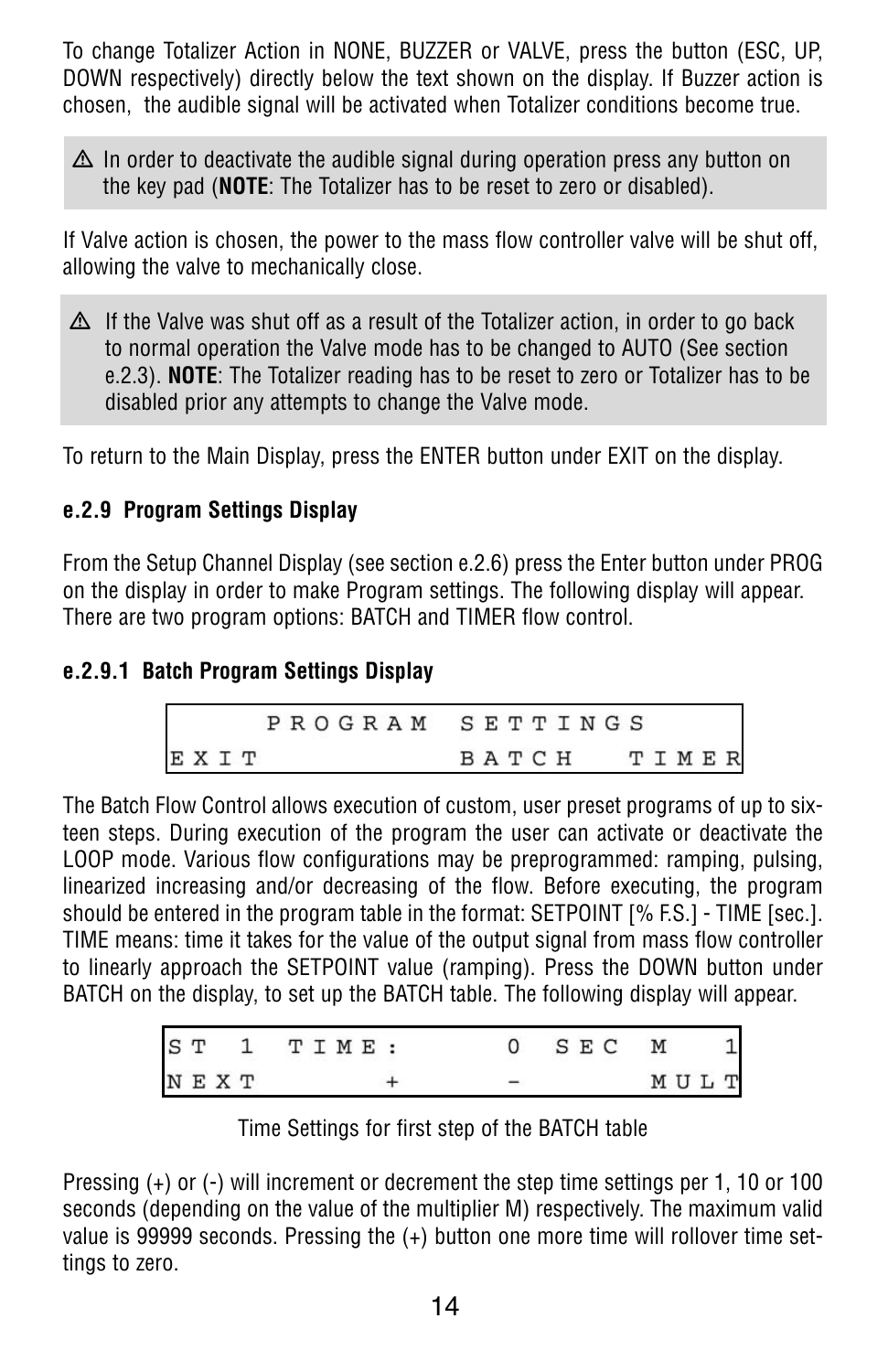The same is true for 0 seconds, pressing the (-) button will rollover time settings to 99999 seconds. Press the ENTER button under MULT on the display, to change the value of the multiplier to 10. Continuing to press the ENTER button under MULT on the display, will change the value of the multiplier first to 100 and then back to 1. When complete with TIME settings for the first step of the Batch program, press the ESC button under NEXT on the display, to go to the SETPOINT screen. The following display will appear.

|      | ST 1 SETPOINT: |  | 0.0 |  | % F S     |
|------|----------------|--|-----|--|-----------|
| EXIT |                |  |     |  | $N E X T$ |

Set Point Settings for first step of the BATCH table

Pressing (+) or (-) will increment or decrement the step set point settings per 0.1% F.S. respectively. When complete with SET POINT settings for the first step of the Batch program, press the ENTER button under NEXT on the display, to go to the next step. Continue with Time and Set point settings for as many steps as required for your application (16 is the maximum limit). When complete with all settings for the Batch program press the Esc button under EXIT on the display, to go to the BATCH control screen. The following display will appear.

| SE: 16 BATCH: OFF LOOP: OFF |  |  |  |  |  |  |  |  |
|-----------------------------|--|--|--|--|--|--|--|--|
| EXIT STEPS START LOOP       |  |  |  |  |  |  |  |  |

BATCH mode control screen with batch disabled

The two digit numbers after "SE:" indicate the number of the enabled steps for executions. Press the UP button under STEPS on the display, to change number of steps from the batch program to be executed. With 16 steps enabled on the screen, pressing the Up button one more time will rollover the number of steps back to 1. Press the ENTER button under LOOP on the display, to toggle the loop control ON and OFF. If loop control is ON, after executing the last enabled step, the program will go back to the first step and go on again until the loop mode will be disabled. **NOTE**: In order to start batch program executions, press the Down button under START on the display. **NOTE**: In order to execute a batch program, the valve control reference has to be set to BATCH mode (See section e.2.6.1). The following display will appear.

|            | SE: 16 BATCH: ON LOOP: OFF |  |
|------------|----------------------------|--|
| EXIT STEPS | STOP LOOP                  |  |

BATCH mode control screen with batch enabled

Press the Down button under STOP on the display one more time, to toggle the batch mode to OFF (disabled). Press the Esc button under EXIT on the display, to go to the Main Display.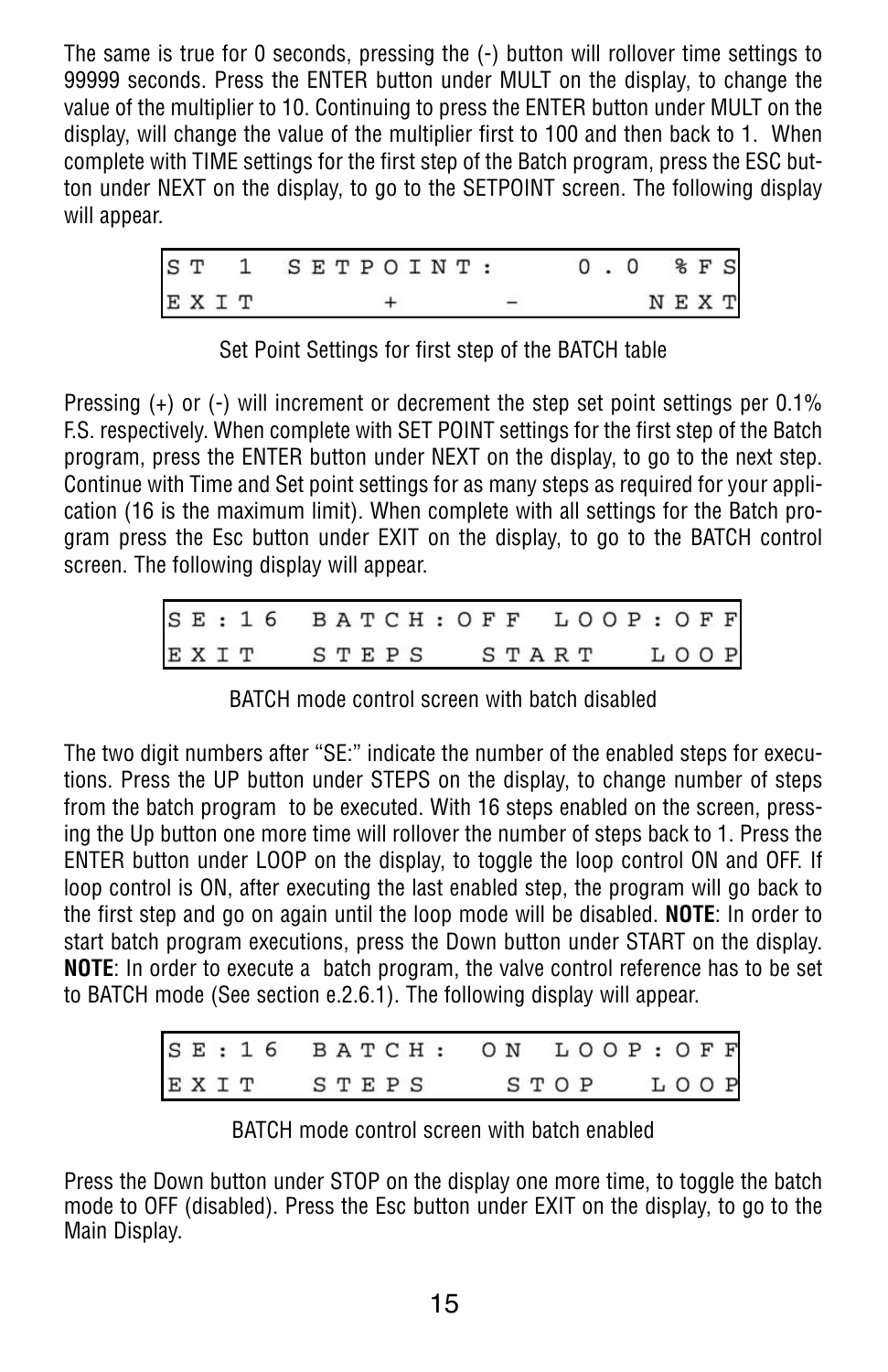# **e.2.9.2 Timer Program Settings Display**

The Timer Flow Control allows execution of a custom, user preset program of up to 96 steps. Each step can be pre-programmed for a particular date, time, and set point value in % F.S.. Every step has two fields: starting date, time and set point in % F.S. Before executing, the program should be entered in the program table in the format: TIME/DATE [XX.XX XX/XX/XXXX] - SETPOINT [% F.S.]. Time and date indicates exact moments (+/- one minute accuracy) when the set point has to be executed by the mass flow controller. From the Program Settings Display (See section e.2.9), press the Enter button under TIMER on the display, to set up the TIMER table. The following display will appear.

| STEP: 1 13:04 04/07/2003 |  |  |  |  |  |
|--------------------------|--|--|--|--|--|
| NEXT                     |  |  |  |  |  |

Time and date settings for first step of the TIMER table

Press ENTER button under (--->) on the display, to move flashing cursor to the hours position. Pressing (+) or (-) will increment or decrement the time settings (hours). When complete with hours settings press again ENTER button to move the flashing cursor to the minutes position. When done with time settings press again ENTER button to move the flashing cursor to the date position (month, date and year) respectively.

 $\Delta$  Make sure date and time entered is not in the past (otherwise this step of the program will not be executed).

When complete with TIME and DATE settings for first step of the Timer program, press the ESC button under NEXT on the display, to go to the SETPOINT screen. The following display will appear

|      |  |  |  | TMR STEP: 1 SP: |  |  | $0.0$ % $F S$ |  |  |
|------|--|--|--|-----------------|--|--|---------------|--|--|
| EXIT |  |  |  |                 |  |  | NEXT          |  |  |

Set Point settings for first step of the TIMER table

Pressing (+) or (-) will increment or decrement the step set point settings per 0.1% F.S. respectively. When complete with SET POINT settings for the first step of the Timer

program, press the ENTER button under NEXT on the display, to go to the next step. Continue with Time/Date and Set point settings for as many steps as required for your application (96 is maximum limit). When complete with all settings for the Timer program press the Esc button under EXIT on the display, to go to the Main Display screen.

 $\Delta$  Make sure the reference for set point is set to PROGRAM TIMER mode in order for the Timer program to be executed (see section e.2.6.1).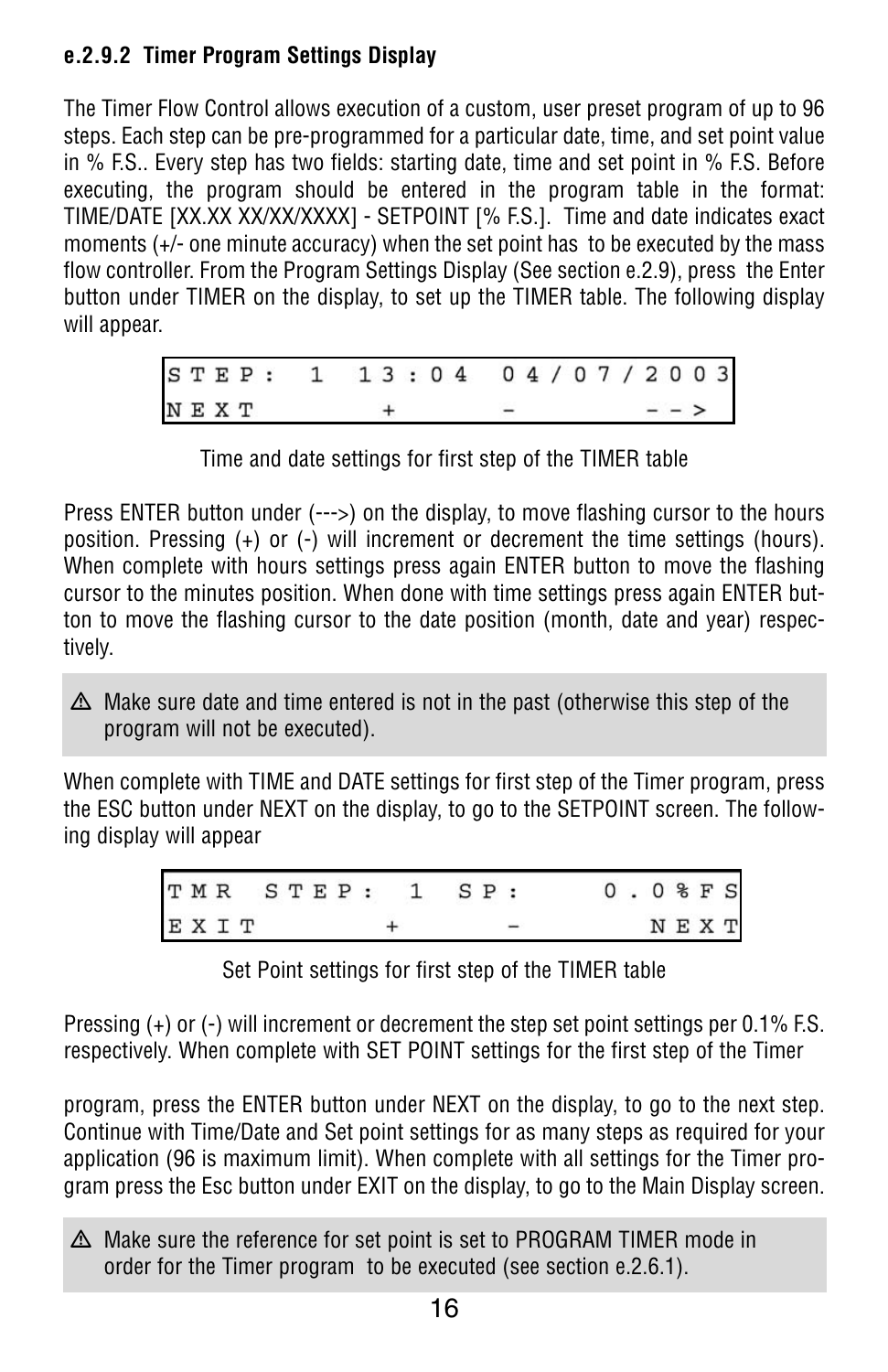#### **e.2.10 Status Check**

While in the Main Display press the UP button on the front panel of the SDPROC. The Relays Assignment Status will appear.

> RELAYS SETTINGS: #1 = NO ACTION 2 = NO ACTION

|  |  | Relays Status Display One channel SDPROC |
|--|--|------------------------------------------|
|  |  |                                          |

Pressing the UP button again will bring up the Totalizer Settings screen. Pressing the DOWN button will return to the Main Display.

> $\texttt{TOTAL} = \texttt{DIS'}$  D  $\texttt{START} =$  $2.0%$  $STOP = 100000.0 L$

> > Totalizer Settings Display One channel SDPROC

Press UP one more time to return to the Main Display.

### **E.3 MULTI CHANNEL SDPROC**

### **e.3.1 Start up Display**

Switching the power ON, the following will be shown on the display at the front of the SDPROC.

|  |  |  | AALBORG INSTRUMENTS       |  |  |  |  |  |  |  |
|--|--|--|---------------------------|--|--|--|--|--|--|--|
|  |  |  | SDPROC2 V1, 02 03/30/2003 |  |  |  |  |  |  |  |

Start up Display for 2 channel SDPROC

|  |  |  |  |  | AALBORG INSTRUMENTS      |  |  |  |  |  |  |
|--|--|--|--|--|--------------------------|--|--|--|--|--|--|
|  |  |  |  |  | SDPROC3 V1.02 03/30/2003 |  |  |  |  |  |  |

Start up Display for 3 channel SDPROC

|  |  |  |  | AALBORG                  |  | I N S T R U M E N T S |  |  |  |  |  |  |
|--|--|--|--|--------------------------|--|-----------------------|--|--|--|--|--|--|
|  |  |  |  | SDPROC4 V1.02 03/30/2003 |  |                       |  |  |  |  |  |  |

Start up Display for 4 channel SDPROC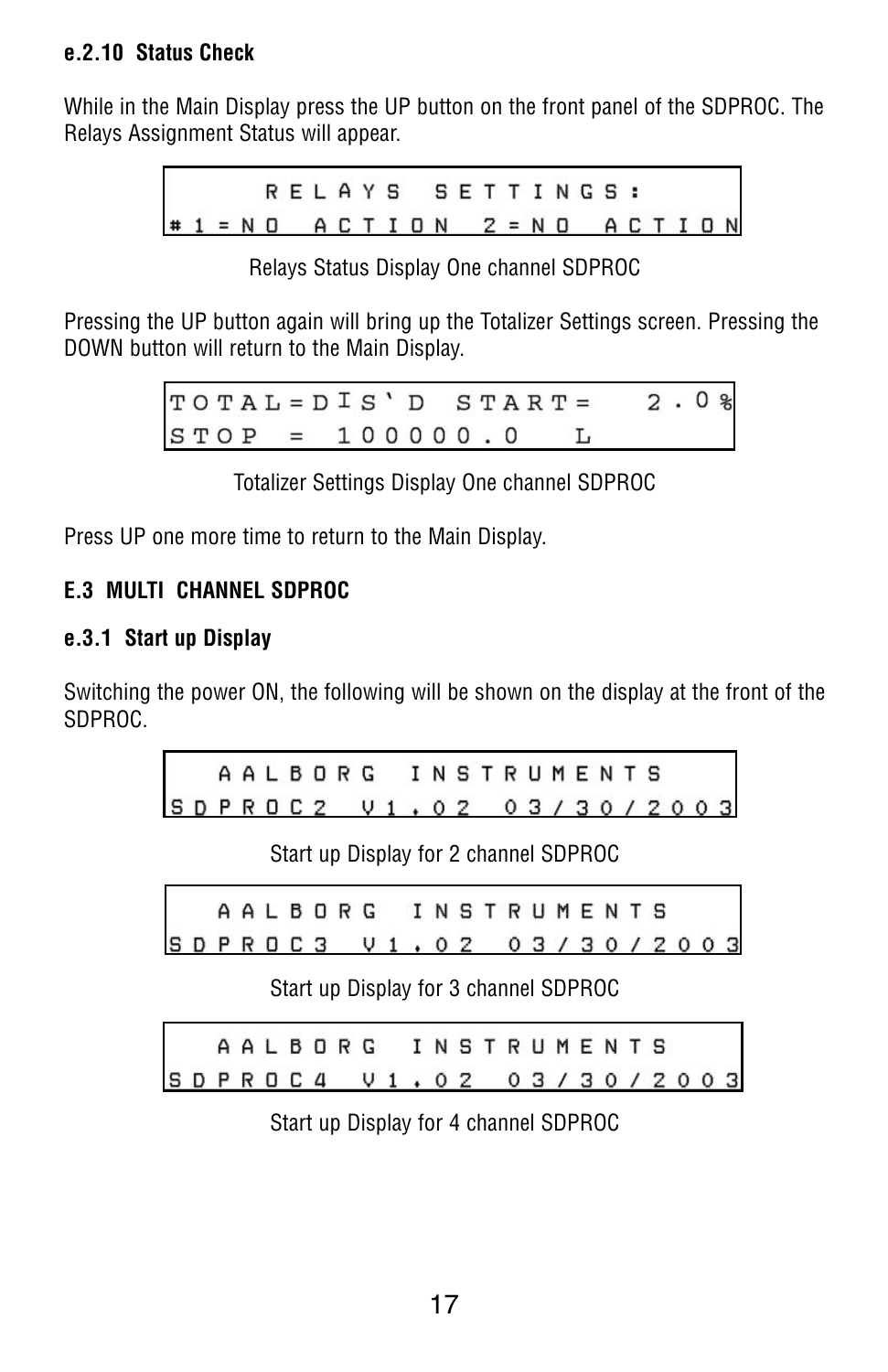### **e.3.2 Main Display**

After a few seconds, the Start up display will clear, and the Main Display will appear.

|  | $=$ | 100 . 0 % I   |         |  |  |                                   |         | $42 =$ |                  |     |  | 50,0%I |  |
|--|-----|---------------|---------|--|--|-----------------------------------|---------|--------|------------------|-----|--|--------|--|
|  |     |               |         |  |  | Main Display for 2 channel SDPROC |         |        |                  |     |  |        |  |
|  |     | $= 100.0 x I$ |         |  |  |                                   |         |        | $\pm 2 = 50.021$ |     |  |        |  |
|  |     |               | 75.0%I  |  |  |                                   |         |        |                  |     |  |        |  |
|  |     |               |         |  |  | Main Display for 3 channel SDPROC |         |        |                  |     |  |        |  |
|  |     |               | 100.021 |  |  |                                   | $# 2 =$ |        |                  |     |  | 50.0%I |  |
|  |     |               | 75.0%I  |  |  |                                   |         |        |                  | 25. |  |        |  |

Main Display for 4 channel SDPROC

Readings are linear 0 to 100% of full scale. Direct engineering units are available on another screen. A proportionally linear 0 to 5 VDC or 4 to 20 mA output signal may be monitored simultaneously at the 25 pin "D" connector at the back of the SDPROC (see section b.2.4). Press the Down button under the Main Display screen, to set the GEN-ERAL, ALARM, TOTALIZER and PROGRAM settings (see section e.3.6).

### **e.3.3 Channel Select**

There are three modes of operation that the mass flow controller can be set for. CLOSE will shut off the power to the mass flow controller valve, allowing the valve to mechanically close. OPEN will provide maximum power to the valve to allow it to open fully. This mode is used when there is a need to purge the gas flow system. AUTO mode will allow the mass flow controller to maintain a given flow as set by the user or program. Each channel is independent of the other, and therefore each will need to be set.

The basic display/menu elements for the two, three, and four channel SDPROC's are essentially identical with the exception of the number of channels available.

To operate the mass flow controller in CLOSE, OPEN or AUTO modes, press the ENTER button directly below the display screen.

> SELECT CHANNEL  $\overline{2}$ з 4

> > Channel Select Display Multi channel SDPROC

Press the button on the SDPROC panel under the appropriate channel number displayed. This will select that channel for control configuration. (For this manual, chan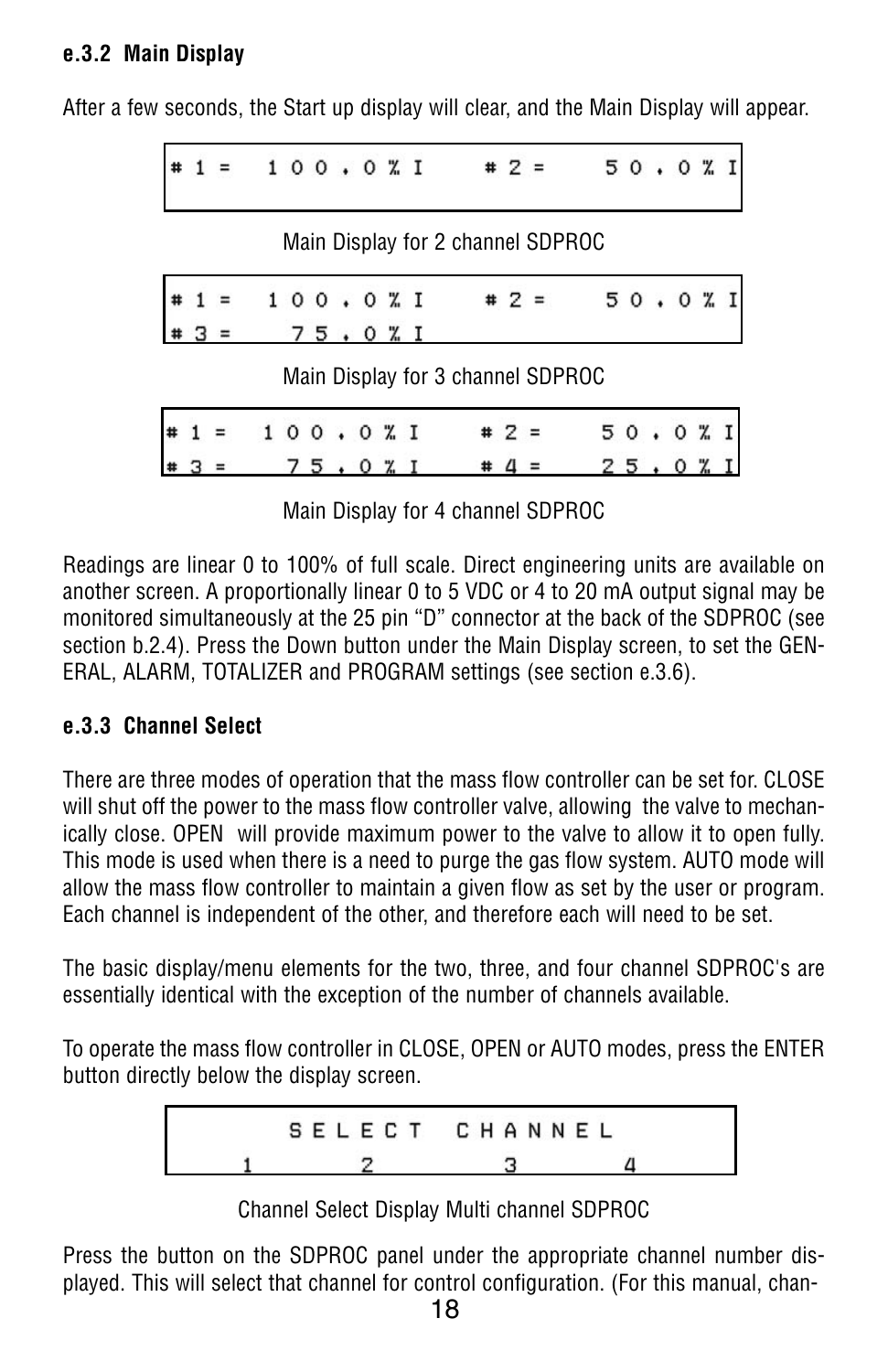nel 3 has been selected.) The following **Set Point Display** will appear.

## **e.3.4 Set Point Display**

|      |  | CH3 SP: |  | 3.750 SLPM |      |
|------|--|---------|--|------------|------|
| NEXT |  |         |  |            | EXIT |

Set point Display Multi channel SDPROC

The screen above assumes that the full scale flow rate for channel  $#3$  is set to 5.0 SLPM and current units of measure is SLPM. The UP button under the "+" and DOWN button under the "-" will increase and decrease the set point respectively. This set point is only applicable when the SDPROC is used in INTERNAL REFERENCE mode (**NOTE**: the character after "SP:" indicates current status for set point reference.)

When complete with the set point setting, press the ESC button under NEXT on the display, to proceed to the Control Mode Display or the ENTER button under EXIT on the display, to go to the Main Display.

# **e.3.5 Control Mode Display**

|  | CH3 AUTO |       |  |      |  |  | 3.750 SLPM |             |  |  |
|--|----------|-------|--|------|--|--|------------|-------------|--|--|
|  | EXIT     | CLOSE |  | OPEN |  |  |            | <b>AUTO</b> |  |  |

Control Mode Display Multi channel SDPROC

To operate the mass flow controller in CLOSE, OPEN or AUTO modes, press the button (UP, DOWN, ENTER respectively) directly below the mode shown on the display. First line on the Display screen indicates the current valve status and flow rate in selected engineering units. Pressing the Esc button under NEXT on the display from the Control Mode Display, will display the Totalizer /Alarm Screen for channel #3.

# **e.3.6 Totalizer/Alarm Status Display**

|  |  |          | CH3 TOTAL: |  |  |  |  | 825.7 L    |  |
|--|--|----------|------------|--|--|--|--|------------|--|
|  |  | ALARM: D |            |  |  |  |  | RESET EXIT |  |

Totalizer/Alarm Status Display for Multi channel SDPROC

The first line of the Totalizer/Alarm screen indicates the totalizer reading in current (volume/mass based) Engineering Units. The second line shows alarm status by displaying a "D" for disabled, "N" for no alarm events, "L" for Low alarm and "H" for High alarm. The totalizer can be reset to zero by pressing the Down button under RESET on the display. Press the ENTER button under EXIT on the display in order to return to the Main Display screen. Press the Esc button under CH3 on the display in order to return to the Set Point screen for channel #3.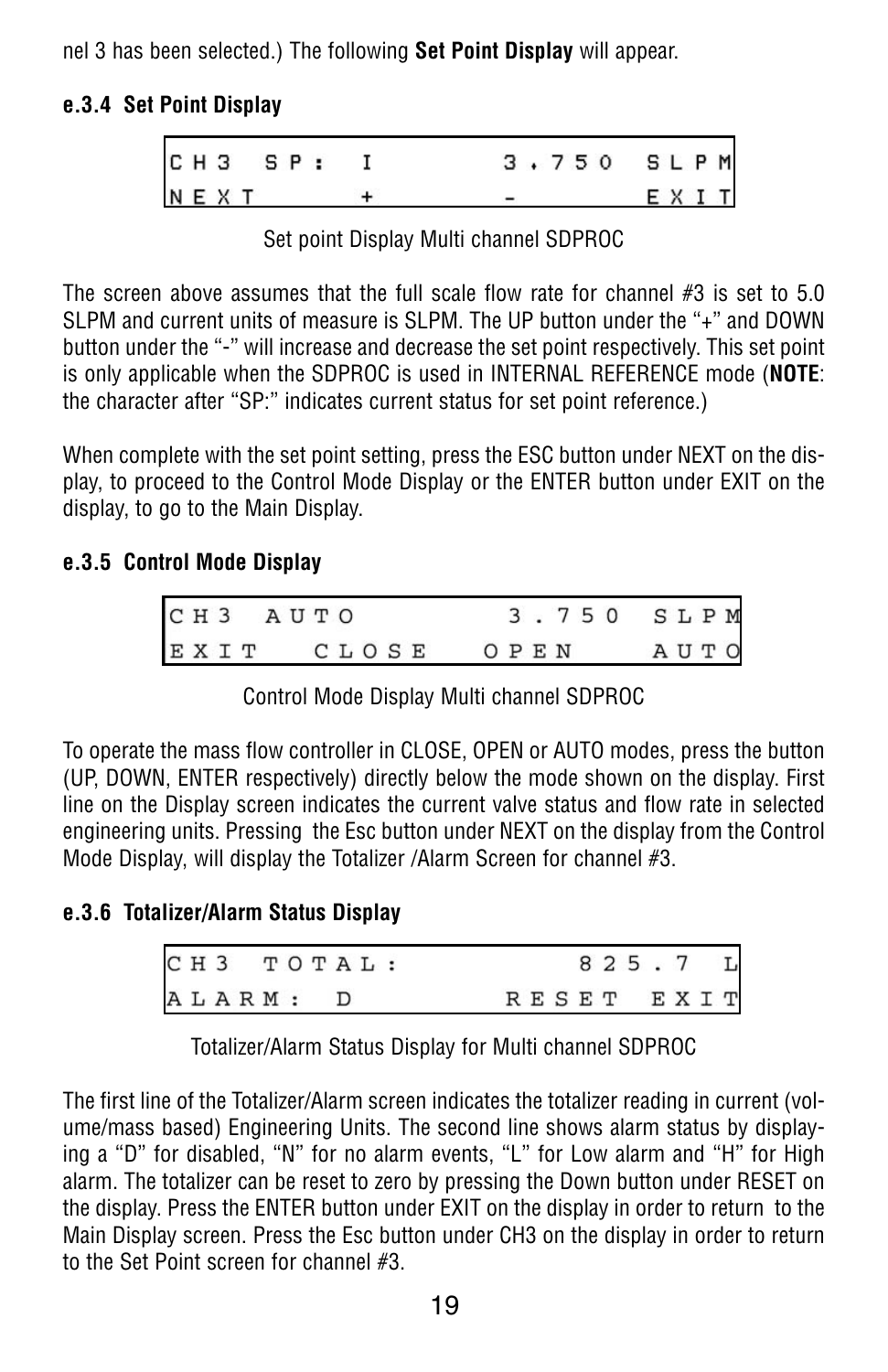# **e.3.7 Setup Channel Display**

Pressing the Down button under Main Display screen (see section e.3.2) will display SETUP CHANNEL screen shown below.

$$
\begin{array}{cccc}\n & S \ E \ T \ U \ P & C \ H \ A \ N \ N \ E \ L : \\
1 & 2 & 3 & 4\n\end{array}
$$

Setup Channel Display for Multi channel SDPROC

Press the button on the SDPROC panel under the appropriate channel number displayed. This will select that channel for device settings configuration. (For this manual, channel 3 has been selected.) The following display will appear.

> CHANNEL:  $\overline{\mathbf{3}}$ GENER. ALARM TOTAL PROG

Setup Channel screen allows to configure:

- GENERAL DEVICE SETTINGS: Int./Ext. Reference, Gas density, Engineering Units, Full Scale Flow in L/Min and Relays assignment.
- ALARM PROPERTIES: Mode, High and Low settings in % F.S., Delay Time, Action.
- $\bullet$  TOTALIZER PROPERTIES: Mode, Start Flow, Stop Volume, Action.
- PROGRAM PROPERTIES: Batch parameters, Timer and Ratio Settings.

Press the Esc button under GENER on the display in order to make General settings. The following **Internal/External/Program Reference** display will appear.

# **e.3.7.1 Internal/External/Program Reference**

The INT/EXT/PRG refers to point of origin for the valve control reference signal. To change this, press the button UP, DOWN, ENTER respectively. In the internal reference

| CH3 REFERENCE: |  |  |  |       |  |  |     |  |  |  | INTERNAL |  |
|----------------|--|--|--|-------|--|--|-----|--|--|--|----------|--|
| EXIT           |  |  |  | I N T |  |  | EХТ |  |  |  | PRG      |  |

mode, the control signal is set by the user with the SDPROC controls (see section e.3.4). In external reference mode, the control signal is set by the user from a remote location. This external reference signal is provided for via the DATA IN/OUT 25 pin "D" connector at the rear of the SDPROC (see section b.2.4).

Pressing the ENTER button on the front panel under PRG on the display of the SDPROC will toggle the reference between PROGRAM BATCH, PROGRAM TIMER and RATIO.When complete with settings, press the ESC button under EXIT on the display, to go to the Density screen. The following **Setup Gas Density Display** will appear.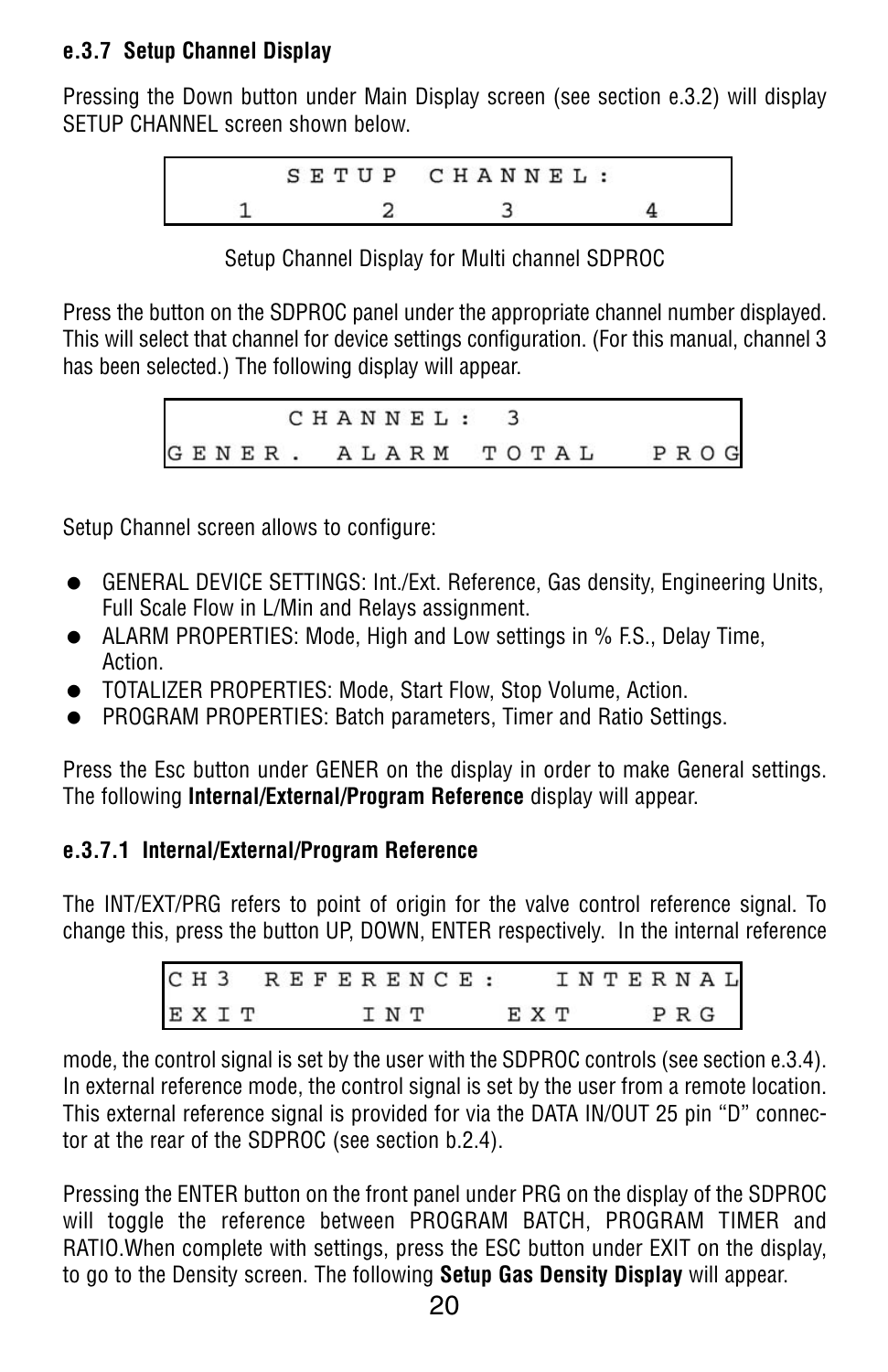### **e.3.7.2 Setup Gas Density Display**

| CH3 DENSITY: |  |  |  |  | <b>ANGELA</b> |   |  | 293 |  | g /  | L |
|--------------|--|--|--|--|---------------|---|--|-----|--|------|---|
| NEXT         |  |  |  |  |               | _ |  |     |  | $ -$ |   |

The proper settings of the gas density (in grams per liter) are required for mass based engineering units (LBPH, LBPM, GrPH, GrPM). Press the ENTER button under (--->) on the display, to move the flashing cursor to the desired position. Pressing (+) or (-) will increment or decrement a particular digit respectively. The numbers will change from 0 to 9 and next to the decimal point (.). Pressing the (+) button one more time will change the highlighted position of the cursor back to 0. The same is true in reverse: when pressing the (-) button. Only one decimal point is allowed. If changing the position of the decimal point is required, change the decimal point to any desired digit, then move the cursor to the required position and adjust it to the decimal point with (+) or (-) button.

When complete with gas density settings, press the ESC button under NEXT on the display, to go to the Engineering Units screen. The following **Setup Engineering Units Display** will appear.

### **e.3.7.3 Setup Engineering Units Display**

| CH3 ENGINEER. UNITS: SLPM |  |  |  |                         |  |  |     |  |  |      |  |  |
|---------------------------|--|--|--|-------------------------|--|--|-----|--|--|------|--|--|
| NEXT                      |  |  |  | $\mathbf{U} \mathbf{P}$ |  |  | D N |  |  | EXIT |  |  |

Press the UP or DN button, to change current engineering units. The following engineering units are supported: %F.S., SLPM, SLPH, SCCM, SCCH, SCFM, SCFH, SCMM, SCMH, LBPM, LBPH, GRPM, GRPH. If no more settings are required, press the ENTER button under EXIT on the display, to go back to the Main Display. Press the ENTER button under NEXT on the display in order to go to the Full Scale Flow Rate screen. The following **Setup Full Scale Flow Rate Display** will appear.

#### **e.3.7.4 Setup Full Scale Flow Rate Display**

The proper settings of the Full Scale Flow Rate (in liters per minute) are required for any engineering units except % F.S. If for example a mass flow controller used with channel #3 of the SDPROC is calibrated for 200 SCCM, the value of 0.2 has to be set. Press the ENTER button under (--->) on the display, to move the flashing cursor to the digit, which has to be adjusted. Pressing (+) or (-) will increment or decrement a particular digit respectively. The numbers will change from 0 to 9 and next to the decimal point (.). Pressing the (+) button one more time will change the highlighted position of the cursor back to 0. The same is true in reverse, when pressing the (-) button. Only one decimal point is allowed. If changing the position of the decimal point is required,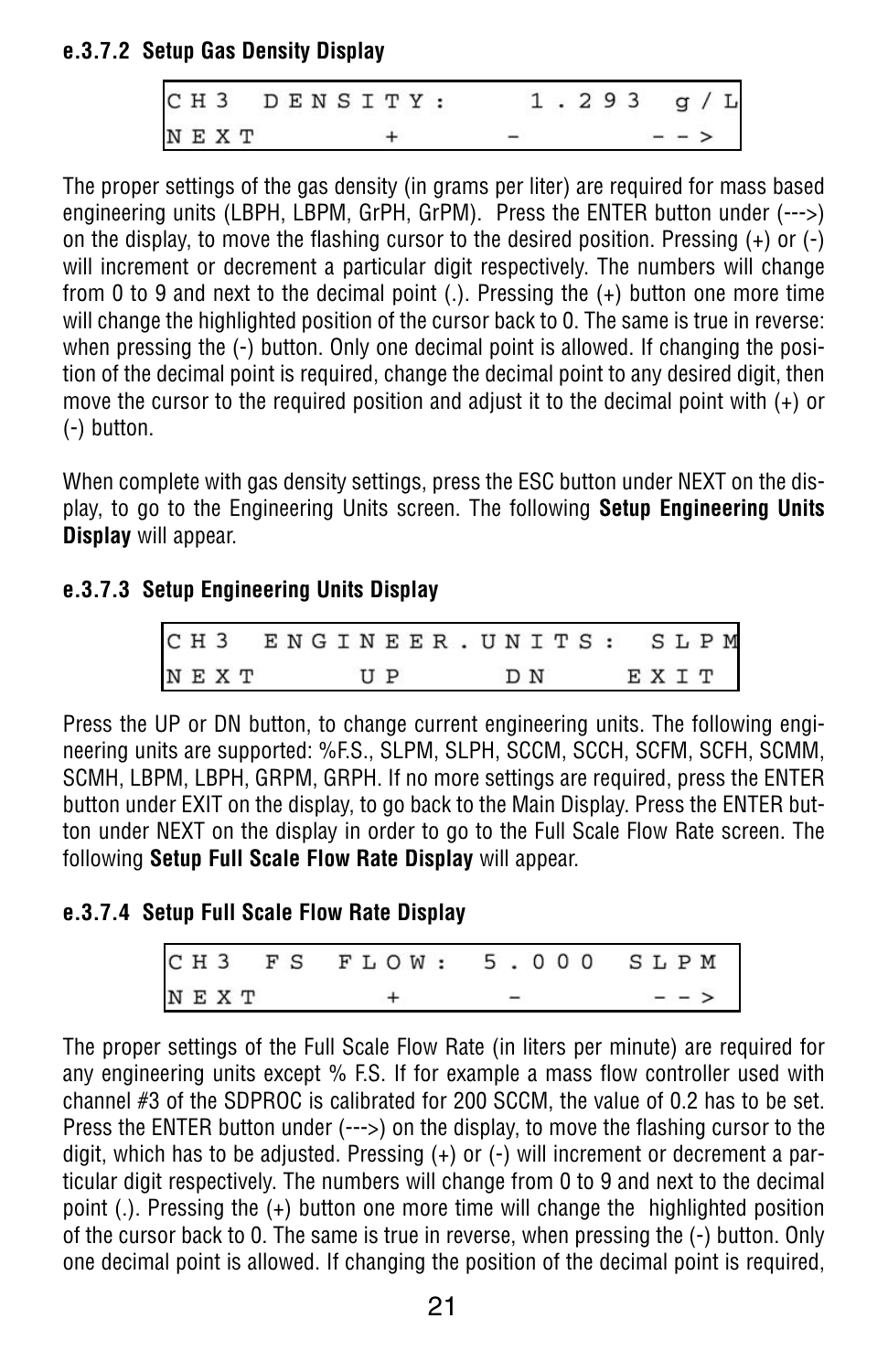change the decimal point to any desired digit, next move the cursor to the required position, and adjust it to the decimal point with the (+) or (-) button. When complete with Full Scale Flow Rate settings, press the ESC button under NEXT on the display, to go to the Relays Assignment screen. The following **Setup Relays Assignment Display** will appear.

### **e.3.7.5 Setup Relays Assignment Display**

|      |  |  |  |         |  | CH3 RELAY 1: NO ACTION |     |      |  |  |
|------|--|--|--|---------|--|------------------------|-----|------|--|--|
| NEXT |  |  |  | $U$ $P$ |  |                        | D N | EXIT |  |  |

Two sets of dry contact relay are available for each channel. Each relay individually can be assigned for:

- NO ACTION
- ALARM LOW
- $\bullet$  ALARM HIGH
- $\bullet$  TOTALIZER STOP

Press either the UP or DN button to change the relay assignment. When complete with the first relay settings, press the ESC button under NEXT on the display, to go to the second relay. The following display will appear.

|      | CH3 RELAY 2: NO ACTION |     |      |
|------|------------------------|-----|------|
| NEXT | $II$ $P$               | D N | EXIT |

Press the ESC button under NEXT on the display or the ENTER button under EXIT on the display, to go back to the Main Display.

### **e.3.8 Setup Alarm Display**

Before enabling the Alarm make sure all alarm settings are configured properly. High and Low alarm values have to be entered in %F.S. engineering units. ALARM conditions become valid when the difference between current readings and installed set points is equal or more than corresponding values of high and low alarm levels. From the Setup Channel Display (see section e.3.7) press the Up button under ALARM on the display in order to make Alarm settings. The following **Setup Alarm Mode Display** will appear.

#### **e.3.8.1 Setup Alarm Mode Display**

| CH3 ALARM MODE: DISABLE |  |  |  |  |  |  |  |  |  |  |            |  |
|-------------------------|--|--|--|--|--|--|--|--|--|--|------------|--|
| NEXT ENBL               |  |  |  |  |  |  |  |  |  |  | DISBL EXIT |  |

To change the Alarm Mode in ENABLED or DISABLED, press the button (UP, DOWN respectively) directly below the mode shown on the display. Press the ENTER button under EXIT on the display, to go back to the Main Display. Press the ESC button under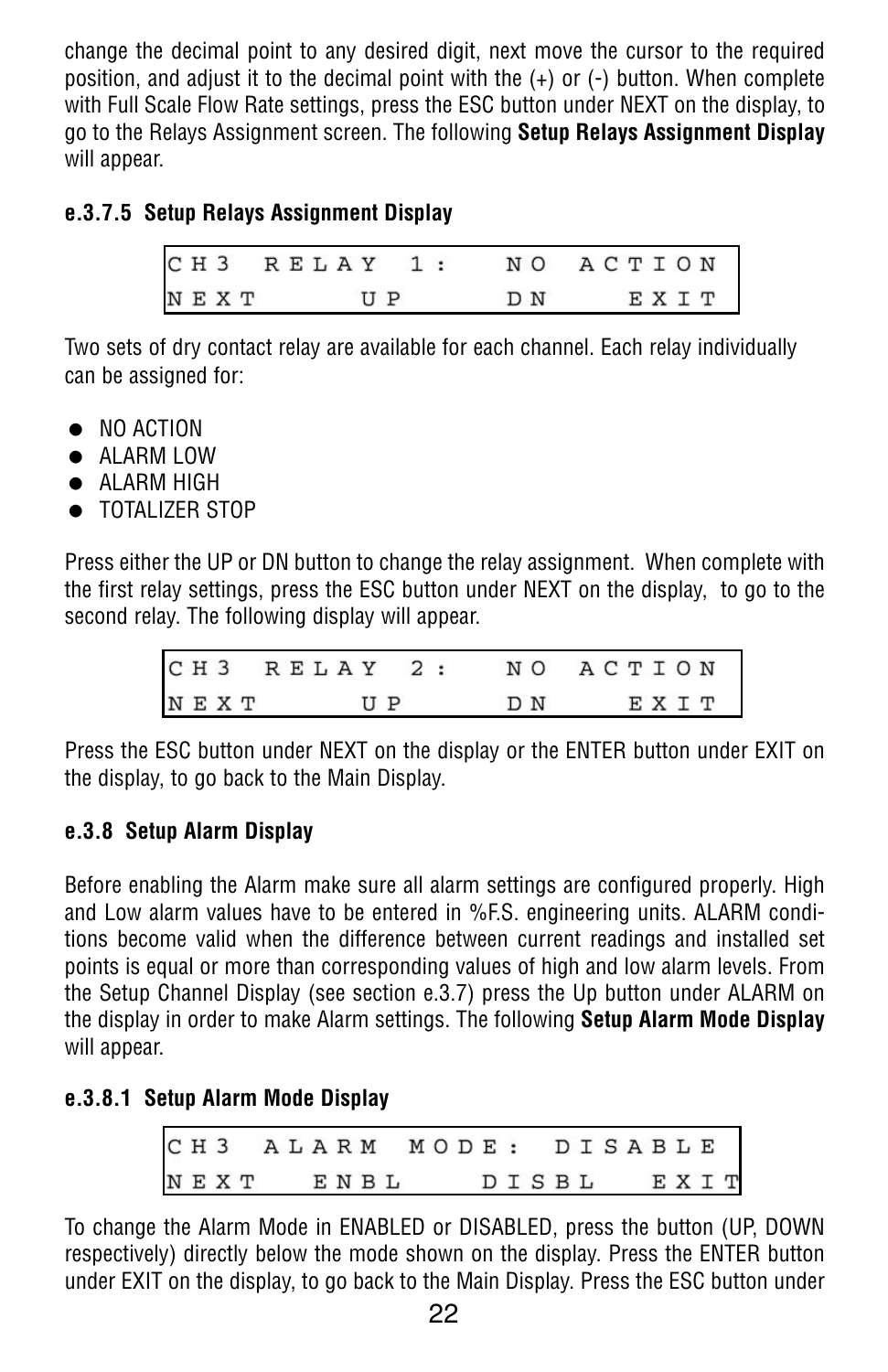NEXT on the display to go to the Alarm Low settings. The following **Setup Alarm Low Display** will appear.

### **e.3.8.2 Setup Alarm Low Display**

|  |      |  | CH3 ALARM LOW: |  |  |  | 2.0 %FS |  |      |  |
|--|------|--|----------------|--|--|--|---------|--|------|--|
|  | NEXT |  |                |  |  |  |         |  | EXIT |  |

Pressing (+) or (-) will increment or decrement Low Alarm settings per 0.1% F.S. respectively. If no settings are required for High Alarm press the ENTER button under EXIT on the display, to go back to the Main Display. Press the ESC button under NEXT on the display to go to the Alarm High settings. The following **Setup Alarm Low Display** will appear.

# **e.3.8.3 Setup Alarm High Display**

| CH3 ALARM HIGH: |  |  |  |  |  |  |  |  | 2.0%FS |  |      |  |
|-----------------|--|--|--|--|--|--|--|--|--------|--|------|--|
| NEXT            |  |  |  |  |  |  |  |  |        |  | EXIT |  |

Pressing (+) or (-) will increment or decrement High Alarm settings per 0.1% F.S. respectively. If no settings are required for High Alarm press the ENTER button under EXIT on the display, to go back to the Main Display. Press the ESC button under NEXT on the display to go to the Alarm Delay settings. The following **Setup Alarm Delay Display** will appear.

### **3.8.4 Setup Alarm Delay Display**

| CH3 ALARM DELAY: |  |  |  |  |  |  |  |  |      | 0 S e c |  |
|------------------|--|--|--|--|--|--|--|--|------|---------|--|
| NEXT             |  |  |  |  |  |  |  |  | EXIT |         |  |

Alarm Delay specifies the time interval in seconds the Alarm conditions have to be True (without any interruption) before the Alarm will be activated. If zero value is set, the Alarm will be activated immediately after Alarm conditions are met. Pressing (+) or (-) will increment or decrement Alarm Delay settings per 1 second respectively. If no settings are required for Alarm Action press the ENTER button under EXIT on the display, to go back to the Main Display. Press the ESC button under NEXT on the display to go to the Alarm Action settings. The following **Setup Alarm Action Display** will appear.

### **e.3.8.5 Setup Alarm Action Display**

| C H 3 |  |  |  |  |       |  | ALARM ACTION: |  |  |       | $\mathbb N$ O $\mathbb N$ E |  |  |
|-------|--|--|--|--|-------|--|---------------|--|--|-------|-----------------------------|--|--|
| NONE  |  |  |  |  | BUZER |  |               |  |  | VALVE | EXIT                        |  |  |

To change Alarm Action in NONE, BUZZER or VALVE, press the button (ESC, UP, DOWN respectively) directly below the text shown on the display. If Buzzer action is chosen the audible signal will be activated when Alarm conditions become true.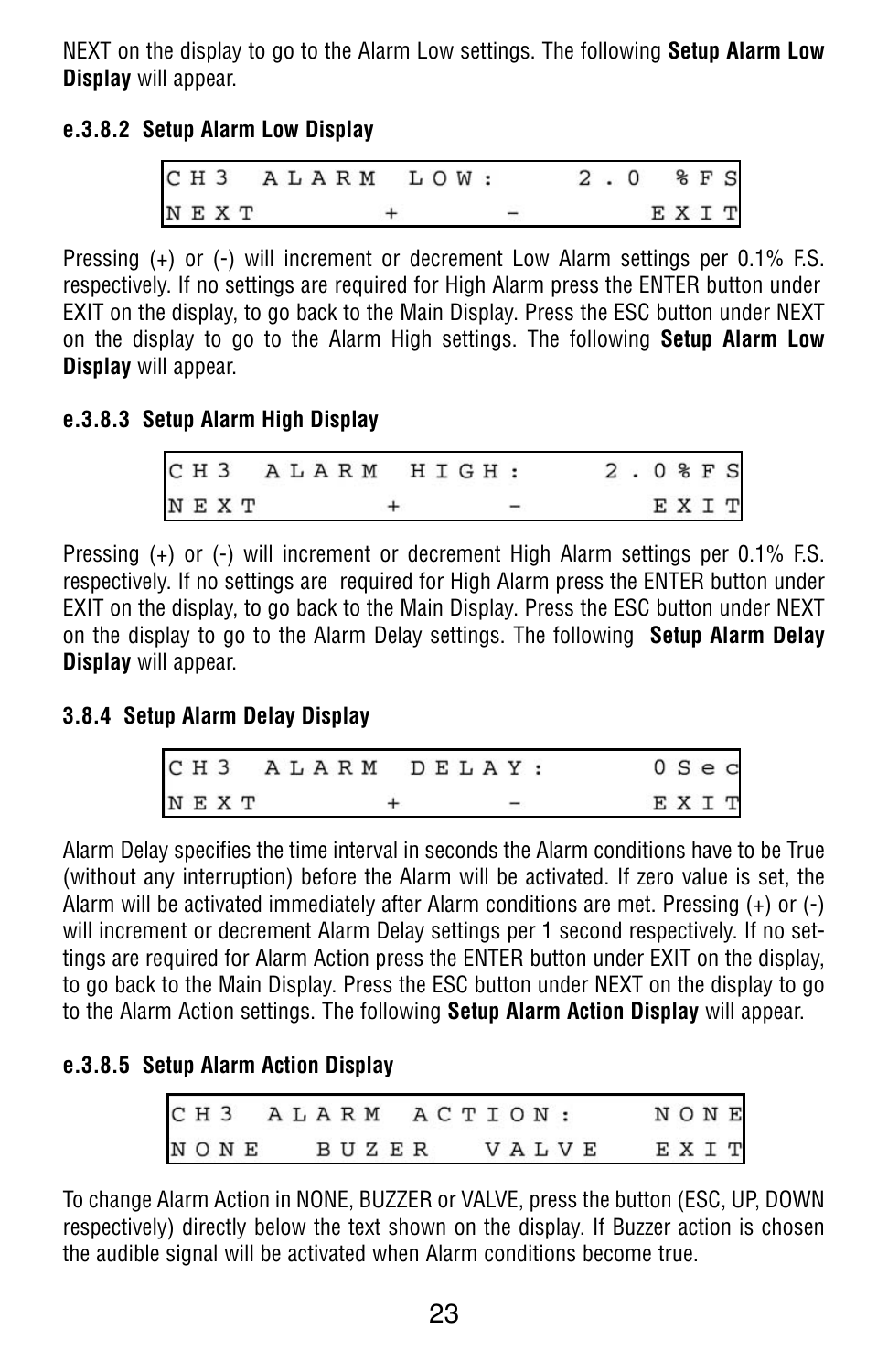$\Delta$  In order to deactivate the audible signal during operation, press any button on the key pad (**NOTE**: Alarm Conditions have to be removed or Alarm for the corresponding channel has to be disabled).

If Valve action is chosen the power to the mass flow controller valve will be shut off, allowing the valve to mechanically close.

 $\Delta$  If the Valve was shut off as the result of the Alarm action, in order to go back to normal operation the Valve mode has to be changed to AUTO (See section e.3.5). **NOTE:** Alarm Conditions have to be removed or Alarm has to be disabled prior any attempts to change the Valve mode.

Press the ENTER button under EXIT on the display, to go back to the Main Display.

# **e.3.9 Setup Totalizer Display**

Before enabling the Totalizer ensure that all totalizer settings are configured properly. Totalizer Start values have to be entered in %F.S. engineering units. Totalizer will not totalize until the flow rate becomes equal or more than the Totalizer Start value. Totalizer Stop values have to be entered in volume / mass based engineering units. Totalizer condition becomes valid when the totalized volume is equal or more than the Totalizer Stop value.

From the Setup Channel Display (see section e.3.7) press the Down button under TOTAL on the display in order to make Totalizer settings. The following **Setup Totalizer Mode Display** will appear.

### **e.3.9.1 Setup Totalizer Mode Display**

|  |  |  |  | CH3 TOTAL MODE: DISABLE |  |  |       |  |  |  |      |  |
|--|--|--|--|-------------------------|--|--|-------|--|--|--|------|--|
|  |  |  |  | NEXT ENBL               |  |  | DISBL |  |  |  | EXIT |  |

To change the Totalizer Mode in ENABLED or DISABLED, press the button (UP, DOWN respectively) directly below the mode shown on the display. Press the ENTER button under EXIT on the display, to go back to the Main Display. Press the ESC button under NEXT on the display to go to the Totalizer Start settings. The following **Setup Totalizer Start Flow Display** will appear.

### **e.3.9.2 Setup Totalizer Start Flow Display**

| CH3 TOTAL START: |  |  |  |  |  |  |  |  | 2.0 |      | 윙 |
|------------------|--|--|--|--|--|--|--|--|-----|------|---|
| NEXT             |  |  |  |  |  |  |  |  |     | EXIT |   |

Pressing (+) or (-) will increment or decrement Totalizer Start settings per 0.1% F.S. respectively. If no settings are required for Totalizer Stop value press the ENTER button under EXIT on the display, to go back to the Main Display. Press the ESC button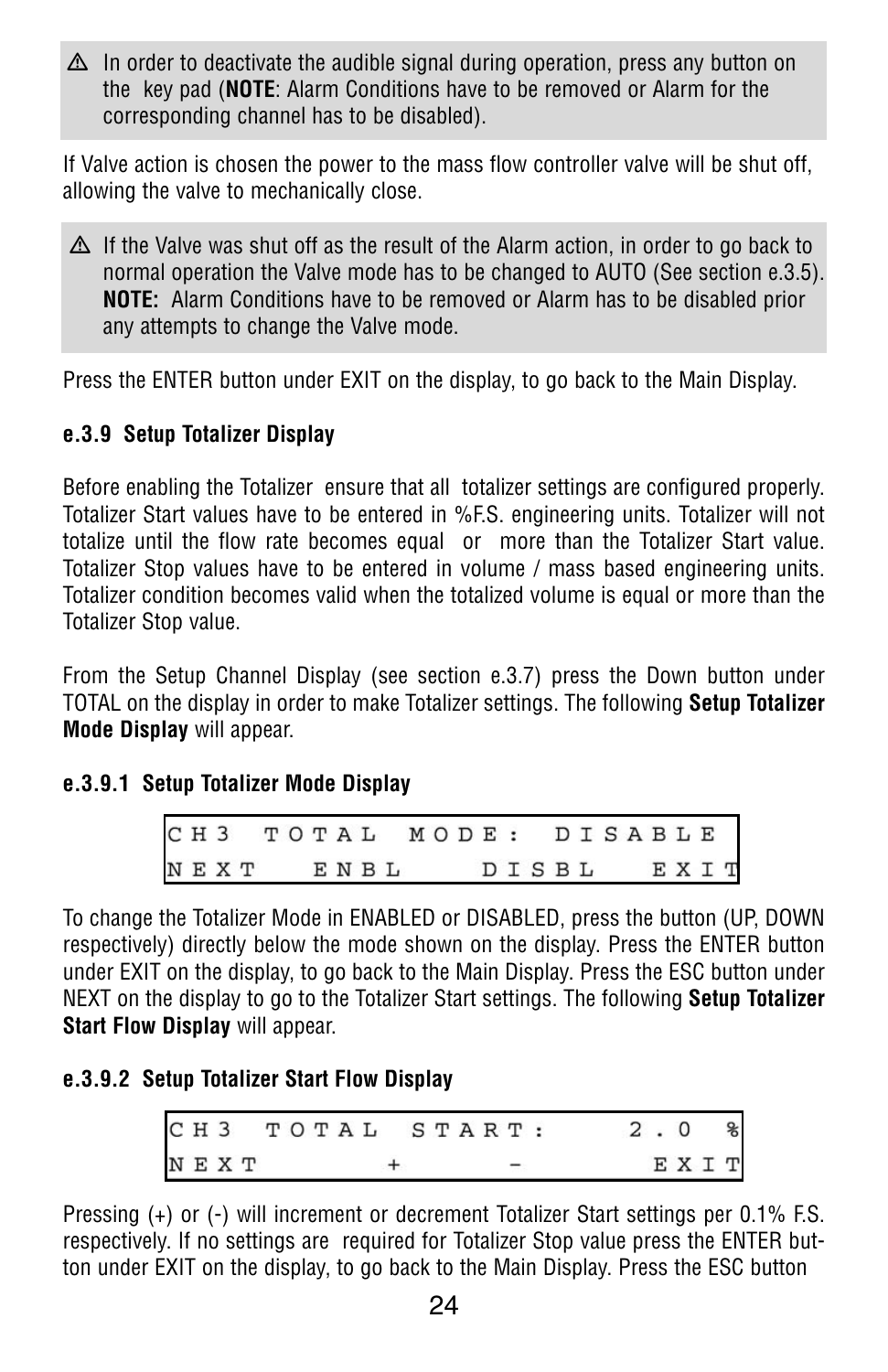under NEXT on the display to go to the Totalizer Stop settings. The following **Setup Totalizer Stop Volume Display** will appear.

# **e.3.9.3 Setup Totalizer Stop Volume Display**

CH3 TOTAL STOP: 100000.0  $N E X T$  + - - - >

The proper setting of the Totalizer Stop Volume (in volume/mass based engineering units) is required if the Totalizer is set to Enabled. The engineering unit for Totalizer Stop Volume has to be related to the current active engineering unit. If for example the current engineering unit is sLPM, the Totalizer Stop Volume has to be entered in liters. Press the ENTER button under (--->) on the display, to move the flashing cursor to the digit, which has to be adjusted. Pressing (+) or (-) will increment or decrement a particular digit respectively. The numbers will change from 0 to 9 and next to the decimal point (.). Pressing the (+) button one more time will change the highlighted position of the cursor back to 0. The same is true in reverse, when pressing the (-) button. Only one decimal point is allowed. If changing position of the decimal point is required, change decimal point to any desired digit then move the cursor to the required position and adjust it to the decimal point with  $(+)$  or  $(-)$  button. When complete with Totalizer Stop Volume settings, press the ESC button under NEXT on the display, to go to the Totalizer Action screen. The following **Setup Totalizer Action Display** will appear.

# **e.3.9.4 Setup Totalizer Action Display**

|  |  |  | CH3 TOTAL ACTION: NONE |  |  |  |  |  |  |  |  |
|--|--|--|------------------------|--|--|--|--|--|--|--|--|
|  |  |  | NONE BUZZER VALVE EXIT |  |  |  |  |  |  |  |  |

To change the Totalizer Action in NONE, BUZZER or VALVE, press the button (ESC, UP, DOWN respectively) directly below the text shown on the display. If Buzzer action is chosen the audible signal will be activated when the Totalizer condition becomes true.

 $\Delta$  In order to deactivate the audible signal during operation press any button on the key pad (**NOTE**: The Totalizer has to be reset to zero or disabled).

If Valve action is chosen, the power to the mass flow controller valve will be shut off, allowing the valve to mechanically close.

 $\Delta$  If the Valve was shut off as result of the Totalizer action, in order to go back to normal operation the Valve mode has to be changed to AUTO (See section e.3.5). **NOTE:** The Totalizer reading has to be reset to zero or the Totalizer has to be disabled prior any attempts to change the Valve mode.

Press the ENTER button under EXIT on the display, to go back to the Main Display.

# **e.3.10 Program Settings Display**

From the Setup Channel Display (see section e.3.7) press the Enter button under PROG on the display in order to make Program settings. The following display will appear.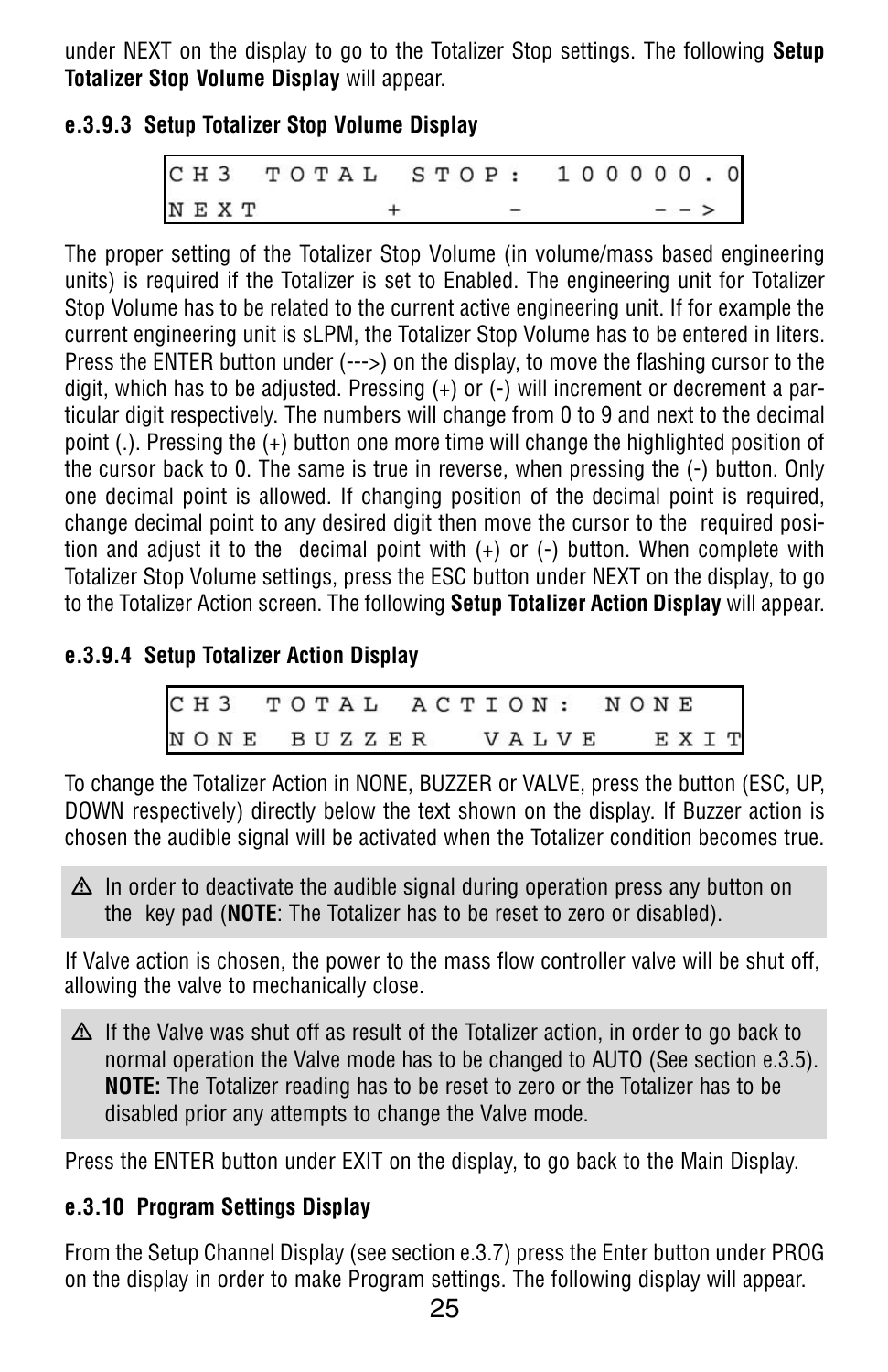| C H 3 |            |  | SETTING PROPERTIES |  |       |  |  |  |       |  |
|-------|------------|--|--------------------|--|-------|--|--|--|-------|--|
|       | EXIT BATCH |  |                    |  | TIMER |  |  |  | RATIO |  |

There are three program options for multi channel SDPROC: BATCH, TIMER and RATIO flow control.

# **e.3.10.1 Batch Program Settings Display**

Batch Flow Control allows execution of a custom, user preset program of up to sixteen steps. During execution of the program the user can activate or deactivate the LOOP mode. Various flow configurations may be pre-programmed: ramping, pulsing, linearized increasing and/or decreasing of the flow. Before executing, the program should be entered in the program table in the format: SETPOINT [% F.S.] - TIME [sec.]. TIME means: time it takes for the value of the output signal from a mass flow controller to linearly approach SETPOINT value (ramping). Press the UP button under BATCH on the display, to set up the BATCH table. The following display will appear.

| S T |      | TIME : |  |  | S E C | M    |  |
|-----|------|--------|--|--|-------|------|--|
|     | NEXT |        |  |  |       | MULT |  |

Time Settings for first step of the BATCH table

Pressing (+) or (-) will increment or decrement the step time settings per 1, 10 or 100 seconds (depending on the value of the multiplier M) respectively. The maximum valid value is 99999 seconds. Pressing the (+) button one more time will rollover time settings to zero. The same is true for 0 seconds, pressing the (-) button will rollover time settings to 99999 seconds. Press the ENTER button under MULT on the display, to change the value of the multiplier to 10. Continuing to press the ENTER button under MULT on the display, will change the value of the multiplier first to 100 and then back to 1.

When complete with TIME settings for the first step of the Batch program, press the ESC button under NEXT on the display, to go to the SETPOINT screen.

The following display will appear.

|      | ST 1 SETPOINT: |  | 0.0  | % F S |  |
|------|----------------|--|------|-------|--|
| EXIT |                |  | NEXT |       |  |

Pressing (+) or (-) will increment or decrement the step set point settings per 0.1% F.S. respectively. When complete with SET POINT settings for the first step of the Batch program, press the ENTER button under NEXT on the display, to go to the next step. Continue with Time and Set point settings for as many steps as required for your application (16 is maximum limit). When complete with all settings for the Batch program press the Esc button under EXIT on the display, to go to the BATCH control screen. The following display will appear.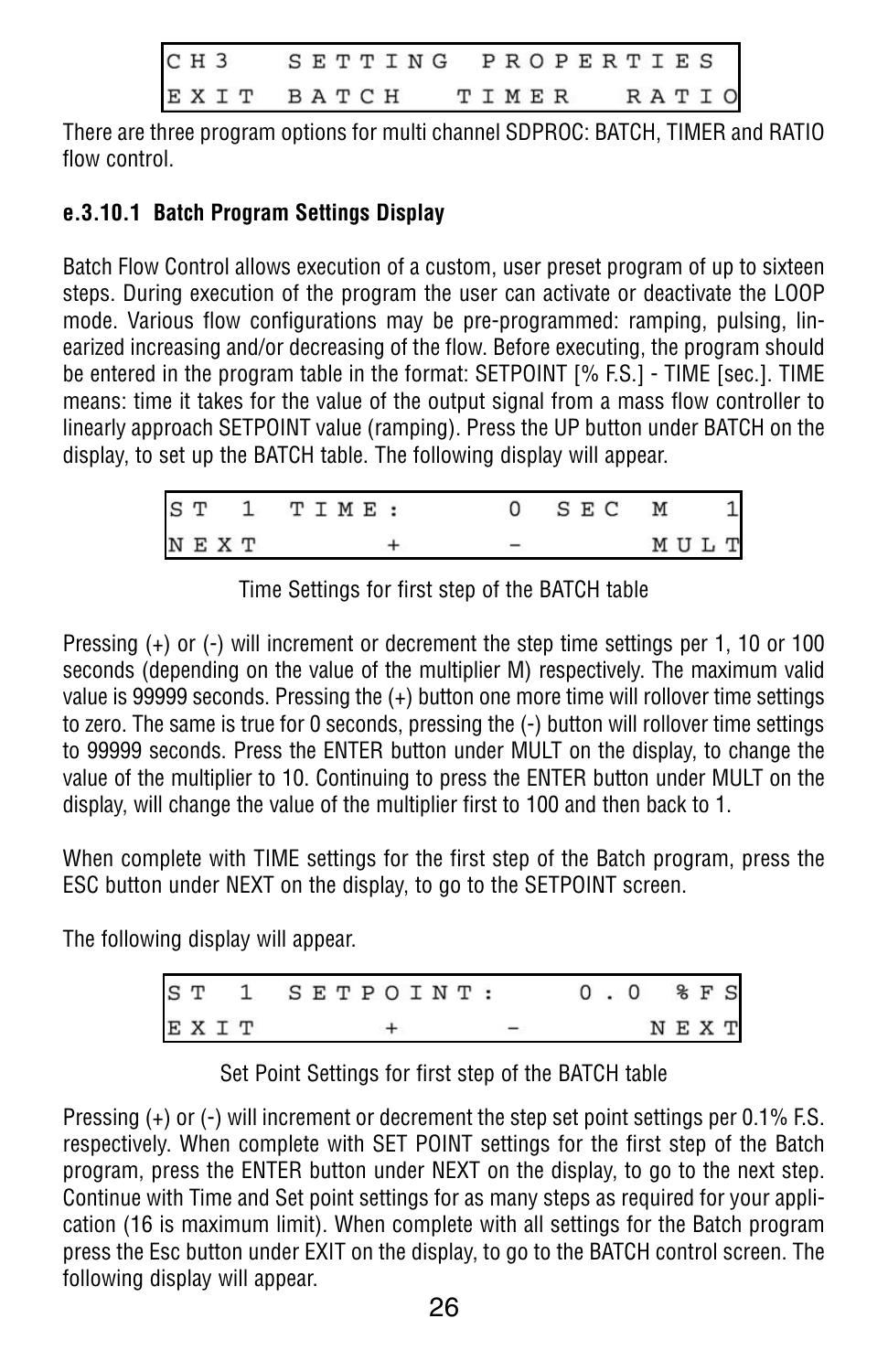| SE: 16 BATCH: OFF LOOP: OFF |  |  |  |  |  |  |  |  |  |  |  |
|-----------------------------|--|--|--|--|--|--|--|--|--|--|--|
| EXIT STEPS START LOOP       |  |  |  |  |  |  |  |  |  |  |  |

BATCH mode control screen with batch disabled

The two digit number after "SE:" indicates the number of the enabled steps for executions. Press the UP button under STEPS on the display, to change the number of steps from the batch program to be executed. With 16 steps enabled on the screen, pressing the Up button one more time will rollover the number of steps back to 1. Press the ENTER button under LOOP on the display, to toggle the loop control ON and OFF. If loop control is ON, after executing the last enabled step, the program will go back to the first step and go on again until the loop mode will be disabled. In order to start the batch program executions, press the Down button under START on the display. **NOTE**: In order to execute the batch program, the valve control reference has to be set to BATCH mode (See section e.2.6.1). The following display will appear.

|            | SE: 16 BATCH: ON LOOP: OFF |  |
|------------|----------------------------|--|
| EXIT STEPS | STOP LOOP                  |  |

BATCH mode control screen with batch enabled

Press the Down button under STOP on the display one more time, to toggle the batch mode to OFF (disabled). Press the Esc button under EXIT on the display, to go to the Main Display.

# **e.3.10.2 Timer Program Settings Display**

The Timer Flow Control allows execution of a custom, user preset program of up to 96 steps. Each step can be pre-programmed for a particular date, time, and set point value in % F.S.. Every step has two fields: starting date, time and set point in % F.S. Before executing, the program should be entered in the program table in the format: TIME/DATE [XX.XX XX/XX/XXXX] - SETPOINT [% F.S.]. Time and date indicates exact moment (+/- one minute accuracy) when the set point has to be executed by the mass flow controller. From the Program Settings Display (See section e.3.10), press the Down button under TIMER on the display, to set up the TIMER table. The following display will appear.

| STEP: 1 13:04 04/07/2003 |  |  |  |  |
|--------------------------|--|--|--|--|
| NEXT                     |  |  |  |  |

|  |  |  | Time and date settings for first step of the TIMER table |  |  |  |  |  |  |  |
|--|--|--|----------------------------------------------------------|--|--|--|--|--|--|--|
|--|--|--|----------------------------------------------------------|--|--|--|--|--|--|--|

Press the ENTER button under (--->) on the display, to move the flashing cursor to the hours position. Pressing (+) or (-) will increment or decrement the time settings (hours). When complete with hours settings press again the ENTER button to move the flashing cursor to the minutes position. When done with time settings press again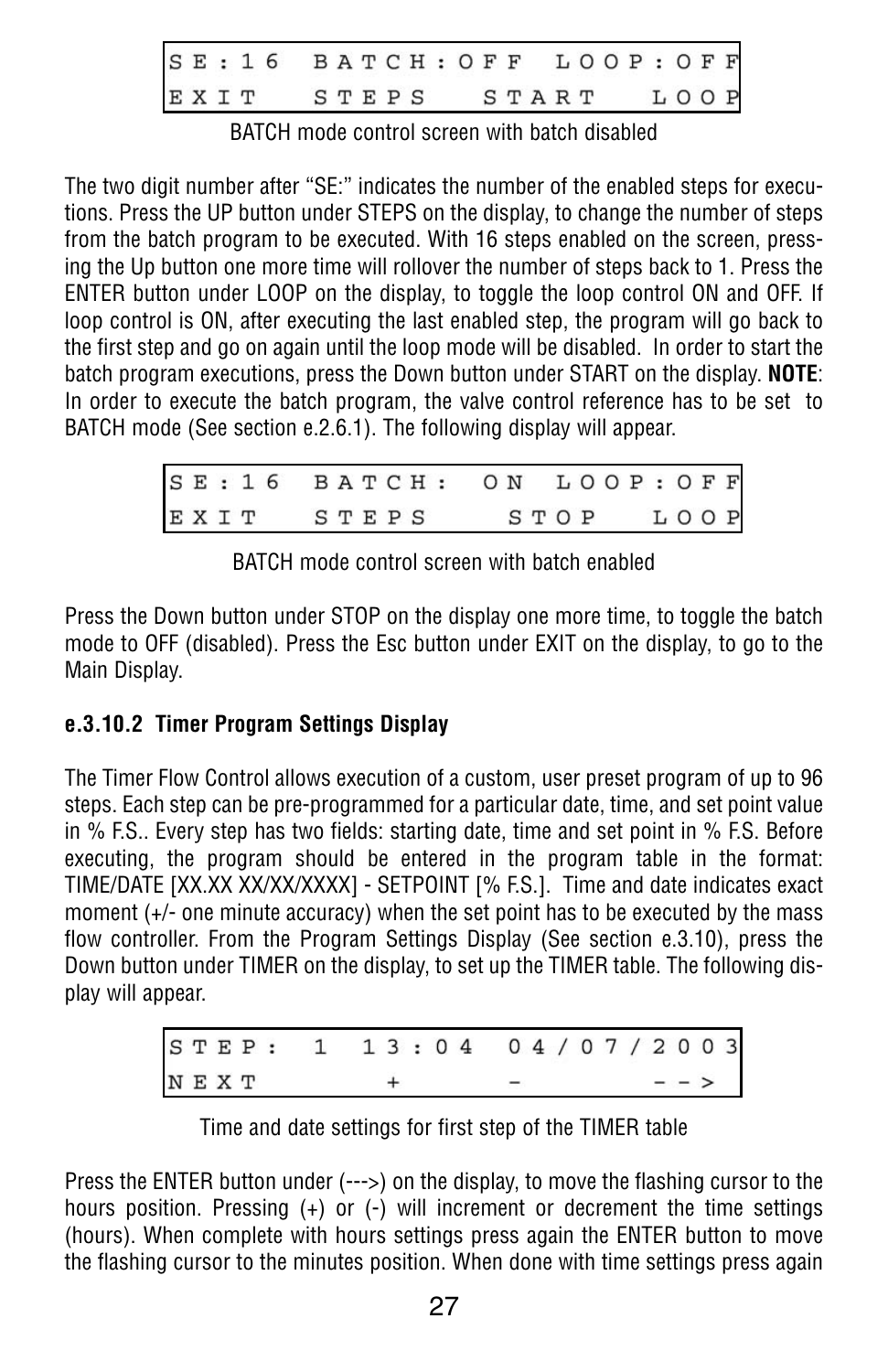the ENTER button to move the flashing cursor to the date position (month, date and year) respectively.

 $\Delta$  Make sure date and time entered is not in the past (otherwise this step of the program will not be executed).

When complete with TIME and DATE settings for first step of the Timer program, press the ESC button under NEXT on the display, to go to the SETPOINT screen. The following display will appear.

|      |  |  |  |  | TMR STEP: 1 SP: |  |  |  | $0.0$ $8$ $F$ $S$ |  |  |
|------|--|--|--|--|-----------------|--|--|--|-------------------|--|--|
| EXIT |  |  |  |  |                 |  |  |  | $N E X T$         |  |  |

Set Point settings for first step of the TIMER table

Pressing (+) or (-) will increment or decrement the step set point settings per 0.1% F.S. respectively. When complete with SET POINT settings for the first step of the Timer program, press the ENTER button under NEXT on the display, to go to the next step. Continue with Time/Date and Set point settings for as many steps as required for your application (96 is maximum limit). When complete with all settings for the Timer program press the Esc button under EXIT on the display, to go to the Main Display screen.

 $\Delta$  Make sure the reference for set point is set to the PROGRAM TIMER mode in order for the Timer program to be executed (see section e.3.7.1).

### **e.3.10.3 Ratio Program Settings Display**

Ratio Flow allows controlling flow of the mixture of up to four different gases (for 4 channel Command Module) with preset values of the ratio in % for each channel. The flow rate of the mixture can be incremented or decremented by changing the set point of the master channel #1. From the Program Settings Display (See section e.3.10), press the Enter button under RATIO on the display, to set up the RATIO table. The following display will appear.

|           |  |  |  |  | CH3 RATIO MODE: DISABLE |  |  |  |  |  |            |  |
|-----------|--|--|--|--|-------------------------|--|--|--|--|--|------------|--|
| NEXT ENBL |  |  |  |  |                         |  |  |  |  |  | DISBL EXIT |  |

Ratio mode settings for third channel on the Multi-channel SDPROC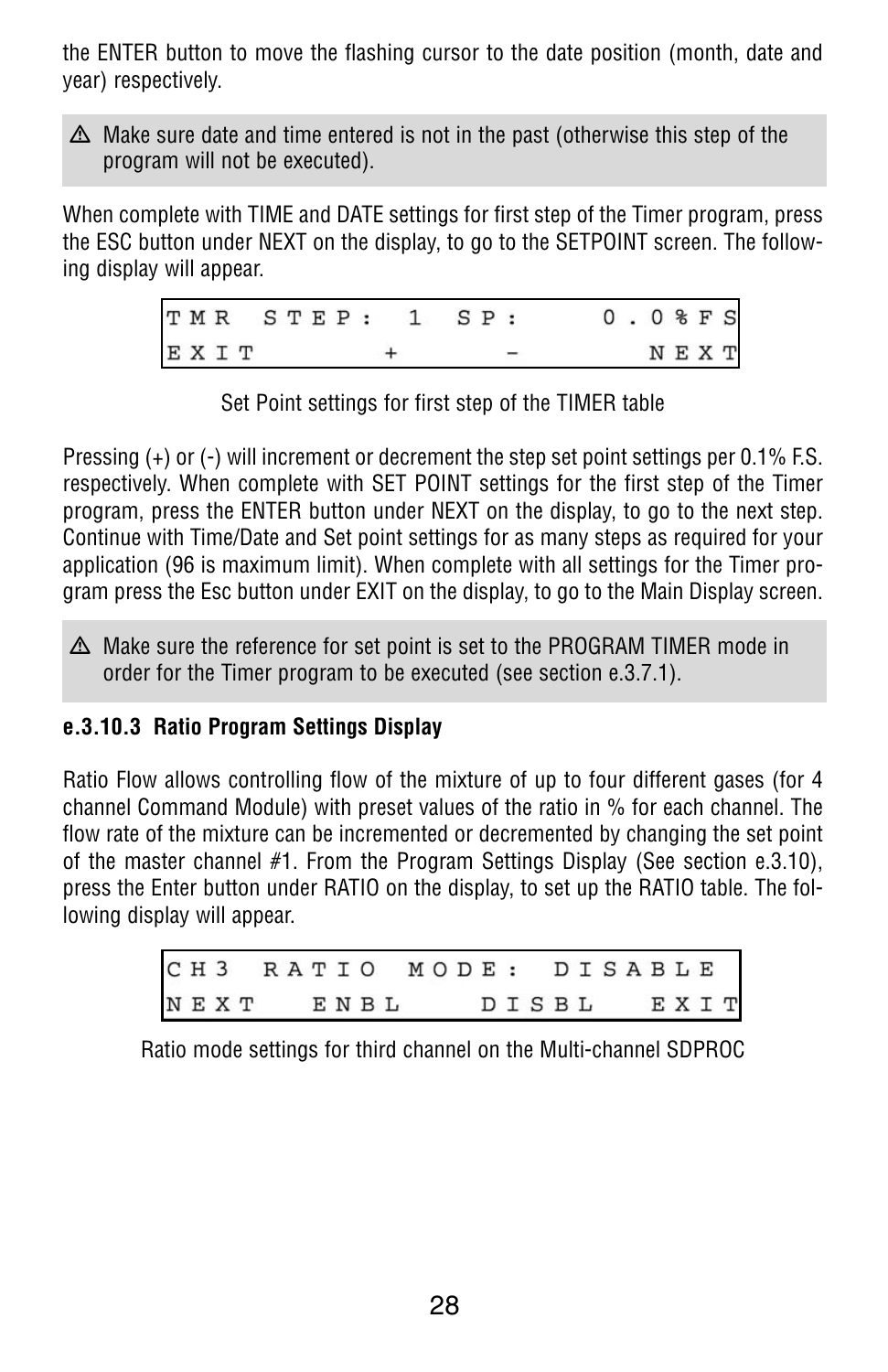By default, Ratio Mode is disabled for each channel. In order to be able to enable Ratio Mode, the value of the ratio in % for a particular channel has to be more than 0%. It is recommended to begin Ratio settings from the master channel #1 (master channel has to be set to the highest value from the mixture). For example, if four gas mixtures are desired with ratios: Gas#1=30%, Gas#2= 25%, Gas#3=25% and Gas#4=20% the Gas#1 has to be set on channel#1 (master channel). In order to setup channel#1 from the above screen, press the Esc button under NEXT on the display until the following screen will appear.

| CH1 RATIO MODE: DISABLE<br>NEXT ENBL DISBL EXIT |  |  |  |  |  |  |  |  |  |  |  |  |
|-------------------------------------------------|--|--|--|--|--|--|--|--|--|--|--|--|
|                                                 |  |  |  |  |  |  |  |  |  |  |  |  |

Ratio mode settings for first channel on the Multi-channel SDPROC

Press one more time the Esc button under NEXT on the display, in order to go to the Ratio value settings screen. The following display will appear.

| CH1 RATIO: 0.0% 100.0%! |  |  |  |  |      |
|-------------------------|--|--|--|--|------|
| NEXT                    |  |  |  |  | EXIT |

Ratio value settings for first channel on the Multi-channel SDPROC

Pressing (+) or (-) will increment or decrement the Ratio Value settings per 0.1% F.S. respectively. The number in the upper right corner of the screen, represents the total value of the mixture (the sum of the ratio values for all available channels). It is important to have this number equal to 100% in the end of the ratio settings (otherwise the Ratio mode will not operate properly). When complete with Ratio value settings fort the first channel, press the Esc button under NEXT on the display, to go to the ratio settings for the second channel. The following display will appear.

| CH2 RATIO MODE: DISABLE |  |  |  |      |  |  |       |  |  |  |      |  |
|-------------------------|--|--|--|------|--|--|-------|--|--|--|------|--|
| NEXT                    |  |  |  | ENBL |  |  | DISBL |  |  |  | EXIT |  |

Ratio mode settings for second channel on the Multi-channel SDPROC

**NOTE**: The ratio mode for channel#2 is disabled because the ratio value is set to zero by default. Press one more time the Esc button under NEXT on the display, to go to the ratio settings for the second channel. The following display will appear.

|  |      | CH2 RATIO: 0.0% 35.0%! |  |  |  |      |  |
|--|------|------------------------|--|--|--|------|--|
|  | NEXT |                        |  |  |  | EXIT |  |

Ratio value settings for second channel on the Multi-channel SDPROC

**NOTE**: This assumes that the ratio value for the master channel#1 was set to 35%. Continue with ratio value settings for all required channels.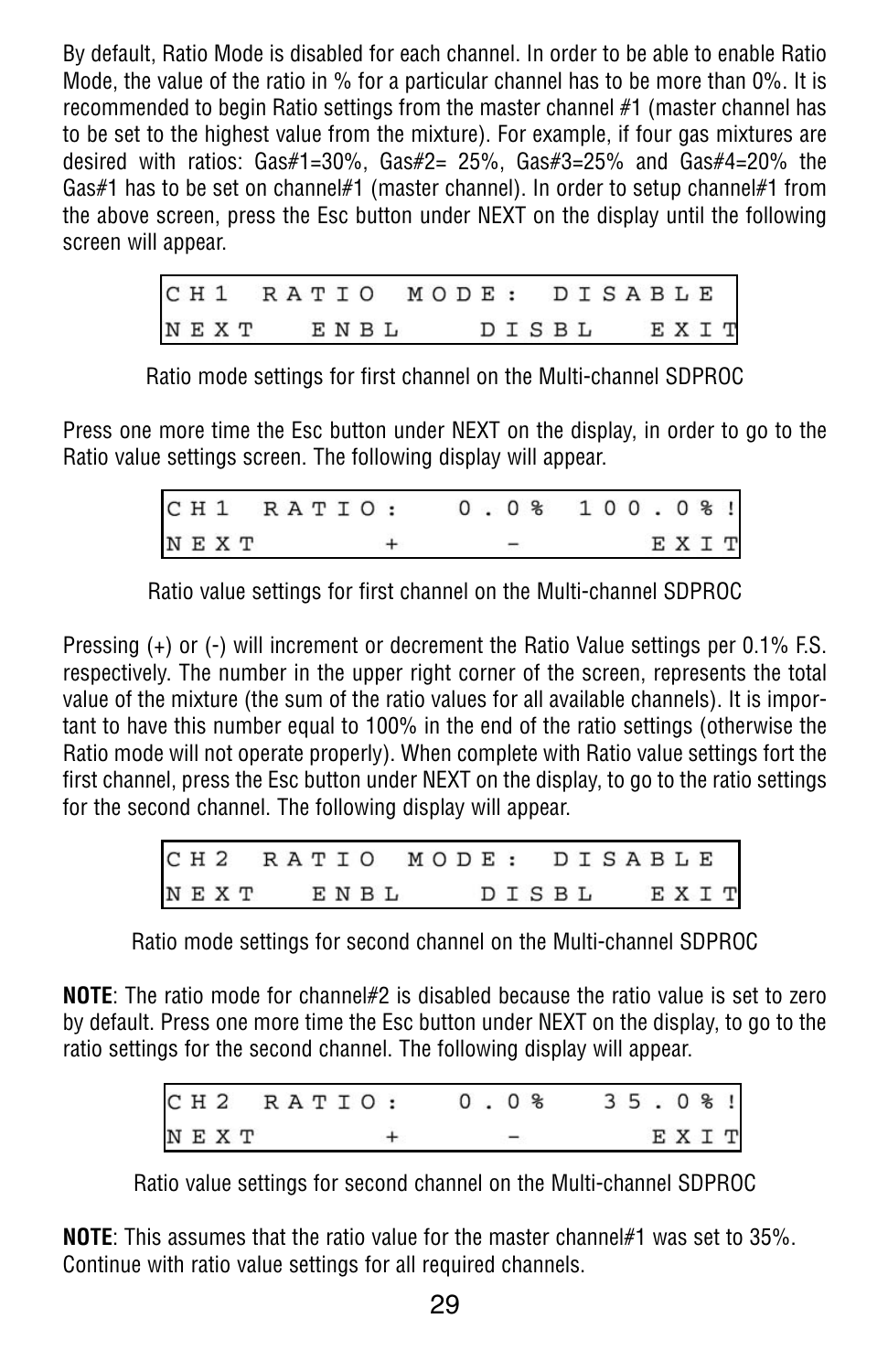$\Delta$  Make sure that the total value of the mixture is equal to 100% in the end of the ratio settings for all required channels.

When complete with ratio value settings for all required channels, go to the ratio mode settings screen for each required channel and change the ratio mode from DISABLED to ENABLED.

 $\Delta$  Make sure that the reference for set point is set to PROGRAM RATIO mode for all required channels in order for the Ratio program to be executed (see section e.3.7.1).

In order to change the flow rate for the mixture of gases use the Set Point screen for the master channel#1 (See section e.3.4).While adjusting the set point for the master channel in the Ratio mode, the SDPROC will automatically check the adjusted set point for slave channels in order to keep them within the range between 2.0 and 100% F.S. When complete with ratio settings, press the ENTER button under EXIT on the display, to go to the Main Display screen.

# **e.3.11 All Valves Control**

It may on occasion be desirable to set all the channels in the flow system to the same mode of operation simultaneously. While in the Main Display press the ESC button on the front panel of the SDPROC. The following screen will then appear.

|                      |  |  |  |  |  |  |  | ALL VALVES CONTROL |  |  |  |  |
|----------------------|--|--|--|--|--|--|--|--------------------|--|--|--|--|
| EXIT CLOSE OPEN AUTO |  |  |  |  |  |  |  |                    |  |  |  |  |

All Valves Control Mode Display for Multi channel SDPROC

Choosing CLOSE, OPEN, or AUTO from this menu, will apply to all channels connected to the multi channel SDPROC. After making the selection, the Main Display returns. Select EXIT if no changes are desired. The following **Real-time Clock Settings** display will appear.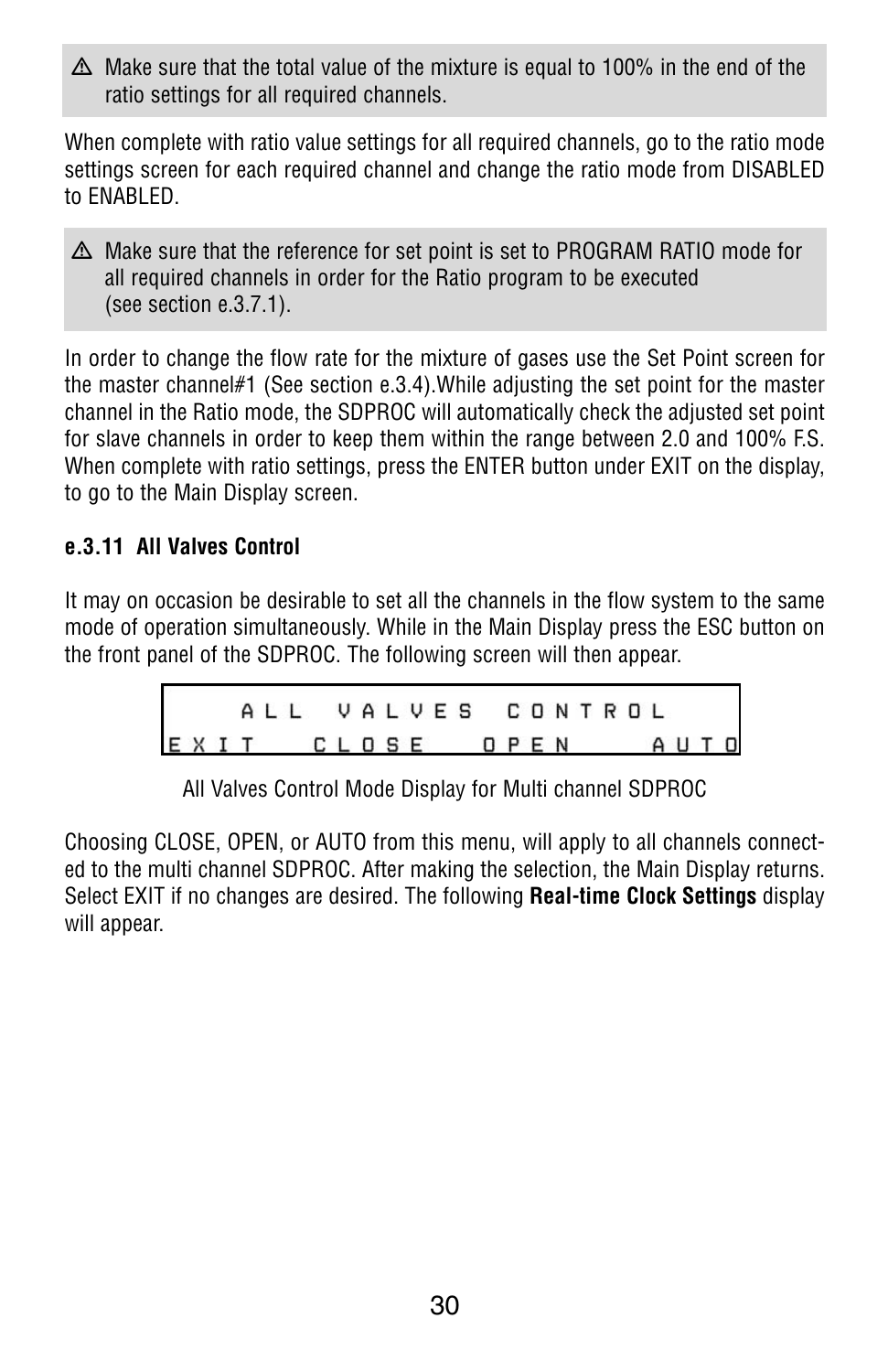### **e.3.12 Real-time Clock Settings**

|      |  |  |  |  |  | 14:53:08 TUE 09/02/2003 |  |  |  |  |      |  |
|------|--|--|--|--|--|-------------------------|--|--|--|--|------|--|
| EXIT |  |  |  |  |  |                         |  |  |  |  | SET. |  |

Real Time Clock Settings Display for SDPROC

Normally date and time for the Real-time Clock are set by the factory, unless the battery was replaced, or the CPU core was removed from the main board of the SDPROC. In order to change date and time settings press the ENTER button under SET on the display. This will activate the flashing cursor on the hours position. Pressing (+) or (-) will increment or decrement the time settings (hours). When complete with hours settings press again the ENTER button to move the flashing cursor to the minutes position. When complete with minutes settings press again the ENTER button to move the flashing cursor to the seconds position. When done with time settings press again the ENTER button to move the flashing cursor to the date position (month, date and year) respectively. When done with years settings press again the ENTER button to disable Real-time settings and update new time and date.

 $\Delta$  Proper settings of the Real-time Clock is essential for the Timer program to be executed correctly.

When complete with Real-time Clock settings, press the ENTER button under EXIT on the display, to go to the Main Display screen.

# **e.3.13 Status Check**

While in the Main Display, press the UP button on the front panel of the SDPROC. The Set point Status in % F.S. for all channels will appear.

|  |  |  |  |  | Set # $1 = 100.0 \times 0 \%$ |  | $# 2 = 50.0%$   |  |  |  |
|--|--|--|--|--|-------------------------------|--|-----------------|--|--|--|
|  |  |  |  |  | $S_{e t}$ = 3 = 75.0%         |  | $\# 4 = 25.0$ % |  |  |  |

Set point Status Display for Multi channel SDPROC

Pressing the UP button again will bring up the Set point Status in current engineering units for all channels.

|  |  |  |  |  | S 5.000 SLPM 2.500 SLPM<br>S 3.750 SLPM 1.250 SLPM |  |  |  |  |
|--|--|--|--|--|----------------------------------------------------|--|--|--|--|
|  |  |  |  |  |                                                    |  |  |  |  |

Pressing the UP button again will bring up the Valve Mode Status for all channels.

| Valve #1=AUTO #2= AUTO    |  |
|---------------------------|--|
| Valve #3 = AUTO #4 = AUTO |  |

Valve Mode Status Display for Multi channel SDPROC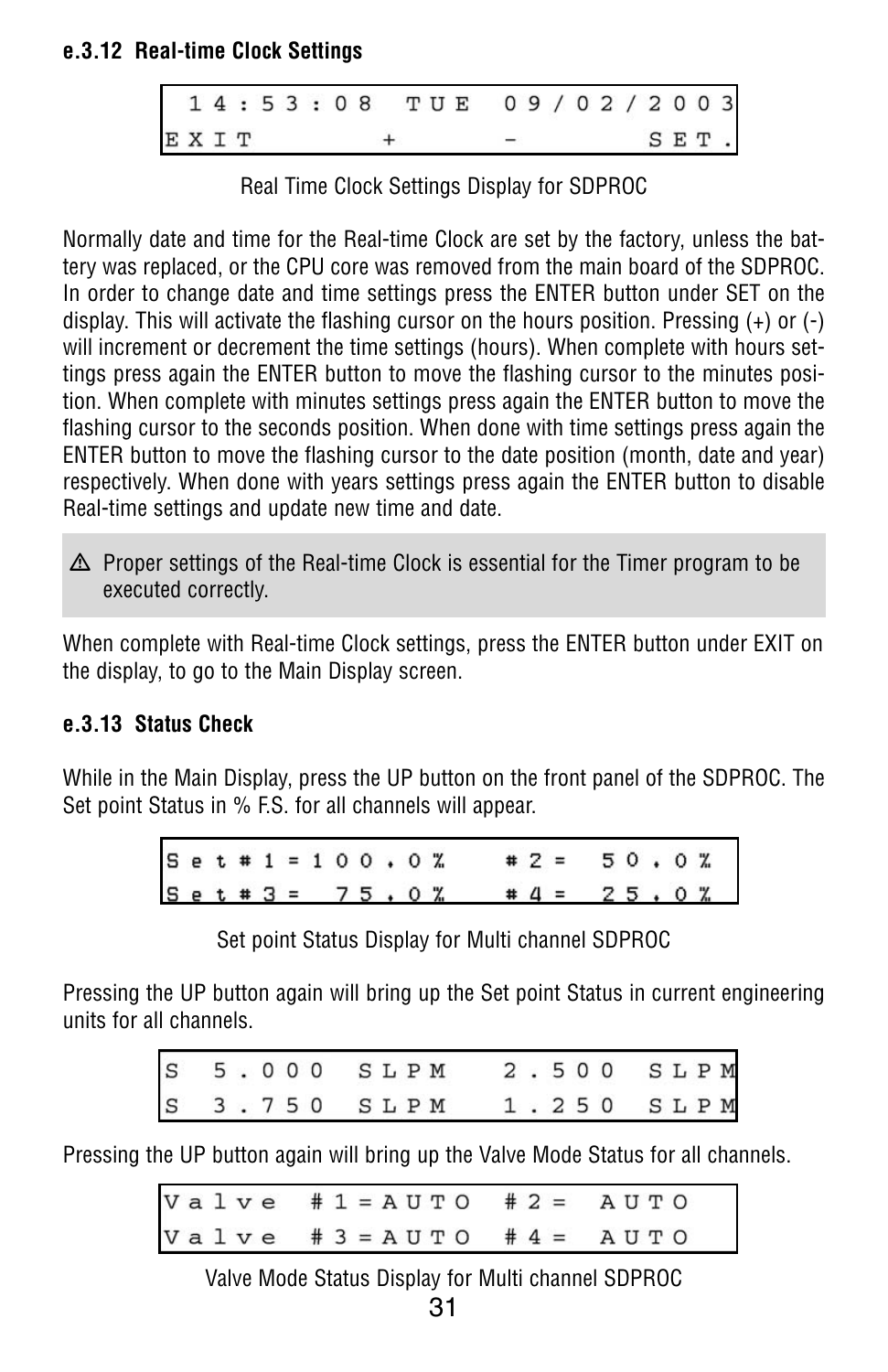Pressing the UP button again will bring up the Alarm Mode Status for all channels.

 $A L M # 1 = D I S A B L E # 2 = D I S A B L E$ ALM # 3 = DISABLE # 4 = DISABLE

Alarm Mode Status Display for Multi channel SDPROC

Pressing the UP button again will bring up the Totalizer Mode Status for all channels.

 $T1 = D I S A B L E$  $# 2 = D I S A B L E$  $3 = D I S A B L E$  $# 4 = D I S A B L E$ 

Totalizer Mode Status Display for Multi channel SDPROC

Press UP one more time to return to the Main Display. **NOTE**: Pressing the Down button from any of the status screens will switch status display to one step back.

# **(f) MAINTENANCE**

The SDPROC does not require any regular maintenance. Any repair of defective components or parts of the SDPROC should be referred to your distributor or Aalborg<sup>®</sup> (also see the TROUBLESHOOTING GUIDE section in this manual).

To replace AC inlet power fuses, turn the SDPROC power switch off. Remove the AC power line cord from the inlet connector at the rear panel of the SDPROC. Slide the fuse drawer open. Replace the defective fuse(s) with a 2A FF (very quick acting) fuse. Slide the fuse drawer back in. Reconnect the AC the power line cord. Continue SDPROC operation.

 $\Delta$  CAUTION: TO PROTECT SERVICING PERSONNEL IT IS MANDATORY THAT ANY INSTRUMENT BEING SERVICED IS COMPLETELY PURGED AND NEUTRALIZED OF TOXIC, BACTERIOLOGICALLY INFECTED, CORROSIVE OR RADIOACTIVE CONTENTS.

# **(g) ADC/DAC CALIBRATION PROCEDURES**

The ADC/DAC calibration for your SDPROC was performed at the factory. It is not required to perform recalibration unless the firmware was reinitialized, or the main PC board was replaced.

**B** NOTE: Removal of the factory installed calibration seals and/or any adjustments made to the instrument, as described in this section, will void any calibration warranty applicable.

Turn the power off to the SDPROC. While the Esc and Enter buttons are pressed, turn the SDPROC on. Continue to press Esc and the Enter buttons until the calibration screen will appear (approximately 3-4 sec.).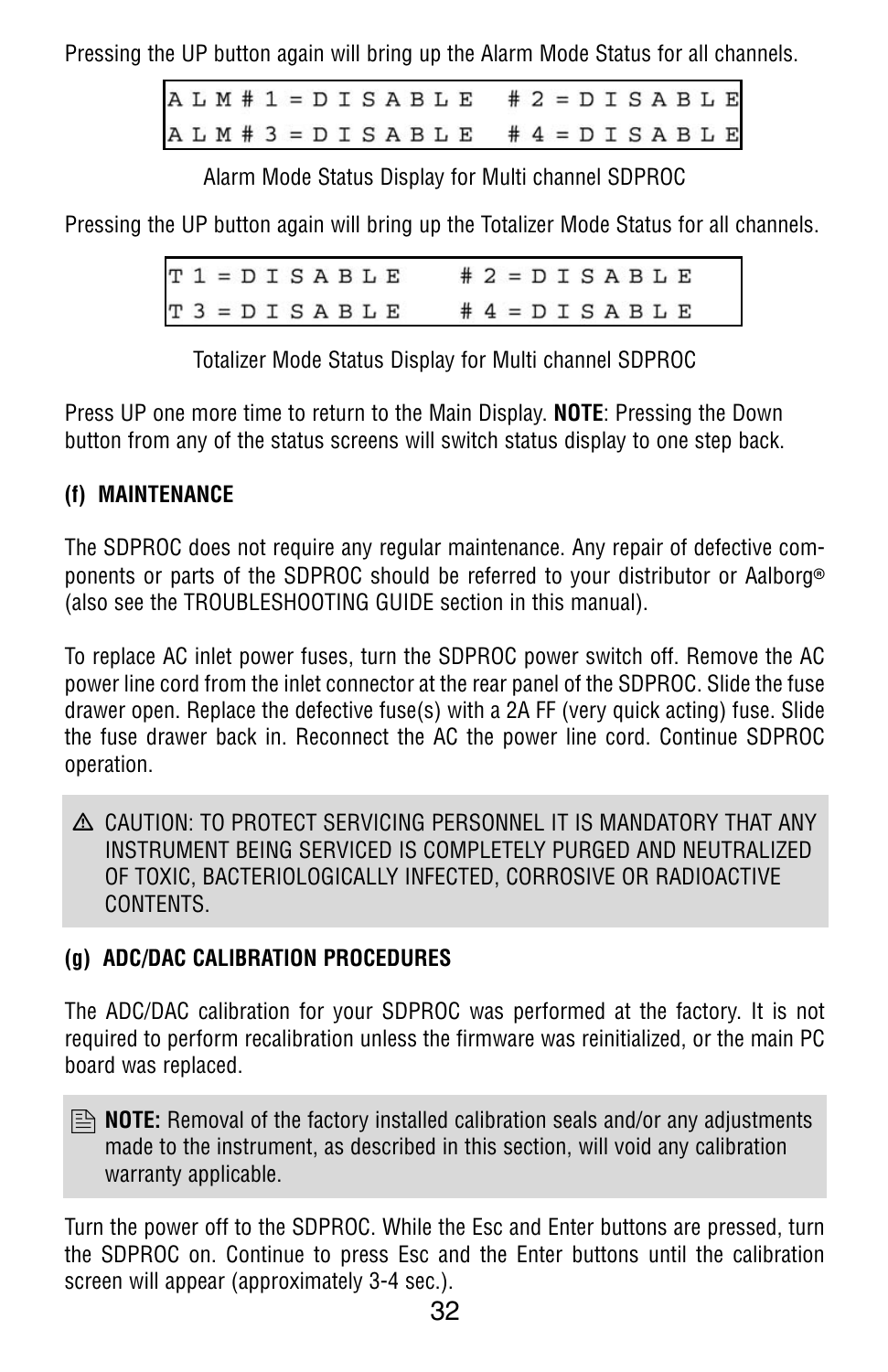Calibration mode EXIT  $A / D$ D

### Calibration Mode Display

Proceed with instructions outlined in sections g.1 and g.2.

# **g.1 Digital to Analog (D/A) Slope Calibration**

Select the D/A calibration mode from the Calibration Menu. The following display will appear.

> $5.00V$  1st Set ch. output  $X I T +$  $\Gamma$  4

**B** NOTE: The digital to analog (D/A) slope has to be calibrated for each channel individually!

Using an accurate digital multimeter, measure the A/D output DC voltage between pins 9 (positive) and 10 (ground) of the Channel 1 15 pin "D" connector. Set the output DC voltage for exactly 5.000 VDC using the "+" and "-" controls (UP and DOWN buttons respectively, on the front panel of the SDPROC). When the "+" or "-" controls is pressed at least once, the following display will appear.

|      |  |  |  |  | CHANNEL #1 D/A VAL.: 4079 |     |  |  |
|------|--|--|--|--|---------------------------|-----|--|--|
| EXIT |  |  |  |  |                           | CAL |  |  |

The display should show the D/A value between 3900 and 4095. Save the D/A slope parameter by pressing CAL (ENTER button). For the one channel SDPROC the following display will confirm your setting.

> $D / A$ slope has been stored, press any key.

Press any key to return to the Calibration Mode Display.

For Multi channel SDPROC's, the calibration software will prompt for the second channel.

 $5.00V$  $2n d$  $c h$ . Set out Pu  $E \times I$  T +  $-$  CAL

Using an accurate digital multimeter, measure the D/A output DC voltage between pins 9 (positive) and 10 (ground) of the Channel 2 15 pin "D" connector. Set the output DC voltage for exactly 5.000 VDC using the "+" and "-" controls (UP and DOWN buttons respectively, on front panel of SDPROC). When the "+" or "-" controls are pressed at least once, the following display will appear.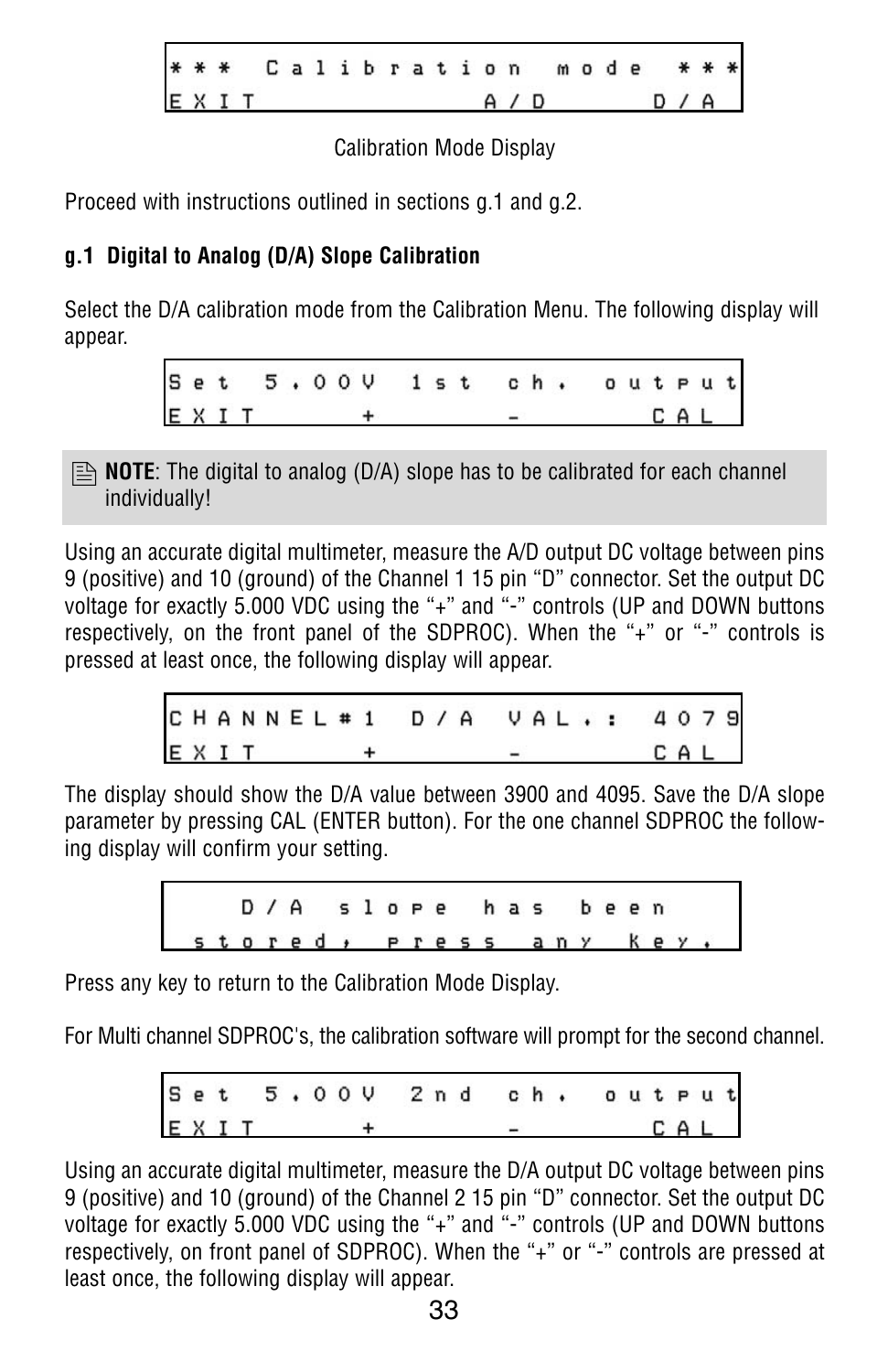CHANNEL # 2 D / A VAL .: 4068 EXIT + - CAL

The display should show the D/A value between 3900 and 4095. Save the D/A slope parameter by pressing the CAL (ENTER button).Proceed with D/A calibration for as many channels as required. When digital to analog (D/A) slope is calibrated for last available channel, the following display will appear.

|                        | D/A slope has been |  |  |  |  |  |  |  |  |  |  |
|------------------------|--------------------|--|--|--|--|--|--|--|--|--|--|
| stored, press any key, |                    |  |  |  |  |  |  |  |  |  |  |

# **g.2 Analog to Digital (A/D) Calibration**

Select the A/D calibration mode from the Calibration Menu. The following display will appear.

|  |  | APPly 5.000V to the all  |  |  |  |  |  |  |  |  |  |
|--|--|--------------------------|--|--|--|--|--|--|--|--|--|
|  |  | input ch, & press a key, |  |  |  |  |  |  |  |  |  |

Connect exactly 5.000 VDC to pin 3 for all available channels on the 15 pin "D" connectors and ground to pin 10.

**B** NOTE: Make sure the inputs from all available channels (pin 3 on the 15 pin "D" connector) are connected to a stable source of the voltage 5.000 Vdc (failure to do so, will result in incorrect SCALE calibration for channels which are not connected to 5.000 Vdc).

Press any key when done with 5.000 Vdc connections. The following display will appear.

|  |      |    | SCALE # 1 | 193 |  | #2           | 186  |  |       |  |
|--|------|----|-----------|-----|--|--------------|------|--|-------|--|
|  | EXIT | #3 |           | 198 |  | $#$ $\Delta$ | 1.91 |  | C A L |  |

**NOTE:** The screen above assumes four channels SDPROC. The number of SCALE readings on the screen will correspond to the number of channels for the SDPROC being calibrated. The display should show the A/D scale values between 150 and 250. If any value is outside of those limits, the PC board is defective. Save the A/D scale parameters by pressing the CAL (ENTER button). The following display will appear.

|  |  | A P P 1 Y 0 . 0 0 V |  |  |                          |  |  |  | to the all |  |  |
|--|--|---------------------|--|--|--------------------------|--|--|--|------------|--|--|
|  |  |                     |  |  | input ch. & press a key. |  |  |  |            |  |  |

Connect pin 3 for all available channels on the 15 pin "D" connectors to the ground (pin 10).

**B** NOTE: Make sure the inputs from all available channels (pin 3 on the 15 pin "D" connector) are connected to the common pin 10 (failure to do so, will cause incorrect OFFSET calibration for channels which are not connected to ground).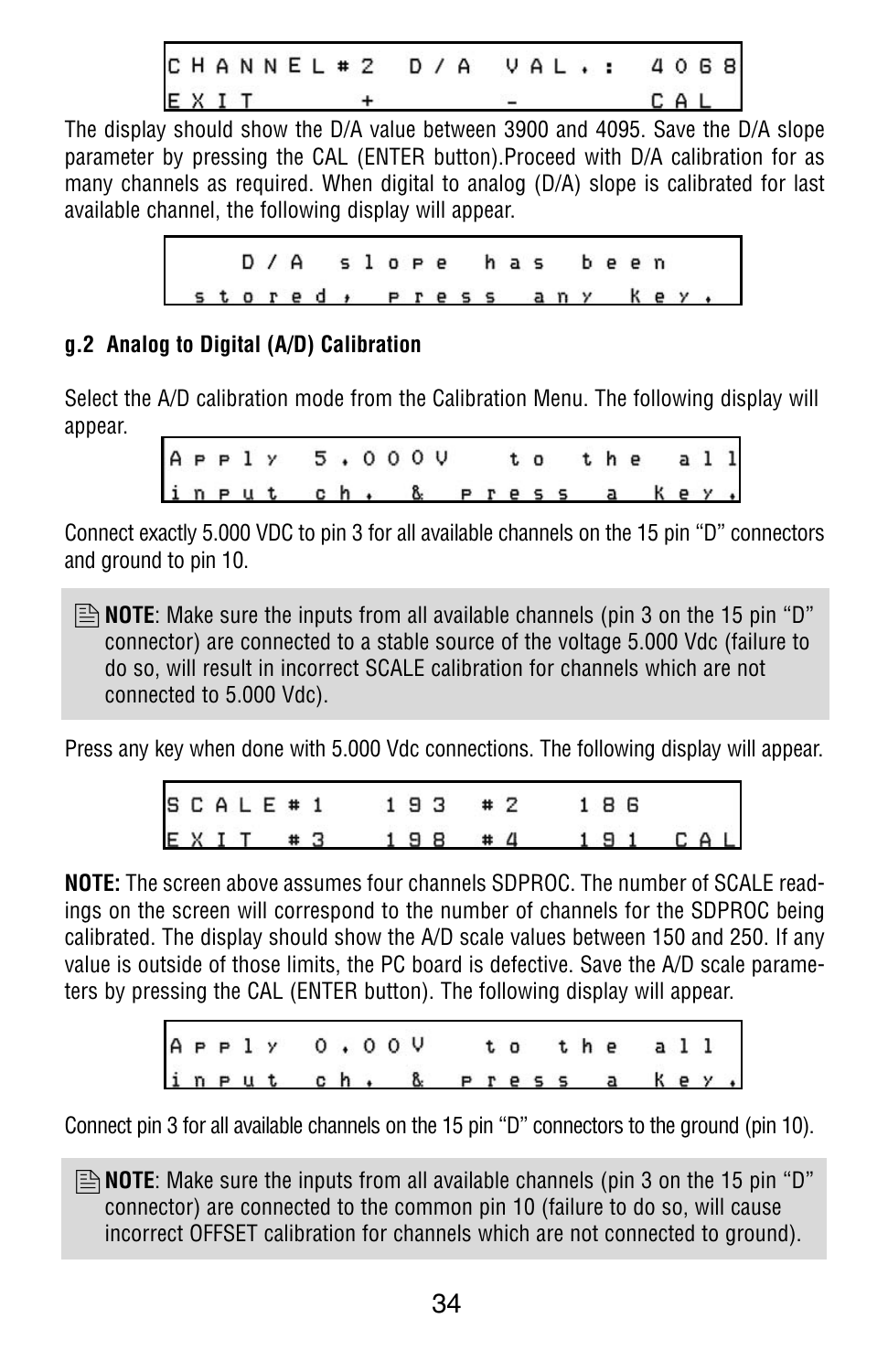Press any key when done with 5.000 Vdc connections. The following display will appear.

|  |  |  |  |  | OFFS. #1 3910 #2 3914 |  |  |                          |  |
|--|--|--|--|--|-----------------------|--|--|--------------------------|--|
|  |  |  |  |  |                       |  |  | EXIT #3 3921 #4 3912 CAL |  |

The display should show the A/D offset values between 3850 and 4095. If any value is outside of those limits, the PC board is defective. Save the A/D offset parameters by pressing the CAL (ENTER button). The following display will appear.

|                        |  |  |  |  |  |  |  | New ADC par, have been |  |  |
|------------------------|--|--|--|--|--|--|--|------------------------|--|--|
| stored, press any key. |  |  |  |  |  |  |  |                        |  |  |

Calibration of the SDPROC is complete. Press any key to return to the Calibration Mode Display, then press the EXIT button to return to the Main Display.

# **(h) RS-232 SOFTWARE INTERFACE COMMANDS**

### **h.1 General**

RS232 serial communication is supported via a standard 9 pin D-Connector on the back panel.

To use the serial interface:

- 1. Connect the SDPROC to a PC or other DTE type terminal via a standard serial cable (no null modem is required).
- 2. Set the communications port parameters on the terminal to 9600 baud, 8 data bits, 2 stop bits and no parity.
- 3. A commercially available terminal program or a custom software program can be used to control the SDPROC.

### **h.2 Commands Structure**

The commands supported are listed in the table below. If the continuous data command is issued the output will appear as:

#1: XXX.X%I #2: XXX.X%E #3: XXX.X%I #4: XXX.X%E [CR] [LF]

This assumes that the data is from a four channel SDPROC with channels 1 and 3 set to utilize the internal reference and channels 2 and 4 set to utilize an external reference via the DB25 connector. The output from a two channel SDPROC unit with un-calibrated ADC will appear as follows:

#1: XXX.X%I \*#2: X XX.X%I\*[CR] [LF]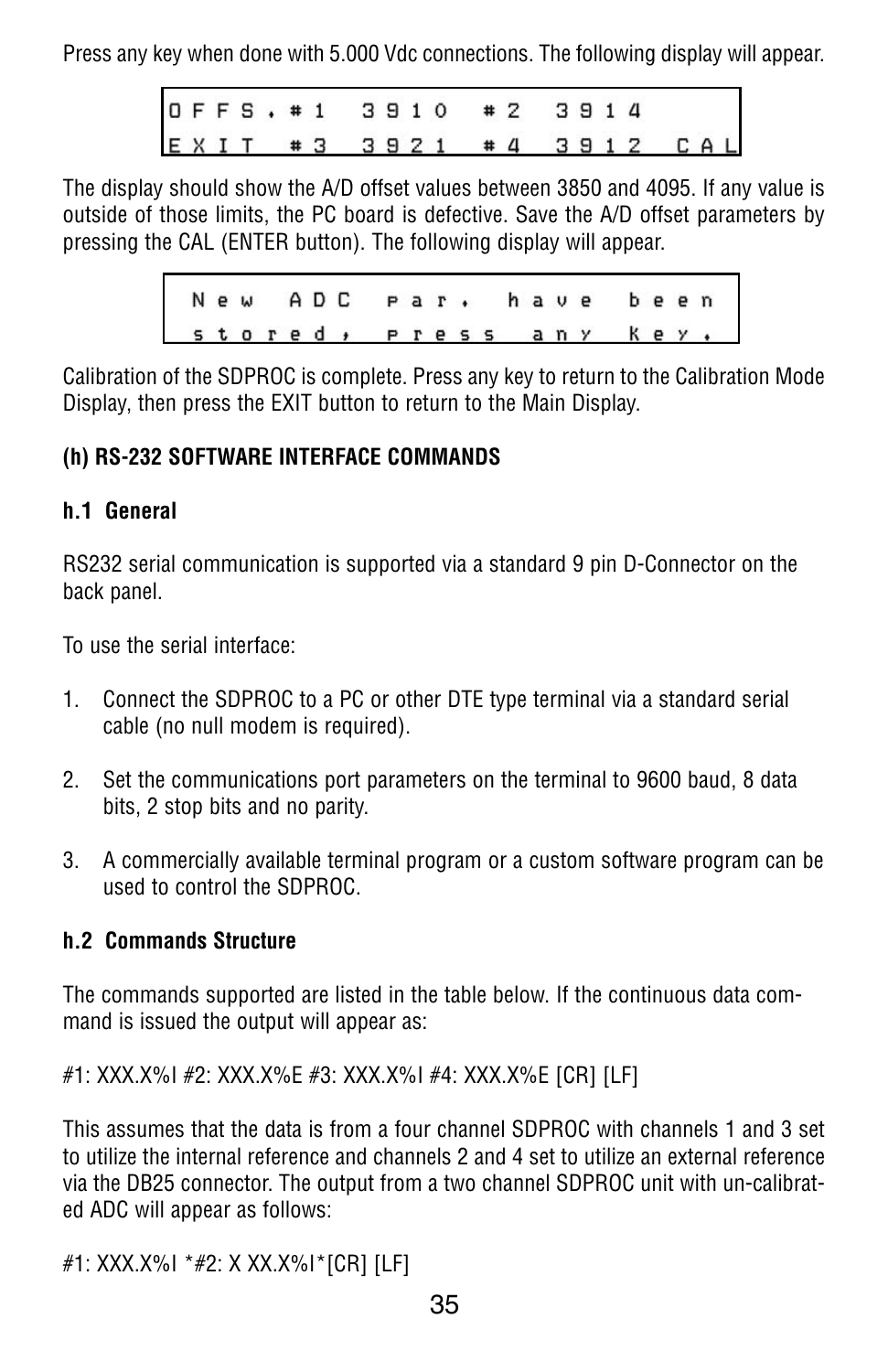The protocol described below allows for communications with the unit using either a custom software program or a "dumb terminal." All values are sent as printable ASCII characters. The command parameters are delimited by a space character and the command string is always terminated with a carriage return character, (line feeds are automatically stripped out by the SDPROC).

The structure of the command string:

Cmd Arg1 Arg2 Arg3 Arg4 [CR]

| Where: Cmd |              | The two or three characters command<br>from the table below.                                          |
|------------|--------------|-------------------------------------------------------------------------------------------------------|
|            | Arg1 to Arg4 | The command arguments from the table below.<br>Multiple arguments are delimited by a space character. |
|            | [CR]         | Carriage return character.                                                                            |

When a valid command is sent to the SDPROC the unit will respond as indicated in the table. If an invalid command is sent, the unit will respond with "[string] ERROR" where "string" refers to the characters that were received by the SDPROC (**NOTE**: the length of the string has to be at least two characters long).

Several examples of both valid and invalid commands follow:

| 1. | Turn on the check sum:<br>The unit will reply:                         | CS 1[CR]<br>CS 1 OK[CR] [LF]                                           |  |
|----|------------------------------------------------------------------------|------------------------------------------------------------------------|--|
| 2. | To transmit data every 30 sec:<br>The unit will reply:<br>Followed by: | CD 30[CR]<br>CD 30 OK[CR] [LF]<br>#1:X XX.X%I #2: XXX.X%I[CR][LF][Y Y] |  |

(This will repeat every 30 sec and assumes a two channel SDPROC with error checking enabled. XXX.X is the flow reading in % FS; I is internal reference for set point; YY is the two character check sum).

| 3. | Transmit Set Point to channel #2: SP 2 50.0[CR]<br>The unit will reply: | SP 2 50.0 OK[CR] [LF] |
|----|-------------------------------------------------------------------------|-----------------------|
| 4  | An example of an invalid command to a 2 channel SDPROC:                 |                       |

|                      | $\pi$ n campic or an invang command to a $\epsilon$ channel optition. |
|----------------------|-----------------------------------------------------------------------|
|                      | SP 3 106.0[CR]                                                        |
| The unit will reply: | SP 3 106.0 ERROR:WRONG CHN#[CR][LF]                                   |

(The channel number greater than 2 and desired flow greater than 105.0 are both invalid).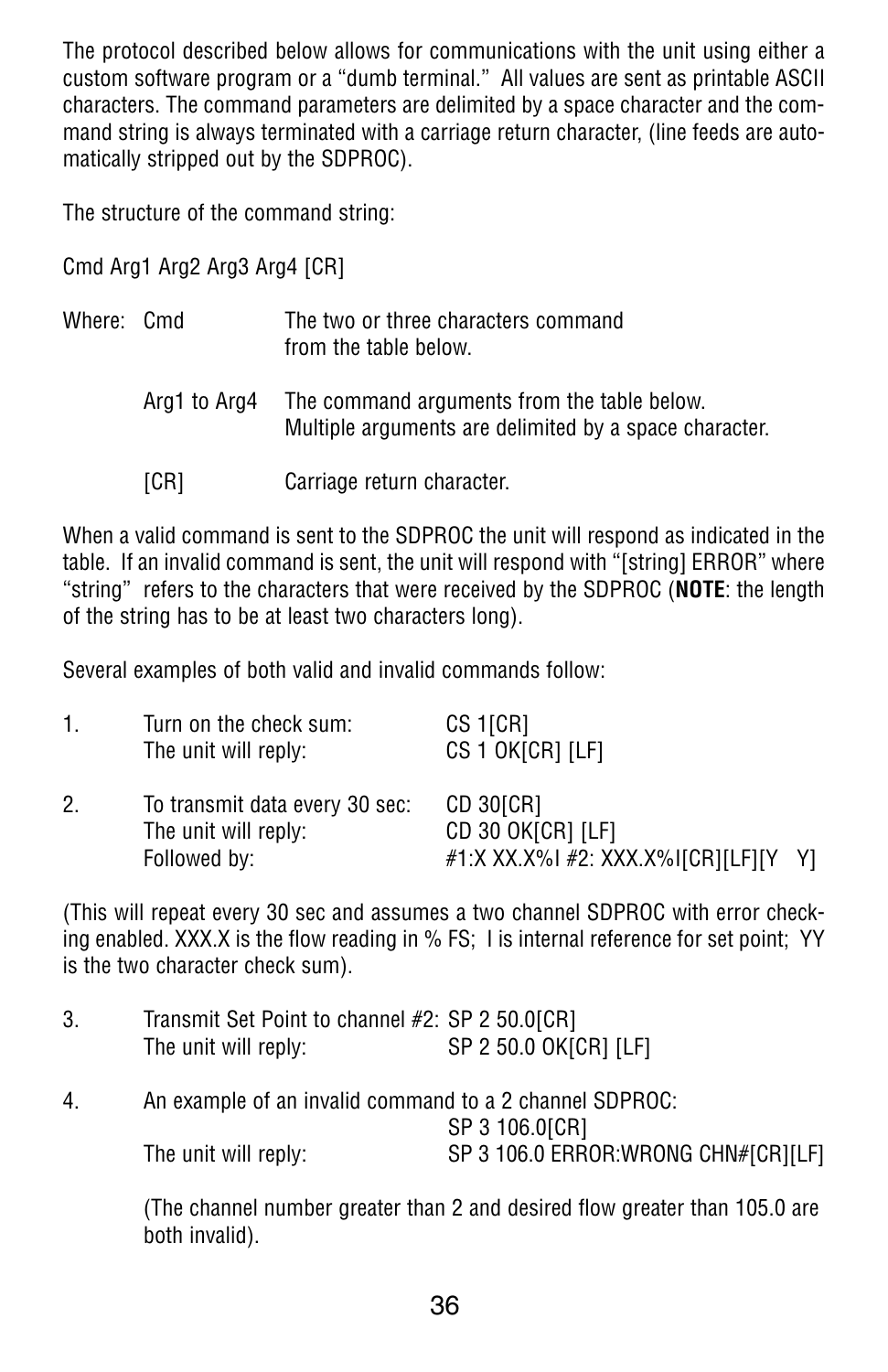# **h.3 ASCII Commands**

|                | No Type                  | <b>Description</b>                                                                                                                                                                                                |           | Command   Argument 1   Argument 2   Argument 3   Argument 4 |                                        |  | <b>Return string</b>                                                                                                                                                                                           |
|----------------|--------------------------|-------------------------------------------------------------------------------------------------------------------------------------------------------------------------------------------------------------------|-----------|-------------------------------------------------------------|----------------------------------------|--|----------------------------------------------------------------------------------------------------------------------------------------------------------------------------------------------------------------|
| 1              |                          | Set Full Scale Flow<br>in SLPM                                                                                                                                                                                    | FF.       | CHANNEL<br>1 char. $[1-4]$ float                            | VALUE<br>$[0-99999.0]$                 |  | FF CHANNEL<br>VALUE K[CR][LF]<br>Ex: FF 4 10.0<br>[CR][LF]                                                                                                                                                     |
| $\overline{2}$ |                          | Set current<br><b>Engineering Units</b><br><b>INDEX: 0 - % F.S.</b><br>1 - SLPM<br>2 - SLPH<br>3 - SCCM<br>4 - SCCH<br>5 - SCFM<br>6-SCFH<br>7- SCMM<br>8 - SCMH<br>9-LBPH<br>10 - LBPM<br>11 - GrPH<br>12 - GrPM | EU        | CHANNEL<br>1 char.<br>$[1-4]$                               | <b>INDEX</b><br>1 char.<br>$[0-12]$    |  | <b>EU CHANNEL</b><br>UNITS OK[CR]<br>[LF]Ex: EU 3<br><b>SLPM OK</b><br>[CR][LF]<br><b>NOTE:</b> for<br>engineering units<br>9-12 the value of<br>the gas density<br>has to be<br>specified with<br>DW command. |
| 3              |                          | Set control<br><b>REFERENCE INDEX:</b><br>0 - INTERNAL<br>1 - EXTERNAL<br>2 - BATCH<br>3 - TIMER<br>4 - RATIO***                                                                                                  | RF        | CHANNEL<br>1 char.<br>$[1 - 4]$                             | <b>INDEX</b><br>1 char.<br>$[0-4]$     |  | RF Ch In OK<br>[CR][LF]<br>Ex: RF 1 [CR][LF]                                                                                                                                                                   |
| $\overline{4}$ | GENERAL CONTROL COMMANDS | Set VALVE MODE<br>MODE:<br>0 - CLOSE<br>$1 - \text{AUTO}$<br>2 - OPEN                                                                                                                                             | <b>VM</b> | <b>CHANNEL</b><br>1 char.<br>$[1-4]$                        | <b>MODE</b><br>1 char.<br>$[0-2]$      |  | VM Ch Md<br>OK[CR][LF]<br>Ex: VM 1 1<br>[CR][LF]                                                                                                                                                               |
| 5              |                          | <b>SET POINT</b><br>in % F.S.                                                                                                                                                                                     | SP        | CHANNEL<br>1 char.<br>$[1-4]$                               | VALUE<br>float<br>$[0-105.0]$          |  | SP Ch Val<br>OK[CR][LF]<br>Ex: SP 1 75.0<br>[CR][LF]                                                                                                                                                           |
| $6\phantom{1}$ |                          | Set Gas Density<br>in G/L                                                                                                                                                                                         | <b>DW</b> | CHANNEL<br>1 char.<br>$[1-4]$                               | <b>VALUE</b><br>float<br>$[0-999.999]$ |  | DW CH Value<br>OK[CR][LF]<br>Ex: DW 1 1.293<br>OK[CR][LF]                                                                                                                                                      |
| 7              |                          | Read Gas Density<br>in G/L                                                                                                                                                                                        | DR        | CHANNEL<br>1 char.<br>$[1 - 4]$                             |                                        |  | <b>DENSITY#CH: V</b><br>g/L[CR][LF]<br>Ex: DENSITY#4:<br>1.293 g/L<br>[CR][LF]                                                                                                                                 |
| 8              |                          | Continuous Data<br>control Will activate<br>single data request<br>with time interval<br>equal to the<br>SECONDS.<br>If SECONDS $= 0$<br>continuous data<br>output will be<br>disabled.                           | <b>CD</b> | <b>SECONDS</b><br>$[0 - 32767]$<br>$*0$                     |                                        |  | CD SEC. OK<br>[CR][LF]                                                                                                                                                                                         |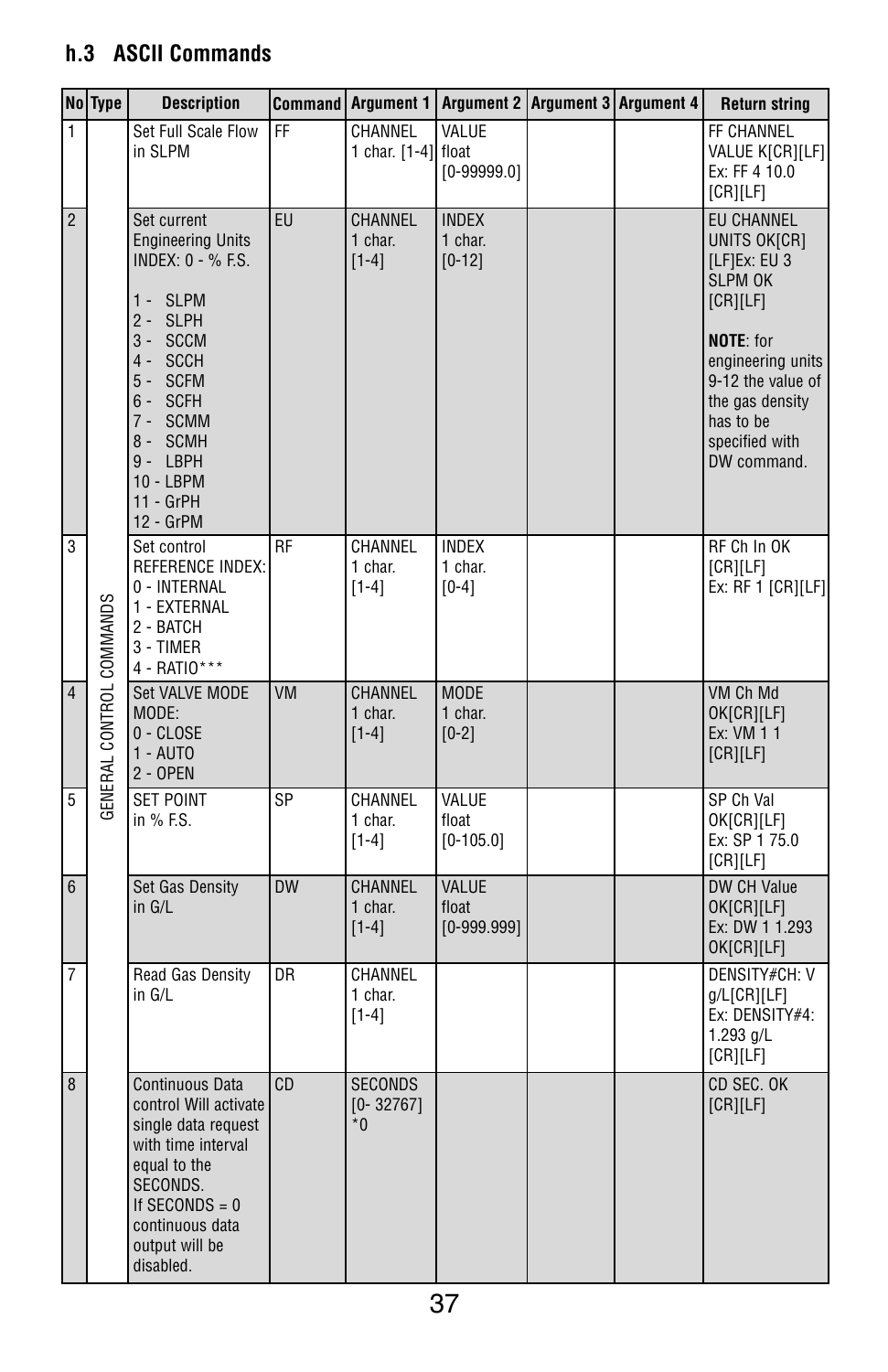|    | No Type                                | <b>Description</b>                                                                                                                 |                        | Command   Argument 1   Argument 2   Argument 3   Argument 4 |                                                |                                                        |                            | <b>Return string</b>                                                                                                                |
|----|----------------------------------------|------------------------------------------------------------------------------------------------------------------------------------|------------------------|-------------------------------------------------------------|------------------------------------------------|--------------------------------------------------------|----------------------------|-------------------------------------------------------------------------------------------------------------------------------------|
| 9  |                                        | Single Data<br><b>Request Returns</b><br>a string<br>containing readings<br>in %F.S. for all<br>available channels.                | SD                     | <b>NON</b>                                                  |                                                |                                                        |                            | String with current<br>reading in %F.S<br>for all channels.<br>If channel not<br>calibrated [*]<br>will be added<br>to the reading. |
| 10 | GENERAL CONTROL COMMANDS               | Turns ON/OFF the<br>16 bit check sum<br>transmission of<br>check sums with<br>the data packet.<br><b>MODE: 0 - OFF</b><br>$1 - ON$ | $\overline{\text{CS}}$ | MODE char<br>$[0 - 1]$ *0                                   |                                                |                                                        |                            | <b>CS MODE</b><br>OK[CR][LF]<br>Ex: CS 0<br>OK[CR][LF]                                                                              |
| 11 |                                        | Set TOTALIZER<br>start FLOW in<br>%F.S.                                                                                            | TS                     | CHANNEL<br>1 char. $[1-4]$ float                            | VALUE<br>$[0-105.0]$                           |                                                        |                            | TS CH VALUE<br>OK[CR][LF]<br>Ex: TS 2 5.0<br>OK[CR][LF]                                                                             |
| 12 |                                        | Set TOTALIZER<br>stop VOLUME in<br>current volume<br>based E.U.                                                                    | TP                     | CHANNEL<br>1 char. $[1-4]$                                  | <b>VOLUME</b><br>$[0-999999.8]$                |                                                        |                            | TP CH VOLUME<br>OK[CR][LF]<br>Ex: TP 2 1000<br>OK[CR][LF]                                                                           |
| 13 | TOTALIZER SETTINGS AND STATUS COMMANDS | Set TOTALIZER<br><b>MODE</b>                                                                                                       | TM                     | CHANNEL<br>1 char.<br>$[1 - 4]$                             | MODE [0-1] ACTION<br>0- DISABLE  <br>1- ENABLE | $[0-2]$<br>$0 - NON$<br>1- BUZER<br>2 - VALVE<br>CLOSE |                            | TM CH MODE<br>ACTION OK[CR]<br>[LF]Ex: TM 1 1 2<br>OK[CR][LF]                                                                       |
| 14 |                                        | Reset TOTALIZER<br>to ZERO                                                                                                         | TZ                     | <b>CHANNEL</b><br>1 char.<br>$[1-4]$                        |                                                |                                                        |                            | TZ CH OK[CR]<br>[LF]Ex: TZ2<br>OK[CR][LF]                                                                                           |
| 15 |                                        | Read TOTALIZER<br>VOLUME<br>Returns volume in<br>current E.U.                                                                      | TR                     | CHANNEL<br>1 char.<br>$[1 - 4]$                             |                                                |                                                        |                            | TOT#CH: VOL<br>EU[CR][LF]<br>TOT#2: 1005.5<br>L[CR][LF]                                                                             |
| 16 |                                        | <b>TOTALIZER Status</b><br>command Returns<br>current settings for<br>all available<br>channels (mode,<br>action, start flow)      | <b>SCT</b>             | <b>NON</b>                                                  |                                                |                                                        |                            | <b>SCT M M A A SF</b><br>SF[CR][LF]<br>Ex: SCT 1 1 2 2<br>2.5 5.0[CR][LF]<br>(for two channels<br>SDPROC)                           |
| 17 |                                        | Second TOTALIZER<br>Status command.<br>Returns current<br>STOP VOLUME<br>settings for all<br>available channels.                   | STS                    | <b>NON</b>                                                  |                                                |                                                        |                            | STS VOL<br>VOL[CR][LF]<br>Ex: STS 1000.0<br>15000.0[CR][LF]<br>(for two channels I<br>SDPROC)                                       |
| 18 | ALARM SETTINGS AND<br>STATUS COMMANDS  | Set ALARM MODE   AM                                                                                                                |                        | CHANNEL<br>1 char. [1-4]                                    | MODE [0-1] ACTION<br>0-DISABLE<br>1- ENABLE    | $[0-2]$<br>0 - NON<br>1- BUZER<br>2 - VALVE<br>CLOSE   | <b>DELAY</b><br>In seconds | $[0 - 65535]$ AM<br>CH MODE<br>ACTION OK[CR]<br>[ $LF$ ]Ex: AM 1 1<br>2 0 OK[CR][LF]                                                |
| 19 |                                        | Set ALARM LOW<br>flow margin<br>in %F.S.                                                                                           | AL                     | CHANNEL<br>1 char.<br>$[1-4]$                               | VALUE<br>float<br>$[0-105.0]$                  |                                                        |                            | AL CH VALUE<br>OK[CR][LF] Ex: AL<br>25.0 OK[CR][LF]                                                                                 |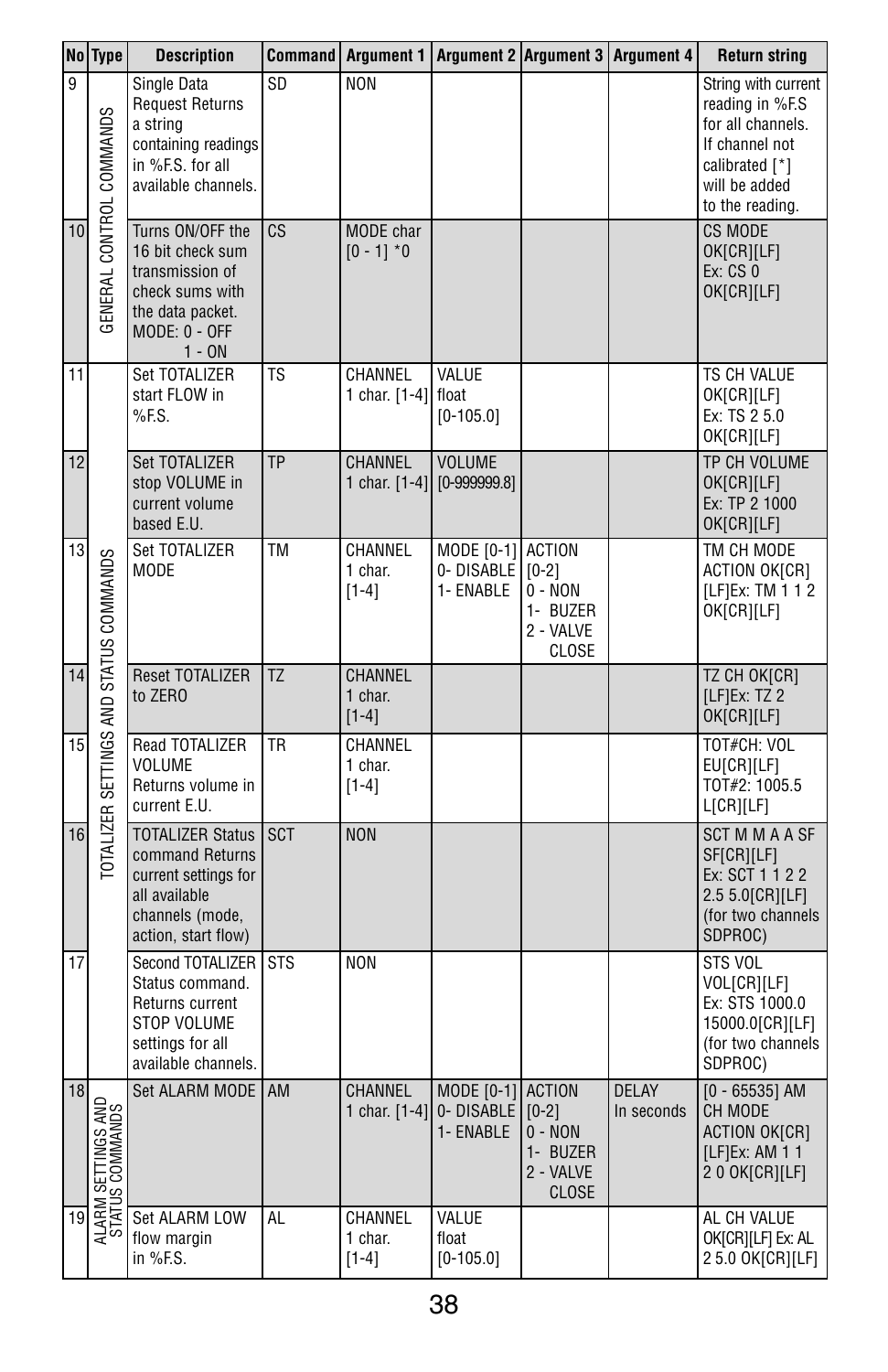|                                           | No Type                            | <b>Description</b>                                                                                                                                                                                            |            | <b>Command Argument 1</b>              |                                                       |                                                                                           | Argument 2 Argument 3 Argument 4                                              | <b>Return string</b>                                                                                                                                  |
|-------------------------------------------|------------------------------------|---------------------------------------------------------------------------------------------------------------------------------------------------------------------------------------------------------------|------------|----------------------------------------|-------------------------------------------------------|-------------------------------------------------------------------------------------------|-------------------------------------------------------------------------------|-------------------------------------------------------------------------------------------------------------------------------------------------------|
| $\overline{2}$<br>0                       |                                    | Set ALARM HIGH<br>flow margin<br>in $%FS.$                                                                                                                                                                    | AΗ         | CHANNEL<br>1 char.<br>$[1-4]$          | VALUE<br>float<br>$[0 - 105.0]$                       |                                                                                           |                                                                               | AH CH VALUE<br>OK[CR][LF]<br>Ex: AH 2 5.0<br>OK[CR][LF]                                                                                               |
| $\overline{2}$<br>$\mathbf{1}$            | ALARM SETTINGS AND STATUS COMMANDS | Read ALARM<br><b>STATUS Returns:</b><br>0 - NO ALARM<br>1 - HIGH ALARM<br>2 - LOW ALARM                                                                                                                       | AS         | <b>NON</b>                             |                                                       |                                                                                           |                                                                               | AS ST ST[CR]<br>$[LF]$ Ex: AS 0<br>2[CR][LF]<br>(example above<br>for two channels<br>SDPROC)                                                         |
| $\overline{\mathbf{c}}$<br>$\overline{2}$ |                                    | <b>ALARM Status</b><br>command. Returns<br>current settings for<br>corresponding<br>channel<br>(mode, action, high<br>and low margins,<br>action delay)                                                       | <b>SCA</b> | <b>CHANNEL</b><br>1 char.<br>$[1-4]$   |                                                       |                                                                                           |                                                                               | A Ch1:<br>M A HM LM<br>D[CR][LF]<br>Ex: A Ch1: 1 2 2.5<br>5.0 0 [CR][LF]                                                                              |
| $\overline{\mathbf{c}}$<br>3              | RELAYS ASSIGNMENT AND STATUS       | <b>RELAYS</b><br><b>ASSIGNMENT</b>                                                                                                                                                                            | <b>RA</b>  | CHANNEL<br>1 char.<br>$[1-4]$          | RELAY#<br>$[0-1]$<br>0 - Relay $#1$<br>1 - Relay $#2$ | <b>ACTION</b><br>$[0-3]$<br>0- No action<br>1- Alarm High<br>2- Alarm Low<br>3- Totalizer |                                                                               | RA CH RL#<br><b>ACTION</b><br>OK[CR][LF]<br>Ex: RA 203<br>OK[CR][LF]                                                                                  |
| $\overline{2}$<br>4                       |                                    | <b>Read RELAYS</b><br>ASSIGNMENT<br><b>STATUS Returns</b><br>current assignments<br>of the relays (two<br>for each channel)<br>for all available<br>channels.                                                 | SRS        | <b>NON</b>                             |                                                       |                                                                                           |                                                                               | SRS A A A<br>A[CR][LF]<br>Ex: SRS 00<br>13[CR][LF]<br>(for two<br>channels<br>SDPROC)                                                                 |
| $\overline{c}$<br>$\overline{5}$          | BATCH SETTINGS                     | Set BATCH<br>properties:<br>-mode $[0-1]$<br>-loop OFF/ON [0-1]<br>-number of the step<br>to execute $[1-16]$ .                                                                                               | <b>BM</b>  | CHANNEL<br>1 char. $[1-4]$             | 1- ENABLE                                             | MODE [0-1] LOOP [0-1] # STEPS<br>0- DISABLE 0- DISABLE [1-16]<br>1- ENABLE                |                                                                               | <b>BM CH MD LP ST</b><br>OK[CR][LF]<br>Ex: BM 20010<br>OK[CR][LF]                                                                                     |
| $\overline{\mathbf{c}}$<br>6              |                                    | Set BATCH time<br>and set point values<br>for particular step<br>number [1-16].                                                                                                                               | ВS         | CHANNEL<br>1 char. $[1-4]$ NUMBER      | <b>STEP</b><br>$[1 - 16]$                             | SET POINT<br>float<br>$[0 - 105.0]$                                                       | <b>TIME</b><br>In seconds<br>$[0 - 99999]$                                    | BS CH ST SP TM<br>OK[CR][LF]<br>Ex: BS 1 1 100.0<br>60 OK[CR][LF]                                                                                     |
| $\overline{2}$<br>$\overline{7}$          |                                    | Save BATCH array<br>to the SDPROC.                                                                                                                                                                            | <b>BW</b>  | <b>NON</b>                             |                                                       |                                                                                           |                                                                               | <b>BW OK[CR][LF]</b>                                                                                                                                  |
| $\overline{2}$<br>8                       | TIMER SETTINGS                     | <b>TIMER SETTINGS</b><br>Setup TIMER<br>PROGRAM Total<br>available up to 96 steps.<br>For each active step set<br>point and time string<br>has to be entered.<br>Time string has to be<br>16 characters long. | PS         | <b>CHANNEL</b><br>1 char. [1-4] NUMBER | <b>STEP</b><br>$[0-96]$                               | <b>SET POINT</b><br>float<br>$[0 - 105.0]$                                                | <b>TIME</b><br>formatted<br>string:<br>[hh:mm,mm<br>/dd/yyyy]<br>Total 16 ch. | PS CH ST SP<br>TIME K[CR][LF]<br>Ex: PS 1 4 50.0<br>20:30.10/24/2002<br>OK[CR][LF]29<br>Save TIMER array<br>to the SDPROC.<br>PW NON PW<br>OK[CR][LF] |
| $\overline{\mathbf{c}}$<br>9              |                                    | Save TIMER array<br>to the SDPROC.                                                                                                                                                                            | PW         | <b>NON</b>                             |                                                       |                                                                                           |                                                                               | PW OK [CR] [LF]                                                                                                                                       |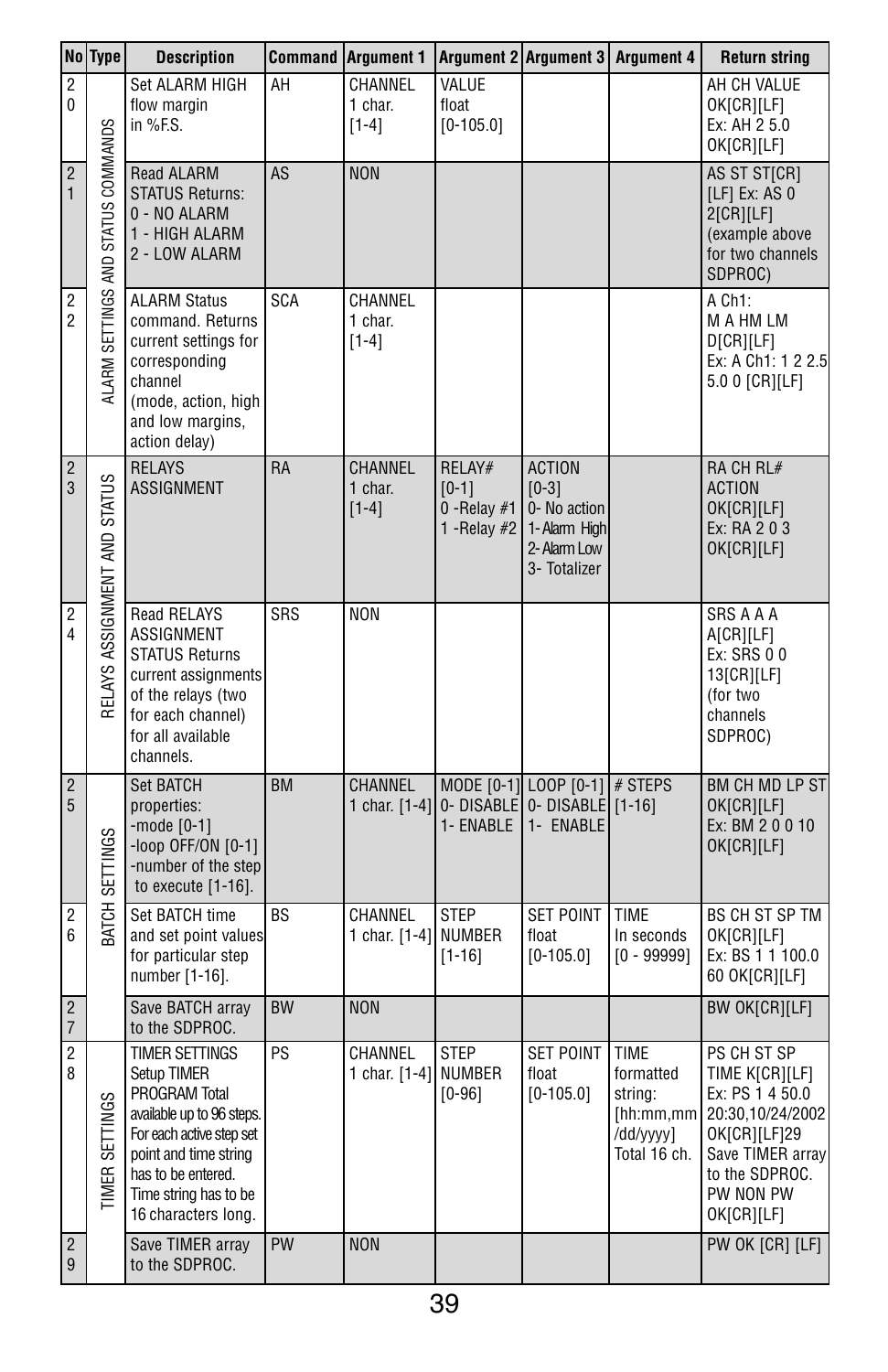|                 | No Type                                        | <b>Description</b>                                                                                                                                                       |            | Command   Argument 1   Argument 2   Argument 3   Argument 4                      |                                       |  | <b>Return string</b>                                                                                                                  |
|-----------------|------------------------------------------------|--------------------------------------------------------------------------------------------------------------------------------------------------------------------------|------------|----------------------------------------------------------------------------------|---------------------------------------|--|---------------------------------------------------------------------------------------------------------------------------------------|
| 30              | STATUS COMMANDS                                | General status<br>command $#1$<br>Returns: Instrument<br>model, TCP/IP flag,<br>Full scale flow in<br>SLPM. Current E.U<br>For all<br>available channels.                | <b>SCF</b> | <b>NON</b>                                                                       |                                       |  | SCF MODEL T<br>XXX.X XXX.X<br>U U OK[CR][LF]<br>Ex: SCF SDPROC2<br>0 5.000 1.000<br>1 1 OK[CR][LF]<br>(for 2 channels)<br>instrument) |
| $\overline{31}$ | <b>GENERAL</b>                                 | General status<br>command #2<br>Returns: Reference,<br>Valve mode, Set<br>Point For all<br>available channels.                                                           | SCS        | <b>NON</b>                                                                       |                                       |  | <b>SCS R R V V</b><br>XXX.X XXX.X<br>OK[CR][LF] Ex:<br>SCS 0 0 1 1 25.<br>0 50.0 K[CR][LF]<br>(for 2 channels<br>instrument)          |
| 32              |                                                | Set Instrument IP<br>ADDRESS**IP<br>address string must<br>have decimal<br>notation (example:<br>198.192.1.104)<br>maximum 15<br>characters are allowed.                 | <b>IPC</b> | <b>IP ADDRESS</b><br>String:<br>XXX.XXX.XX<br>X.XXX                              |                                       |  | <b>IPC</b><br>XXX.XXX.XXX.<br>XXX<br>OK[CR][LF]<br>Ex: IPC 2.168.1.<br>19 OK[CR][LF]                                                  |
| 33              |                                                | Read current IP<br>ADDRESS**                                                                                                                                             | <b>IPS</b> | <b>NON</b>                                                                       |                                       |  | Device IP Address:<br>192.168.1.19<br>[CR][LF]                                                                                        |
| 34              |                                                | Set Instrument<br>Subnet Mask**<br>Subnet mask string<br>must have decimal<br>notation (example:<br>255.255.255.0)<br>maximum 15<br>characters are<br>allowed.           | <b>SMC</b> | <b>Subnet Mask</b><br>String:<br>XXX.XXX.XX<br>X.XXX                             |                                       |  | SMC.XXX.XXX.<br>XXX OK[CR][LF]<br>Ex: SMC<br>255.255.255.0<br>OK[CR][LF]                                                              |
| 35              |                                                | Read current<br>Subnet Mask**                                                                                                                                            | <b>SMS</b> | <b>NON</b>                                                                       |                                       |  | Device Subnet<br>Mask: 55.255.<br>255.0 [CR][LF]                                                                                      |
| 36              | <b>PC/IP CONFIGURATION AND STATUS COMMANDS</b> | Set Instrument<br>Default Gateway **<br>Default Gateway<br>string must have<br>decimal notation<br>(example: 198.192.<br>$1.1$ ) maximum $15$<br>characters are allowed. | DGC        | Device<br>Default<br>Gateway<br>String:<br>XXX.XXX.XX<br>X.XXX                   |                                       |  | DGC<br>XXX.XXX.XXX.XXX<br>OK[CR][LF]<br>Ex: DGC 192.168.<br>1.1 OK[CR][LF]                                                            |
| 37              |                                                | Read current<br>Default Gateway IP<br>address**                                                                                                                          | <b>DGS</b> | <b>NON</b>                                                                       |                                       |  | Device Default<br>Gateway:<br>192.168.1.11<br>[CR][LF]                                                                                |
| 38              |                                                | Set Instrument<br>Name Server**<br>Name Server string<br>must have decimal<br>notation (example:<br>64.85.127.15)<br>maximum 15<br>characters are allowed.               | NSC        | Device Name Device<br>Server<br>String $#1$ :<br>$XXX.XX.XX$ String #2:<br>X.XXX | Name<br>Server<br>XXX.XXX.X<br>XX.XXX |  | NSC<br>XXX.XXX.XXX.XXX<br>XXX.XXX.XXX.XXX<br>OK[CR][LF]<br>NSC 64.85.127.<br>15 64.85.127.55<br>OK[CR][LF]                            |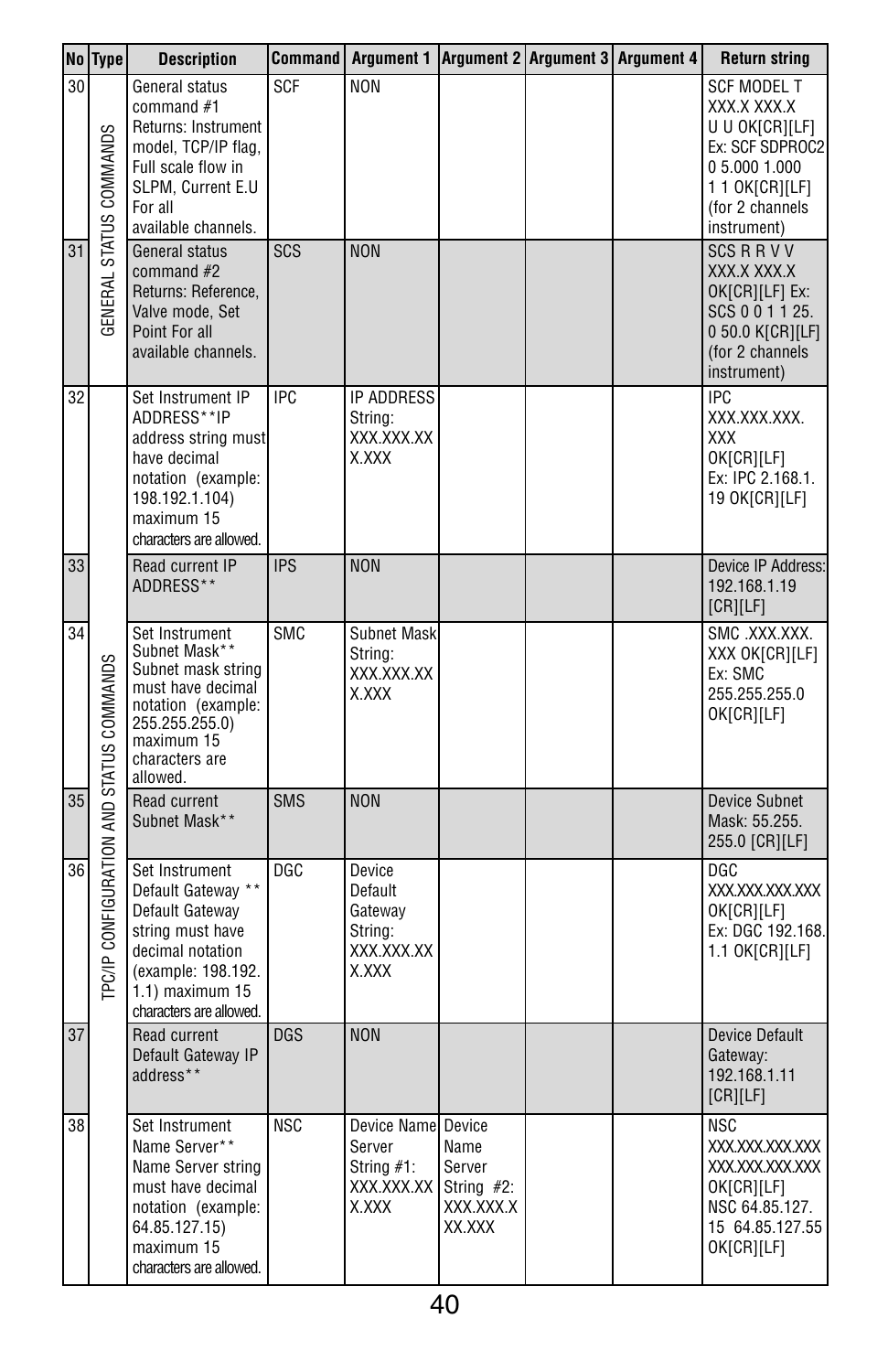|    | No   Type                       | <b>Description</b>                                                                                            |            | Command Argument 1 Argument 2 Argument 3 Argument 4 |                                                    |  | <b>Return string</b>                                                                             |
|----|---------------------------------|---------------------------------------------------------------------------------------------------------------|------------|-----------------------------------------------------|----------------------------------------------------|--|--------------------------------------------------------------------------------------------------|
| 39 |                                 | <b>Read current Name</b><br>Server IP<br>address**                                                            | <b>NSS</b> | <b>NON</b>                                          |                                                    |  | Device Name<br>Server: .85.127.<br>15 64.85.127.55<br>[CR][LF]                                   |
| 40 |                                 | Set User Name and<br>User Password**                                                                          | <b>UAC</b> | <b>User NAME</b><br>(max. 10<br>characters)         | <b>User</b><br>Password<br>(max. 10<br>characters) |  | UAC user<br>password<br>OK[CR][LF]                                                               |
| 41 | COMMANDS                        | Read current User<br>Name and User<br>Password**                                                              | <b>UAS</b> | <b>NON</b>                                          |                                                    |  | User Name:<br>user[CR][LF]User<br>Password:<br>password[CR][LF]                                  |
| 42 | <b>STATUS</b>                   | Set Domain Name<br>and Host Name**                                                                            | <b>DHC</b> | Domain<br>Name<br>(max. 25<br>characters)           | <b>Host Name</b><br>(max. 25<br>characters)        |  | <b>DHC Domain</b><br>Host OK[CR][LF]                                                             |
| 43 | <b>TPC/IP CONFIGURATION AND</b> | Read current<br>settings for<br>Domain Name and<br>Host Name**                                                | <b>DHS</b> |                                                     |                                                    |  | Domain Name:<br>aalborg.com[CR]<br>[LF] Host Name:<br>sdproc[CR][LF]                             |
| 44 |                                 | Set the DHCP flag<br>(will take affect on<br>next power up)**<br>0 - DHCP disabled<br>1 - DHCP enabled        | <b>DHP</b> | <b>MODE</b><br>char<br>$[0 - 1]$ <sup>*</sup> 0     |                                                    |  | DHP MODE<br>OK[CR][LF]                                                                           |
| 45 |                                 | Set the ETHERNET<br>mode (will take<br>affect on next<br>power up)**<br>0 - HTML server<br>1 - TELNET console | <b>TLN</b> | <b>MODE</b><br>char<br>$[0 - 1]$ <sup>*</sup> 0     |                                                    |  | TLN MODE OK<br><b>RESET</b><br>POWER![CR][LF]<br>Ex: TLN 0 OK<br><b>RESET POWER!</b><br>[CR][LF] |

- \* Power on default setting
- \*\* Only valid for TCP/IP compatible hardware. If changed, will take affect on next power up.
- \*\*\* Only applicable for Multi-channel SDPROC.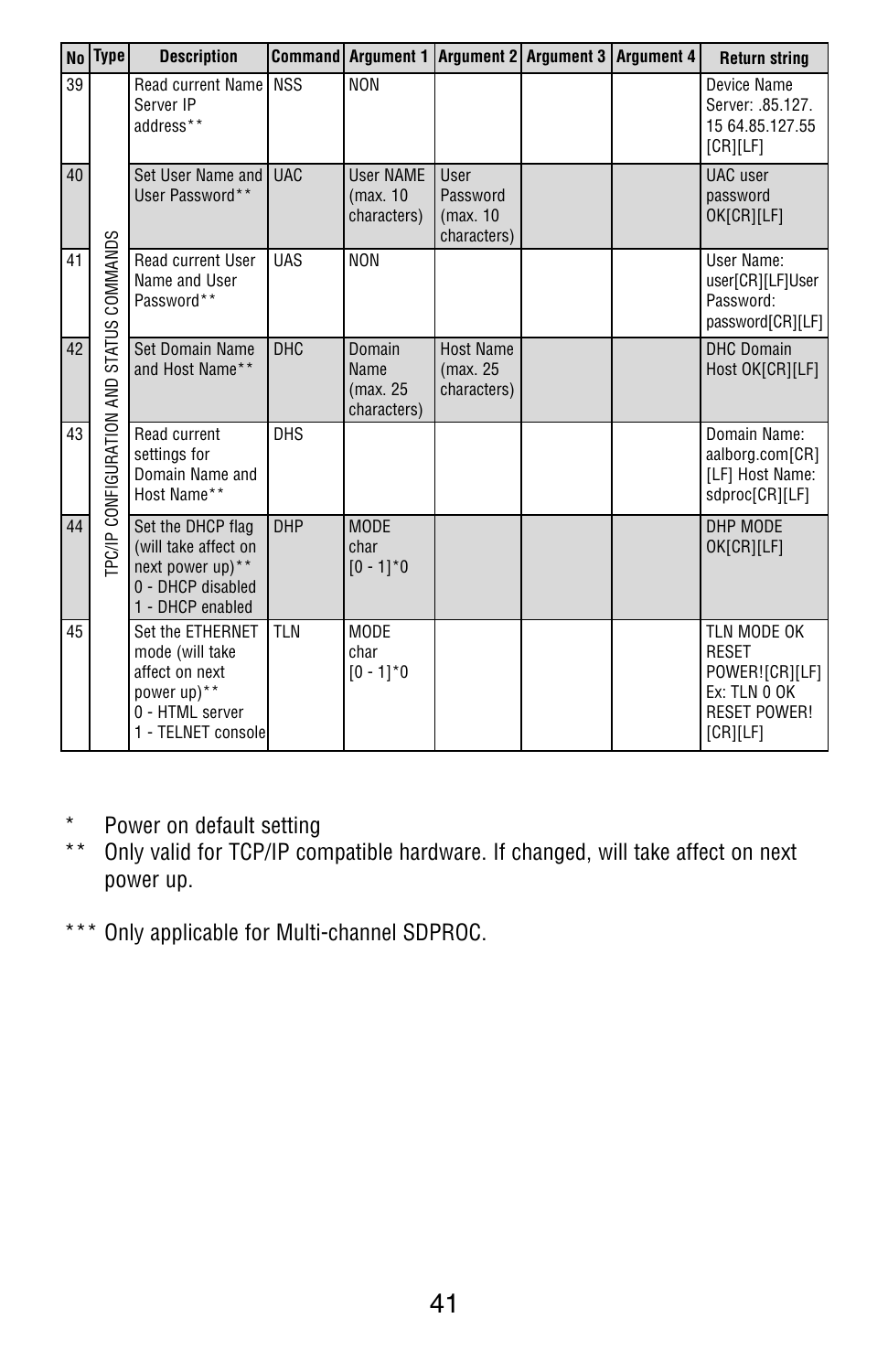# **(i) Network Communication Interface (optional)**

# **i.1 10Base-T RJ-45 Pinout**

The optional 10Base-T Ethernet network (RJ-45) system is used in the SDPROC for network connectivity. The 10 Mbps twisted-pair Ethernet system operates over two pairs of wires. One pair is used for receiving data and the other pair is used for transmitting data. Total four pins of the eight-pin connector is used.

| <b>PIN</b>      | <b>NAME</b> | <b>DESCRIPTION</b>   |
|-----------------|-------------|----------------------|
|                 | $+Tx$       | + Transmit Data      |
| $\overline{2}$  | $-Tx$       | - Transmit Data      |
| 3               | +Rx         | + Receive Data       |
| $\overline{4}$  | N/C         | <b>Not Connected</b> |
| 5               | N/C         | Not Connected        |
| $6\phantom{1}6$ | $-Rx$       | - Receive Data       |
|                 | N/C         | Not Connected        |
| 8               | N/C         | <b>Not Connected</b> |

Figure **i-1**, RJ-45 Pinout.

**B** NOTE: When connecting the SDPROC directly to the computer, the transmit data pins of the computer should be wired to the receive data pins of the SDPROC, and vice versa. In order to implement this connection the crossover cable has to be used. Use straight through cable for connecting the SDPROC to an Ethernet hub.

### **i.2 Network Protocols**

The SDPROC can be connected to the network using standard TCP/IP protocols. It also supports ARP, HTTP (WEB Server), DHCP, DNS, and Telnet protocols.

# **i.2.1 DHCP**

DHCP, Dynamic Host Configuration Protocol enables an individual device to extract their IP configuration from the DHCP server. If DHCP is enabled on the SDPROC, as soon as the SDPROC is powered up and connected to the network, there is an exchange of information between the DHCP server and the SDPROC. During this process the IP address, the Gateway address, and Subnet Mask will be assigned to the SDPROC. If fixed or static IP address is desired, the DHCP must be disabled (see TCP/IP Configuration and Status Commands, section h.3). The SDPROC is shipped with DHCP disabled (factory default). The DHCP can be enabled through the serial interface command DHP with argument 1. **NOTE**: New DHCP settings will take affect only on the next power up (see TCP/IP Configuration and Status Commands, section h.3).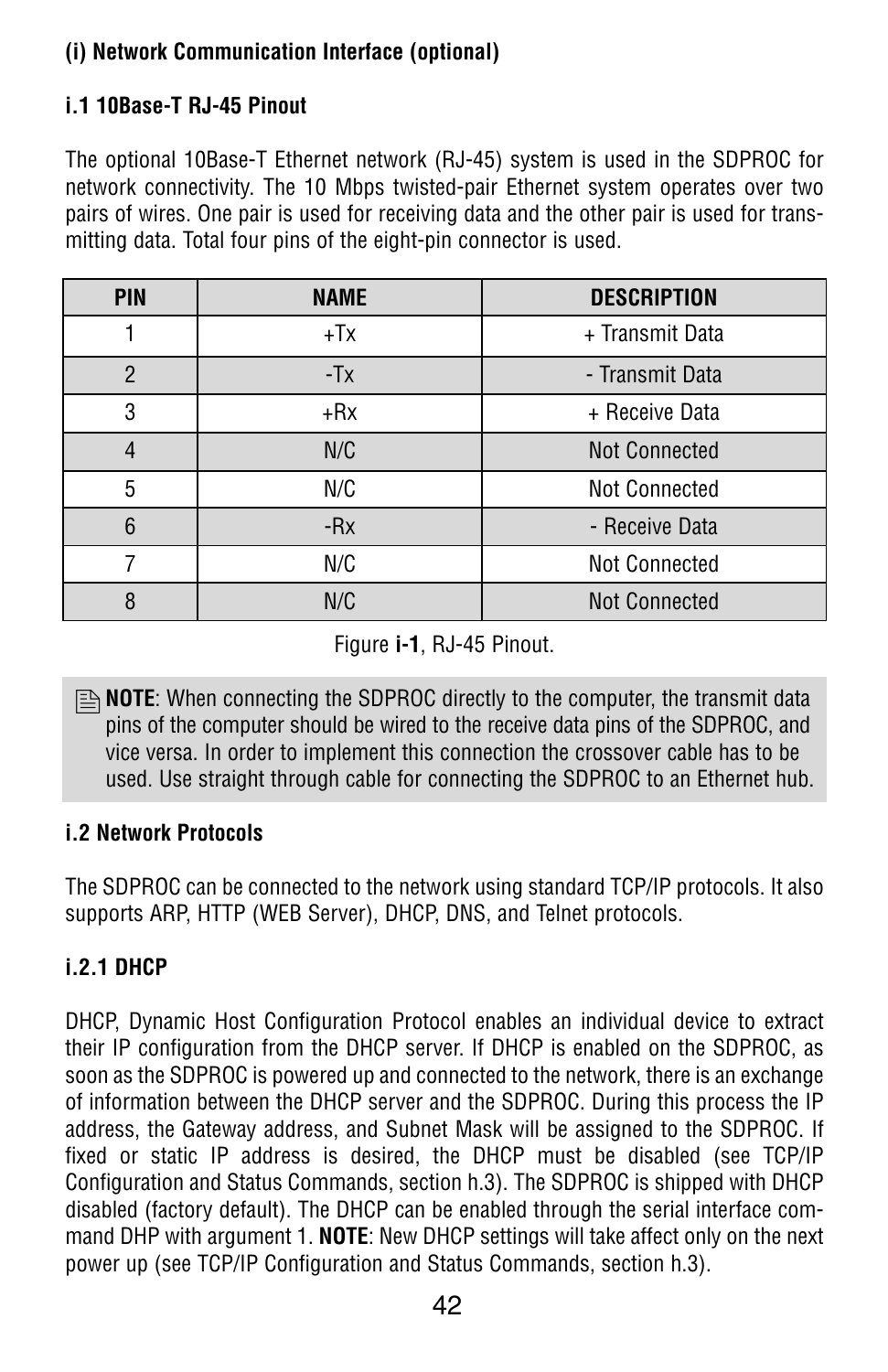# **i.2.2 DNS**

DNS, Domain Name System enables individual computers and devices to be recognized over the network base on specific name instead of an IP address. For example, instead of having to use http://192.168.1.19 (which is device IP address), we can use only http://sdproc or any eight characters name stored as the Host Name in the SDPROC. By default each device shipped with Host Name: sdproc.

**B** NOTE: It is very important to communicate with the network administrator in order to assign correct settings for the IP address and DHCP mode on the SDPROC. The SDPROC is shipped with a default static IP address of **192.168.1.19** and Subnet Mask of **255.255.255.0** 

### **i.2.3 IP Address**

Every active device connected to the TCP/IP network must have a unique IP address. The IP address is divided into two portions, the network ID and the host ID. The SDPROC is shipped with the default IP address set to **192.168.1.19** and Subnet Mask of **255.255.255.0**.If you are going to use a Web browser or Telnet program to access the SDPROC using its default IP address, make sure that the PC from which you are establishing the connection has an IP address that is in the same range as the SDPROC's IP address (192.168.1.X, where X may be any number from 1 to 254).

**NOTE**: Make sure your PC's Subnet Mask is 255.255.255.0 ,

If the factory default address is already in use on your network, use the serial interface command IPC (see section h.3) in order to modify the IP address.

### **i.3 Configuration**

The SDPROC with TCP/IP interface can be used and configured in two ways, depending on user's preferences and network setup. It can be used in Telnet simulation mode where it emulates serial communication operation and accepts all serial software interface commands (see section h.3), or directly from a Web browser, like Internet Explorer or Netscape.

**B** NOTE: The SDPROC is shipped with default configuration for HTML Web server. In order to change configuration to Telnet console use the serial interface command TLN with argument 1 (see section h.3 for details). The new mode of operation will take affect on the next power up.

When all required configurations are made, connect the SDPROC to the network and power it up. Use your PC that is connected over the same network and from the MS-DOS Prompt window type "ping 192.168.1.19" (use proper IP address if the device was reconfigured). This proves that the connection is proper and you can access SDPROC using the Web browser or Telnet.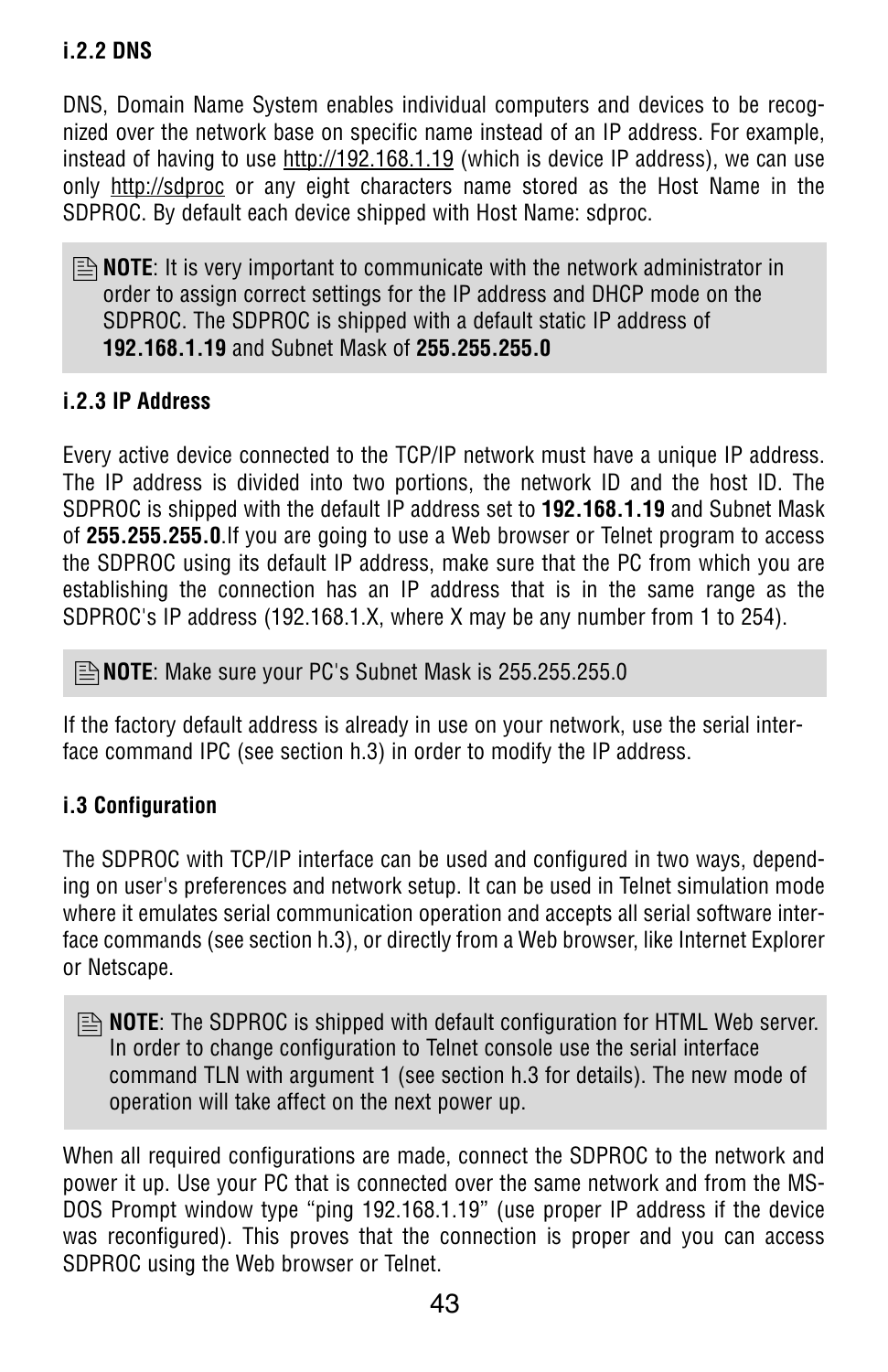



# **i.4 Operation Using the SDPROC Web Page**

- a) Start your Web browser.
- b) From the browser type http://192.168.1.19
	- (if IP address was changed use new IP address).
- c) The Home Page, shown below, will be displayed.

| <b>Enter Network Password</b>            |                                          | $\overline{\mathbf{?}}$ |  |  |  |  |
|------------------------------------------|------------------------------------------|-------------------------|--|--|--|--|
| Please type your user name and password. |                                          |                         |  |  |  |  |
| Site:                                    | 192.168.1.19                             |                         |  |  |  |  |
| Realm                                    | Admin                                    |                         |  |  |  |  |
| User Name                                | user                                     |                         |  |  |  |  |
| Password                                 | миникник                                 |                         |  |  |  |  |
|                                          | Save this password in your password list |                         |  |  |  |  |
|                                          | Cancel<br>0K                             |                         |  |  |  |  |
|                                          |                                          |                         |  |  |  |  |

Figure **i-3** Network Password Page

d) Enter User Name and Password and click OK.

**B** NOTE: The SDPROC is shipped with default User Name: "user" and Password: "password". For network security purposes you can change User Name and Password using the serial interface command UAC (see section h.3 for details). In order to use serial interface commands make sure that the serial cable is connected between SDPROC and your PC.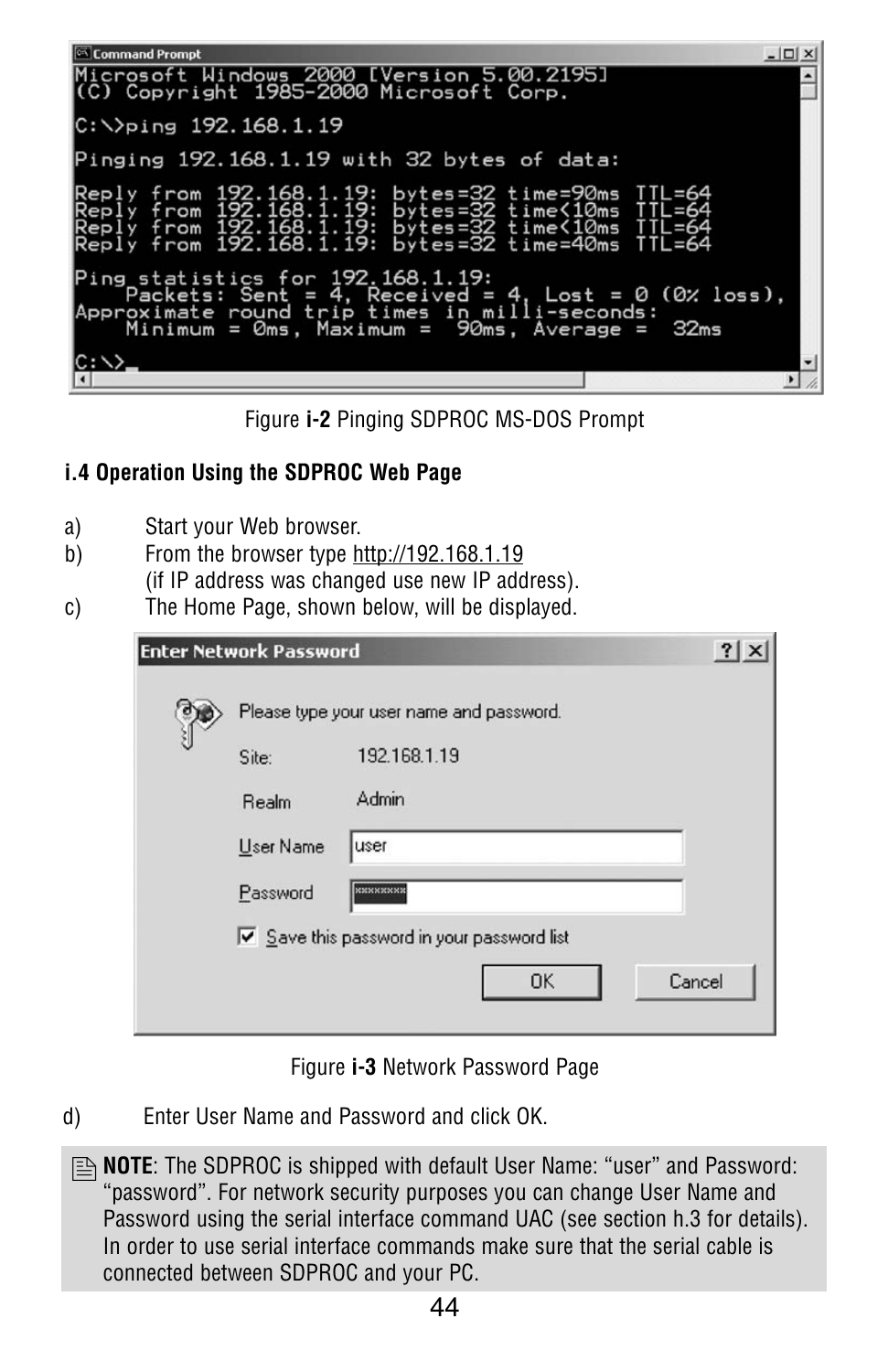Once you are done with the user Name and Password, the Home Page, shown below, will be displayed.

| $\leftarrow$ Back $\rightarrow$ $\rightarrow$ | $\circledcirc$ and | <b>QSearch TFavorites OMedia 3 2-9回·</b> |  |
|-----------------------------------------------|--------------------|------------------------------------------|--|
| Address   http://192.168.1.19                 |                    |                                          |  |
|                                               |                    | AALBORG DIGITAL COMMAND MODULE           |  |
| Name                                          | Value              | Description                              |  |
| Current Channel 1                             |                    | Current channel in the DPROC [1-4]       |  |
| <b>SET POINT</b>                              | b.0                | Set point in % F.S.                      |  |
|                                               | 0.3                | Flow rate in % F.S.                      |  |
|                                               |                    | Current status of the valve.             |  |
| <b>FLOW RATE</b><br>VALVE MODE CLOSE -        |                    |                                          |  |
| TOTALIZER                                     | 0.0                | Totalizer reading in current E.U.        |  |
| Submit<br>Reset                               |                    |                                          |  |

Figure **i-4** Using SDPROC with Telnet Console

Figure **i.4** SDPROC control Page

You can type the number of the channel you want to monitor or control. You can also enter the desired value of the set point. From the drop-down window you can select the valve control mode for the mass flow controller. When you are done with setting, click the [Submit] button in order to send the new configuration mode and set point to the SDPROC. The page will be updated with new values of the Flow Rate and the Totalizer readings.

# **i.5 Operation Using the SDPROC Telnet Console**

Telnet stands for Telecommunication Network; it is a protocol that provides a way for users to connect to computers or servers on a network. The Windows Operating System includes the Telnet program. Use your PC that is connected over the same network and from the MS-DOS Prompt window type "telnet 192.168.1.19" (use the proper IP address if the device was reconfigured). Once in the Telnet window you can type any command from the software interface commands set (see section h.2). Examples of the SDPROC response in the Telnet session are provided below.

**INOTE:** In order to close Telnet session from Windows MS-DOS prompt, press the [Ctrl] button and type "]".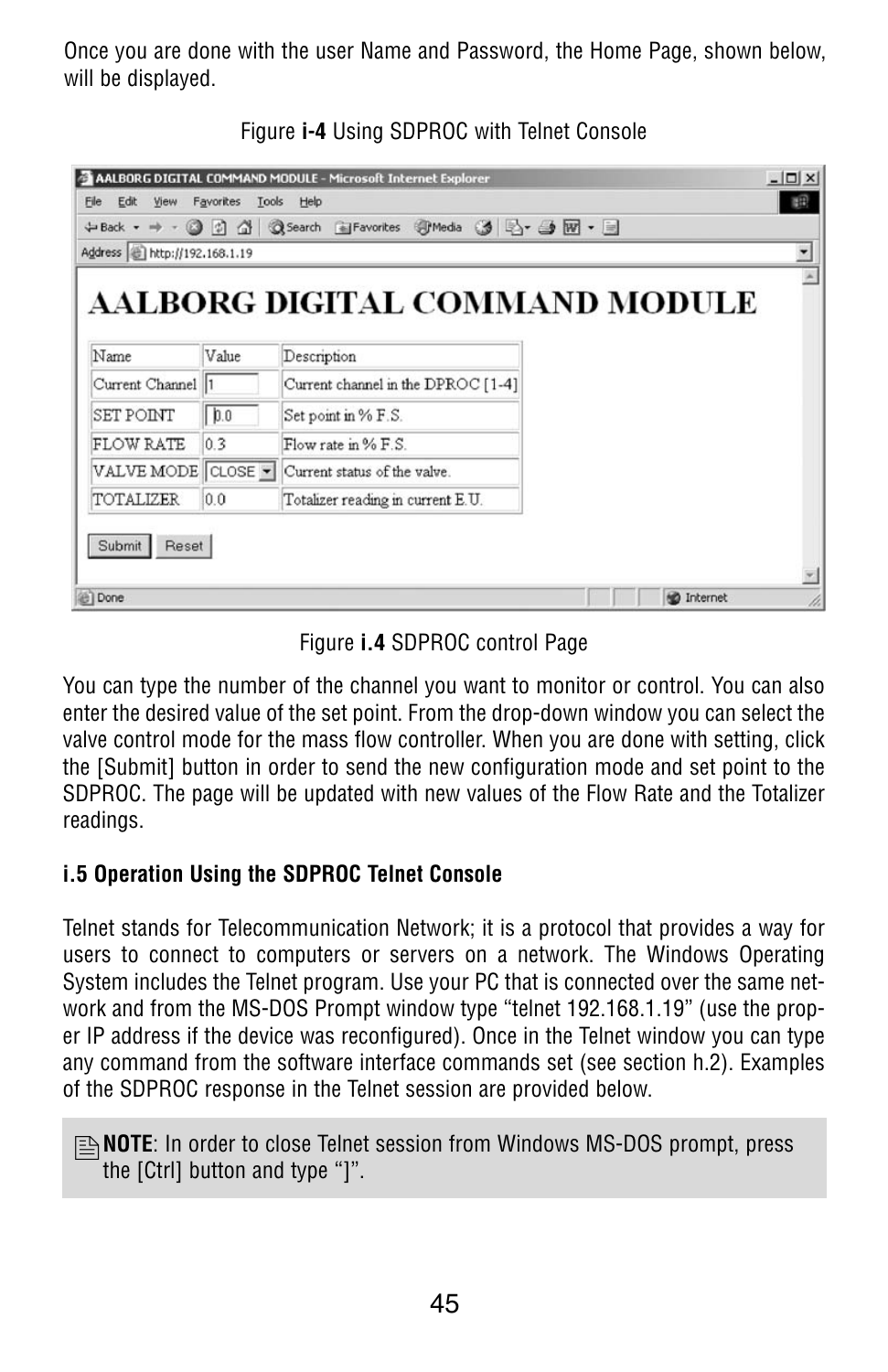| Command Prompt - Telnet 192.168.1.19                                                                                                               |                                                        | $ \Box$ $\times$                                 |
|----------------------------------------------------------------------------------------------------------------------------------------------------|--------------------------------------------------------|--------------------------------------------------|
| 2.0<br>Ø<br>Ø<br>Ø<br>и<br>и<br><b>STS</b><br>100000.0<br>100000<br>. 0<br>293000 g/L                                                              | 2.0<br>2.0<br>100000.0                                 | 2.0<br>100000.0                                  |
| $#2=$<br>0.4%I<br>0.3%I<br>0.3%<br>$#2 =$<br>0.4%I<br>0.3xI<br>$#2=$<br>0.42I                                                                      | #3=<br>0.2%I<br>$#3=$<br>0.221<br>0.221<br>$#3=$       | #4=<br>0.2%I<br>0.2%I<br>$#4=$<br>0.221<br>$#4=$ |
| $0T#1$ :<br>0.0<br>ø<br>SČT<br>STS<br>Ø<br>2.0<br>Ø<br>Ø<br>Ø<br>Ø<br>Ø<br>Ø<br>100000.0<br>100000.0<br>ĂŚ<br>SRS<br>Ø<br>Ø<br>Ø<br>Ø              | 2.0 2.0<br>100000.0<br>2.0                             | 2.0<br>100000.0                                  |
| Ø<br>00<br>Ø<br>Ø<br>Ø<br>Ø<br>Ø<br><b>IP</b><br>Address:<br>Device<br>Subnet Mask:<br>Device<br>Device Default Gateway:<br>Name Server:<br>Device | 192.168.1.19<br>255.255.255.0<br>168.<br>64.80.255.250 |                                                  |
| $\left  \cdot \right $                                                                                                                             |                                                        |                                                  |

# **(J) TROUBLESHOOTING**

### **J.1 Common Conditions**

Your SDPROC Command Module was thoroughly checked at numerous quality control points during and after manufacturing and assembly operations. It was calibrated in accordance to your desired conditions and options.

It was carefully packed to prevent damage during shipment. Should you feel that the instrument is not functioning properly please check for the following common conditions first:

Are all cables connected correctly?

Is the power supply correctly selected according to requirements? When several meters are used a power supply with appropriate current rating should be selected.

Were the connector pinouts matched properly? When interchanging with other manufacturers' equipment, cables and connectors must be carefully wired for correct pin configurations.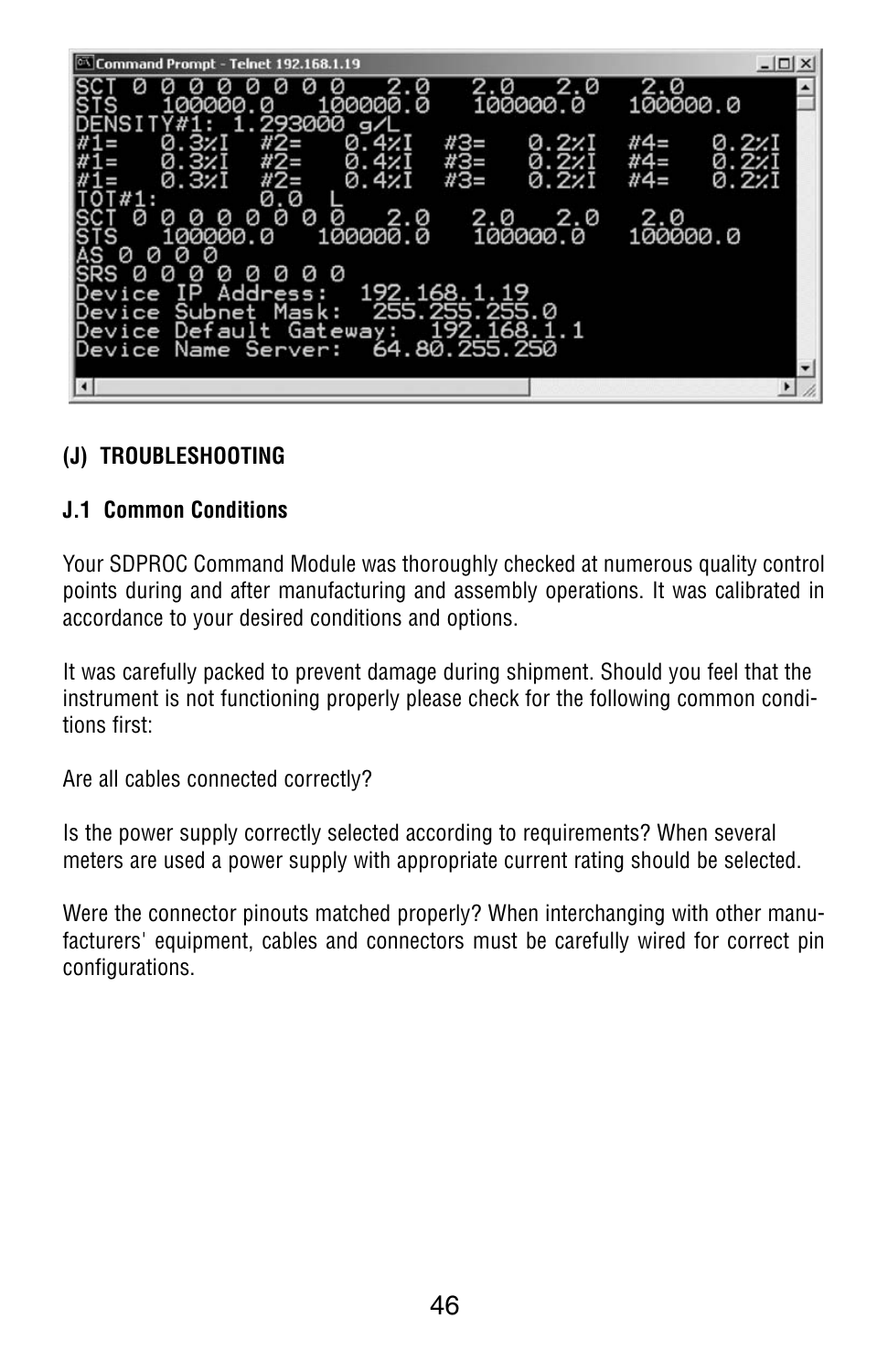# **J.2 Trouble Shooting Guide**

| <b>INDICATION</b>                                                                                             | <b>LIKELY REASON</b>                                                                                                     | <b>REMEDY</b>                                                                                                                                                                                                                                                                                                     |  |  |
|---------------------------------------------------------------------------------------------------------------|--------------------------------------------------------------------------------------------------------------------------|-------------------------------------------------------------------------------------------------------------------------------------------------------------------------------------------------------------------------------------------------------------------------------------------------------------------|--|--|
| Lack of reading or                                                                                            | Power supply off                                                                                                         | Check connection of power supply                                                                                                                                                                                                                                                                                  |  |  |
| output                                                                                                        | Connector off                                                                                                            | Check all cables for proper connection to the SDPROC<br>and the mass flow transducer                                                                                                                                                                                                                              |  |  |
|                                                                                                               | Transducer problem                                                                                                       | Refer to the mass flow transducer manual                                                                                                                                                                                                                                                                          |  |  |
|                                                                                                               | Fuse blown                                                                                                               | Disconnect power cord from AC supply; see section f<br>for fuse replacement<br>REMOVE CAUSE OF SHORT CIRCUIT!                                                                                                                                                                                                     |  |  |
| In the Main Display,<br>the flow reading is<br>terminated with the<br>asterisk character [*]                  | Not calibrated ADC                                                                                                       | Perform ADC calibration procedure (see section g.2)                                                                                                                                                                                                                                                               |  |  |
| In the Set Point status<br>screen, the set point<br>value is terminated<br>with the asterisk<br>character [*] | Not calibrated DAC                                                                                                       | Perform DAC calibration procedure (see section g.1)                                                                                                                                                                                                                                                               |  |  |
| In ALL VALVES<br>CONTROL when<br>pressing CLOSE or<br>OPEN button the<br>SDPROC resets itself.                | Incorrect cable or<br>configuration is used<br>on one or more channels<br>for Valve override control<br>(short circuit). | Try to locate faulty channel by connecting devices to<br>the SDPROC one by one. Once faulty device is located<br>check the 15 pin D-connector pin configuration for valve<br>override control (pins 8 and 12).<br><b>NOTE:</b> Connect and disconnect any interface cable<br>only when the SDPROC is powered off. |  |  |
| Mass flow controller<br>does not respond to<br>set point adjustment                                           | 15-pin interface cable is<br>incorrect type or not<br>connected to the correct<br>channel of the SDPROC                  | Check if correct type of the interface cable is used.<br>Check if the interface cable is connected to the<br>corresponding channel of the SDPROC.                                                                                                                                                                 |  |  |
|                                                                                                               | Reference for Set Point is<br>set to EXTERNAL                                                                            | Check the Reference mode for the corresponding<br>channel and if required change it to INTERNAL.                                                                                                                                                                                                                  |  |  |
|                                                                                                               | The Valve control mode is<br>set to CLOSE                                                                                | Check the Valve control mode for the corresponding<br>channel and if required change it to AUTO.                                                                                                                                                                                                                  |  |  |
|                                                                                                               | No inlet pressure for the<br>mass flow controller.                                                                       | Apply required inlet pressure to the mass flow<br>controller.                                                                                                                                                                                                                                                     |  |  |

For best results it is recommended that the instruments are returned to the factory for servicing. See section a.3 for return procedures.

### **J.3 Technical Assistance**

Aalborg<sup>®</sup> Instruments will provide technical assistance over the phone or e-mail to qualified repair personnel. Please call our Technical Assistance at 845-770-3051. Please have your Serial Number and Model Number ready when you call.

The e-mail address for technical assistance is: support@ aalborg.com.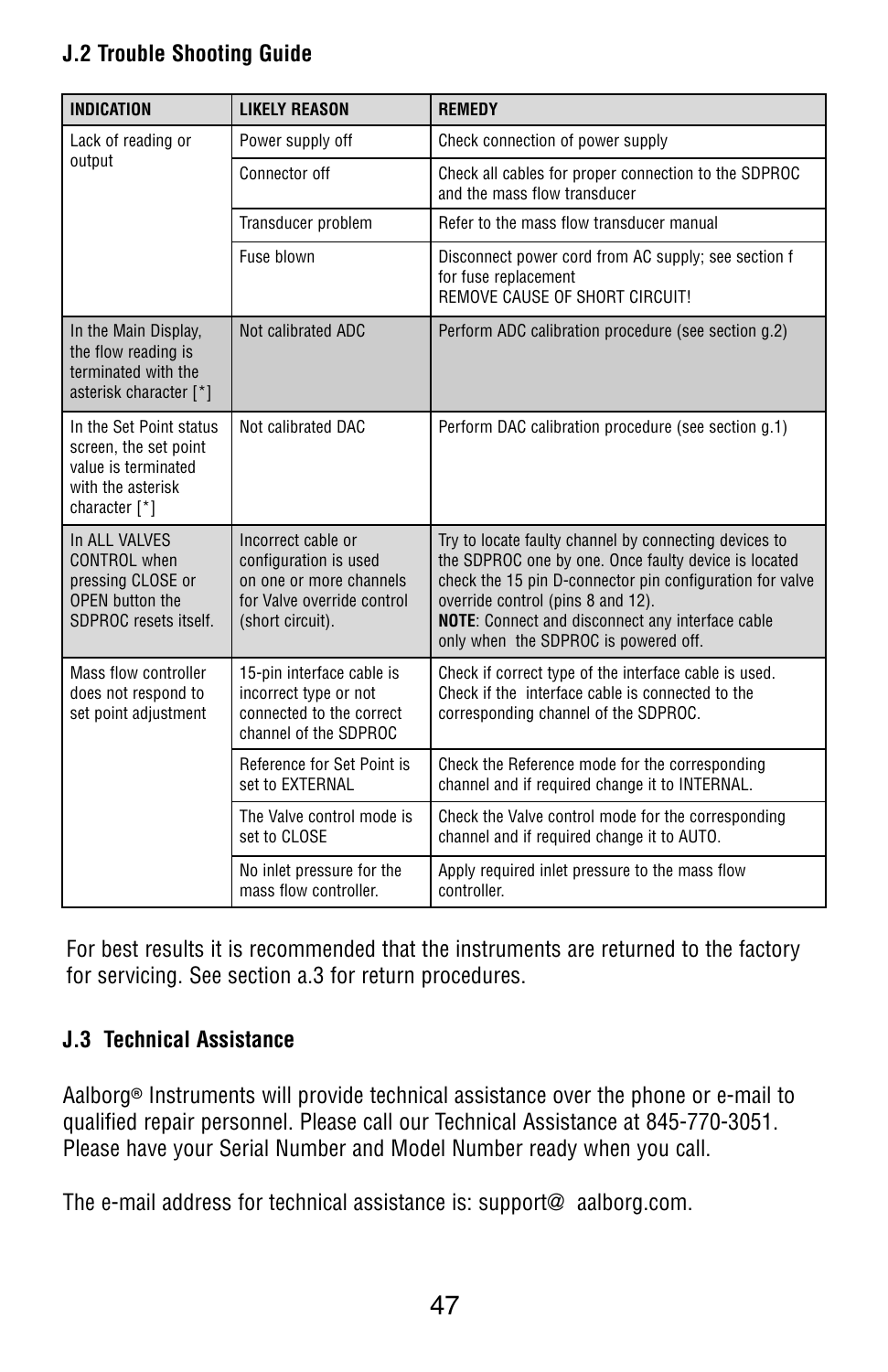#### **APPENDIX 1**

COMPONENTS DIAGRAM



**SDPROC MAIN PC BOARD**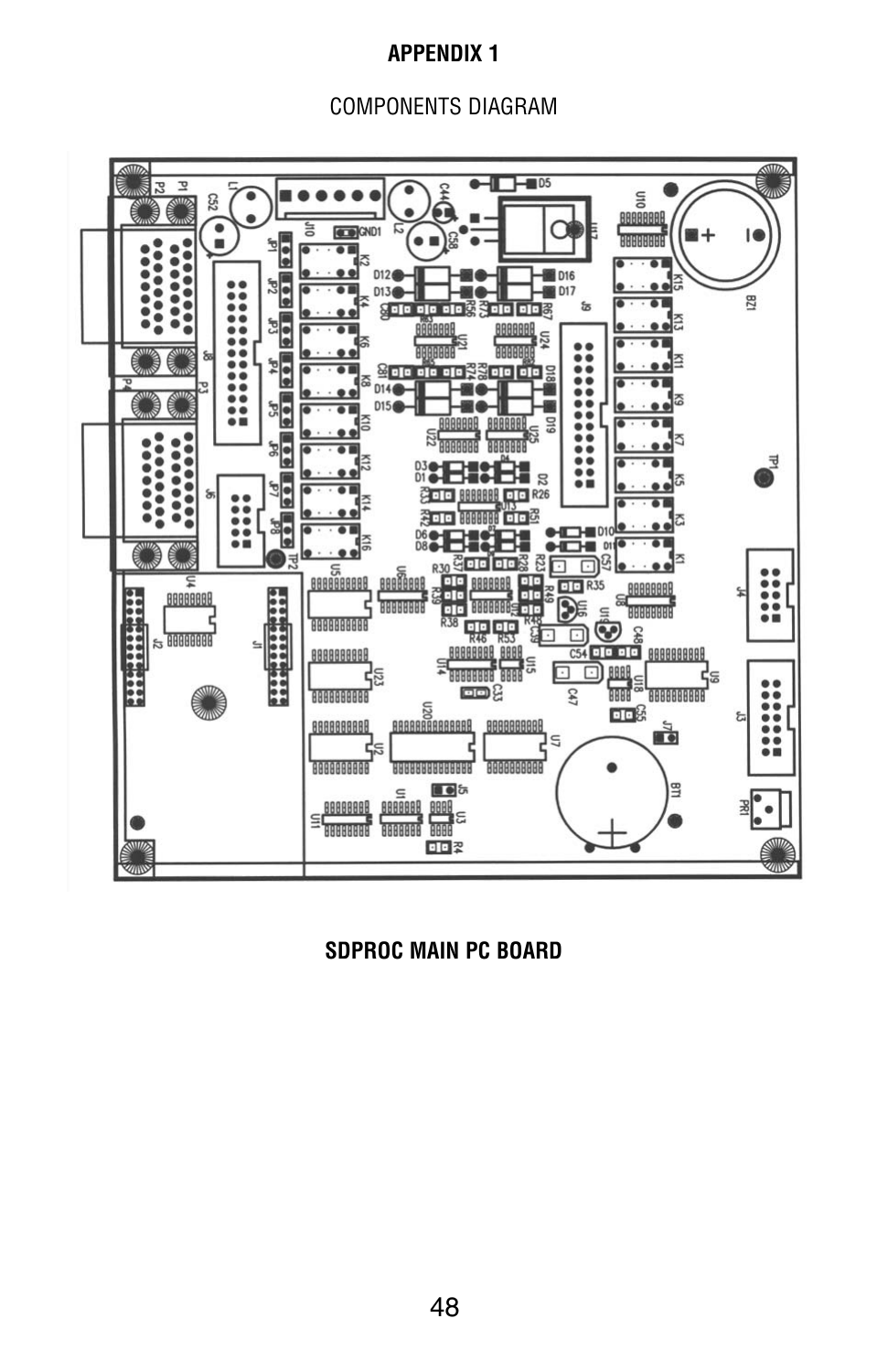# **APPENDIX 2**

DIMENSIONAL DRAWING



# **SDPROC COMMAND MODULE**